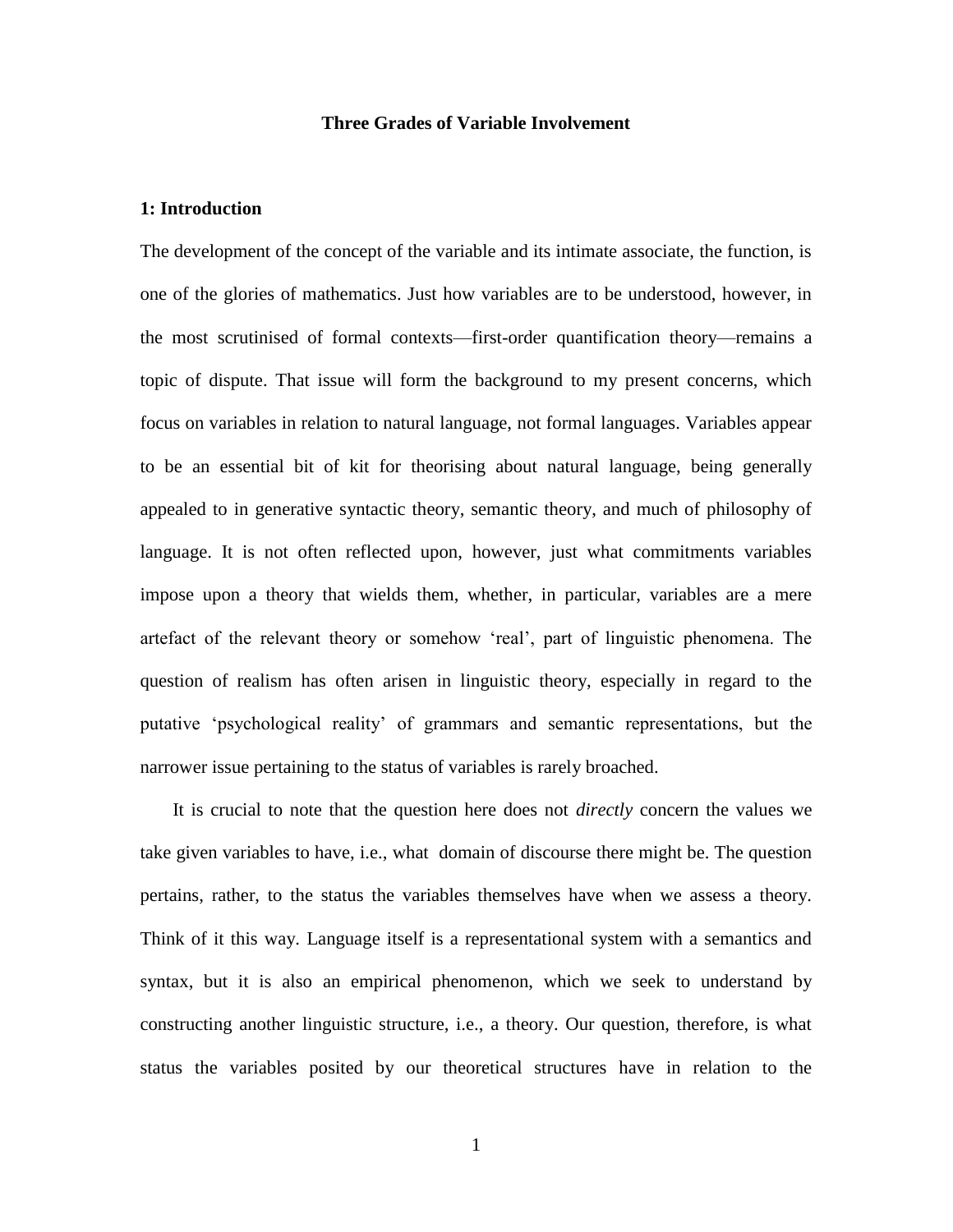phenomena the theories target. This kind of question does not so starkly arise in physics, say, for we do not understand the phenomena physical theory targets to themselves have properties of the theory itself understood as a representational artefact. Still, the question that does arise in physics and all other branches of theoretical inquiry is what elements of a theory are merely notational or convenient or somehow metaphorical, and what elements are essential. This question pitched at linguistic theory, therefore, concerns the reality of variables when posited as if they were essential to the particular explanation at hand. There is, I dare say, no simple answer here, for the notion of a variable is used across many different theories across many different linguistic sub-disciplines. I hope, though, to be able to say something of general import even if my discussion will be necessarily restricted. I have three aims.

 Firstly, I shall clarify and settle on an understanding of what a formal variable is in the context of first-order theories. I shall say that a variable is a 'positional gap' within a structure that can be either free or bound. This account will form the basis of the more critical discussion to follow. Secondly, armed with this notion of a formal variable, I shall distinguish three grades of variable involvement in linguistic theory, from a weak position, where variables are a mere notational artefact, through a second grade that views variables as essential to semantic interpretation, but which need not be syntactically represented, to the strongest position that claims that variables are syntactically projected, i.e., they are part of natural language syntax. The three grades are ranked as they are, for, obviously, to accept the strongest position is to accept that the variables are involved in semantic interpretation and are depicted in any adequate theory. The grades reflect, therefore, a scale of ascending realism *vis-à-vis* variables. Thirdly, I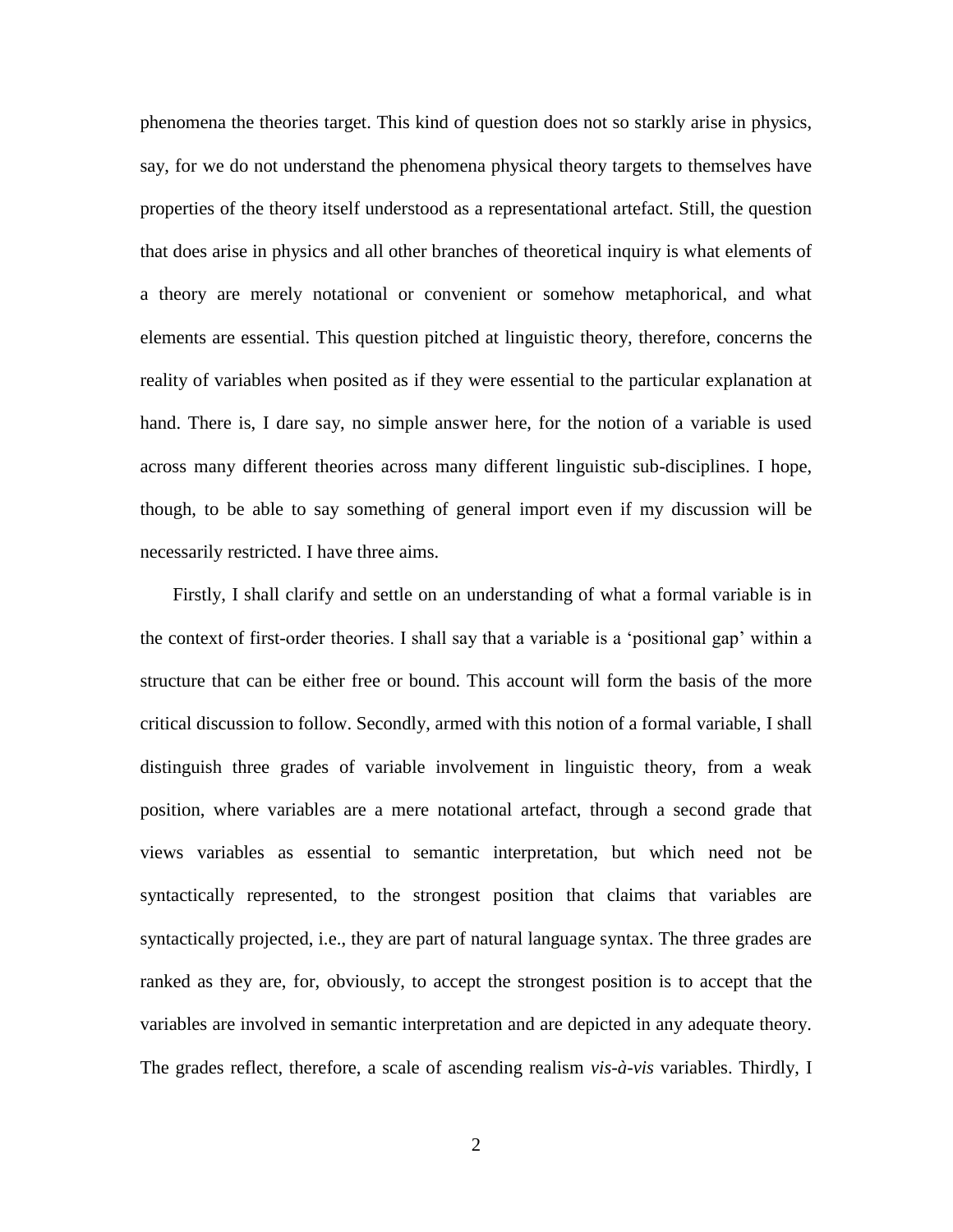shall argue that that the first grade can be happily indulged in precisely because of its lack of commitment regarding the phenomena. The second grade is currently an issue of dispute, about which I remain neutral. The third and strongest grade, however, I find to be wanting; in particular, I argue that there is no good evidence for variables in syntax and principled reasons to think that there can't be any. This issue will be taken up in the remaining chapters where I look at a range of phenomena that many theorists have investigated in terms of potential third grade variable involvement.

 Natural language does, indeed, contain *variable-like* elements in the guise of pronouns and various covert items (phonologically-null projections), but it does not contain any variables proper, at least not if the putative linguistic variables are understood to be of the same species as the variables that occur in the familiar logical languages of, for example, lambda calculus and first-order logic. In a nutshell, my contention is that natural language does not contain elements ('positional gaps') that may be either free or bound, where such a duality is essential to formal variables.

 Before we begin in earnest, let me post some preliminary qualifications that will be more fully spelt out as go along. Firstly, it may seem that the advertised position contradicts the standard position in generative syntax. In one respect it does, but only as regards the use of indexation to mark a free or bound construal of an overt pronoun. As regards covert items, I think that variables in the intended sense have never actually been sanctioned; at any rate, that is what I shall argue. The lack of variables and indexation becomes clear once certain minimalist strictures come into play. The theorists my position does contradict are Stanley (2000, 2007) and Martí (2006), both of whom explicitly appeal to syntactic items that may be bound or free. Many others *appear* to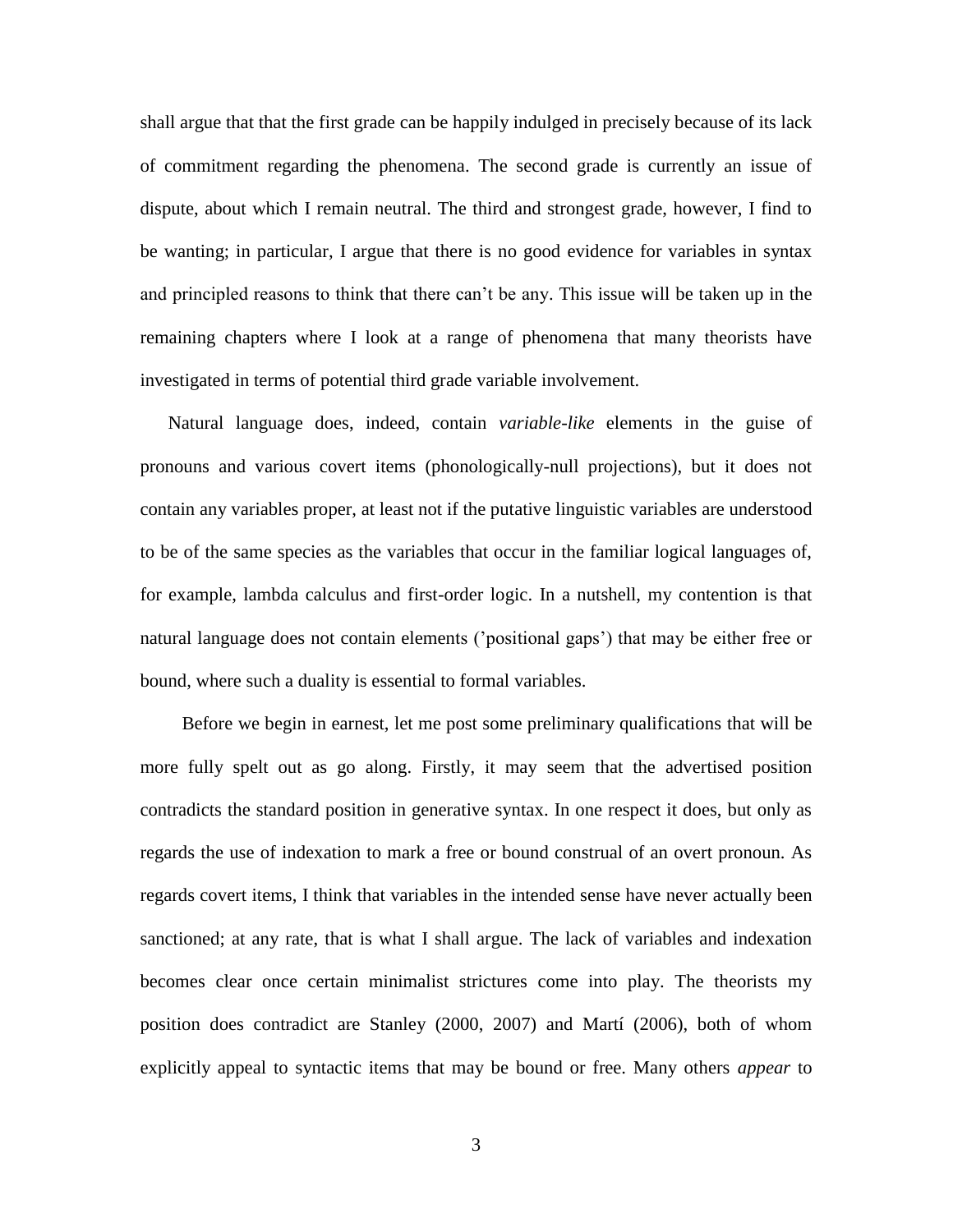sanction such items in the guise of 'unarticulated constituents', but this is merely an appearance, either because of a timidity or neutrality towards the nature of syntax (e.g., Perry, 1986; Taylor, 2001; Neale, 2007), or because an autonomous syntax is not assumed (e.g., Fillmore, 1986; Partee, 1989). $^1$ 

 Secondly, much recent interesting work has suggested that various languages contain overt variable-like items that do the same semantic job that the would-be covert variables are supposed to do in English; this apparent concord has led some authors to think that English realises syntactic options covertly that are realised overtly in other languages (cf., Matthewson, 2001; Martí, 2009; Etxeberria, 2009). This work need not detain us, for my purpose here is not to doubt that numerous variable-like, contextually valued items may be overt throughout the world's languages. My concern is only to question the existence of variables that may be free and bound and are covert and so may play the role of fixing the apparent context-sensitivity of many lexical items. None of the work cited offers evidence for this, even though the authors all talk freely of syntactic variables and cite Stanley (2000). For example, Etxeberria (2009) suggests that the Basque determiner *a/ak* (translated as *the*) serves as a domain restrictor on ('strong') quantifiers with which it may co-occur. There is no evidence from Etxeberria, however, that it may be bound; indeed, many thorny issues arise here about the relation of determiners to pronouns and where and how pronouns can be bound, if at all, if construed as determiners. As said, though, in the particular case at hand, the determiner looks as if it cannot be bound (it is one thing to construe a bound pronoun as involving a determiner; it is quite another to construe a determiner as a bound pronoun). Also note that the presence of the determiner is highly restricted in Basque, so it cannot possibly be the overt form of the would-be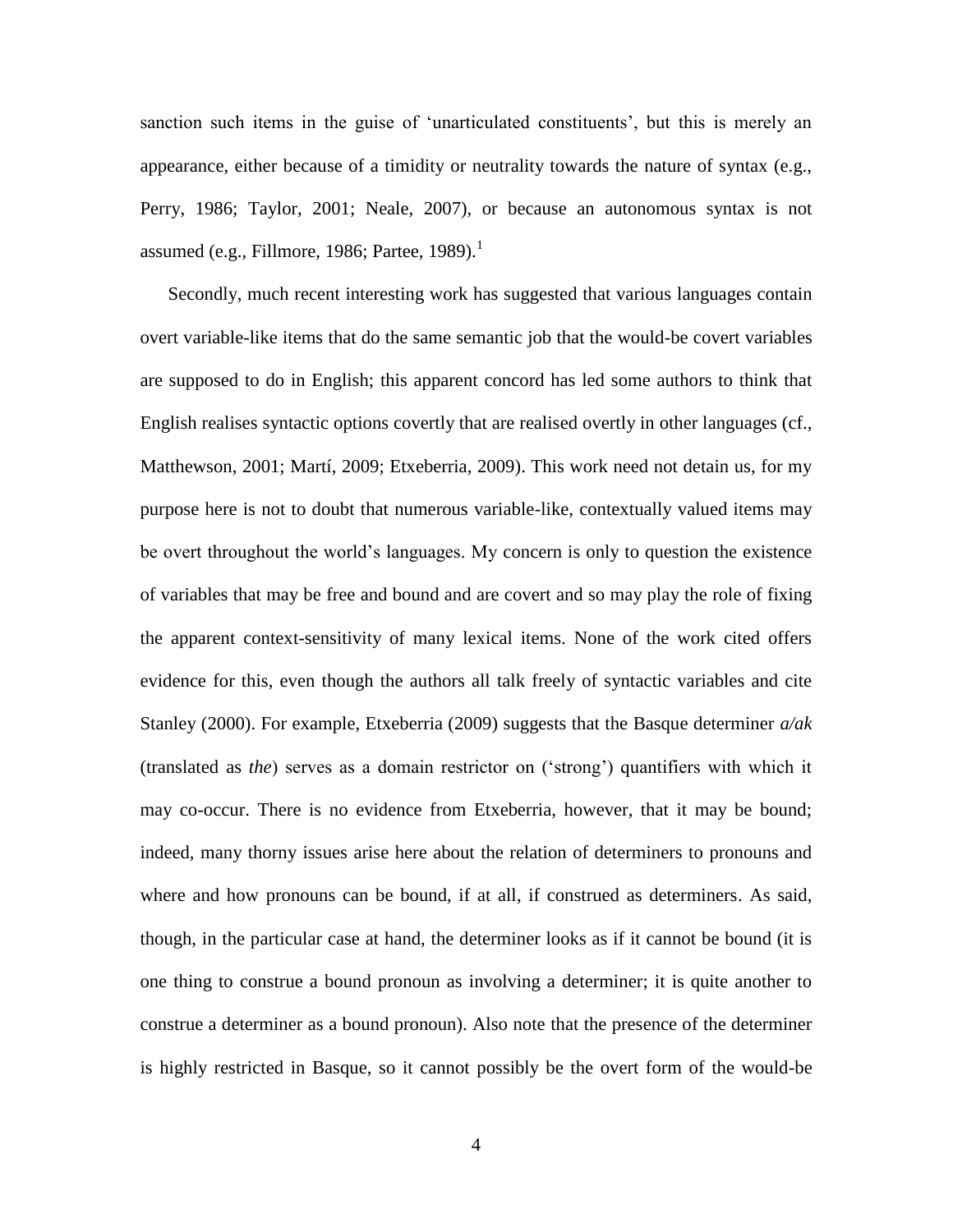covert variable that serves the end of contextual domain restriction across *all* DPs and beyond in the case of English. Similarly, Martí (2009) suggests that indefinite *some* in some dialects of Spanish comes in a context-sensitive (*algunos*) and context-insensitive (*unos*) form. Again, it is unclear, what it would be for such determiners to be bound, and so it is unclear how such things could be variables. Also, as before, the presence of this morphological difference is highly restricted (occurs just with the indefinite) so is not the overt form of something putatively general in the case of English.

 It bears emphasis that these remarks are not directed against the interest and value of the work cited, but only against the significance of the work for advancing the case that variables occur in natural language.

 Thirdly, it might seem that the advertised rejection of variables has already been established or at least made plausible by the work of Jacobson (1999, 2000) and others in forwarding a 'variable-free semantics', work which itself has a long heritage in categorical grammar and combinatorics. While I am sympathetic to this approach, my project is distinct in three crucial respects. Firstly, my concern is for syntax understood as a structure 'autonomous' of semantic interpretation. So, while there might well be a variable-free way of developing model-theoretic semantics, such success would not, by itself, establish anything about syntax, unless we antecedently thought of syntax as nothing more than structure that answers to certain interpretive demands, exactly as a formal language is designed to do. Jacobson assumes a categorical grammar framework as her theory of syntax, which is not semantic as such, but the mechanisms Jacobson proposes to do without variables essentially makes the grammar fit the interpretation (Jacobson, 2000, pp. 109-10). Secondly and correlatively, I think we can propose a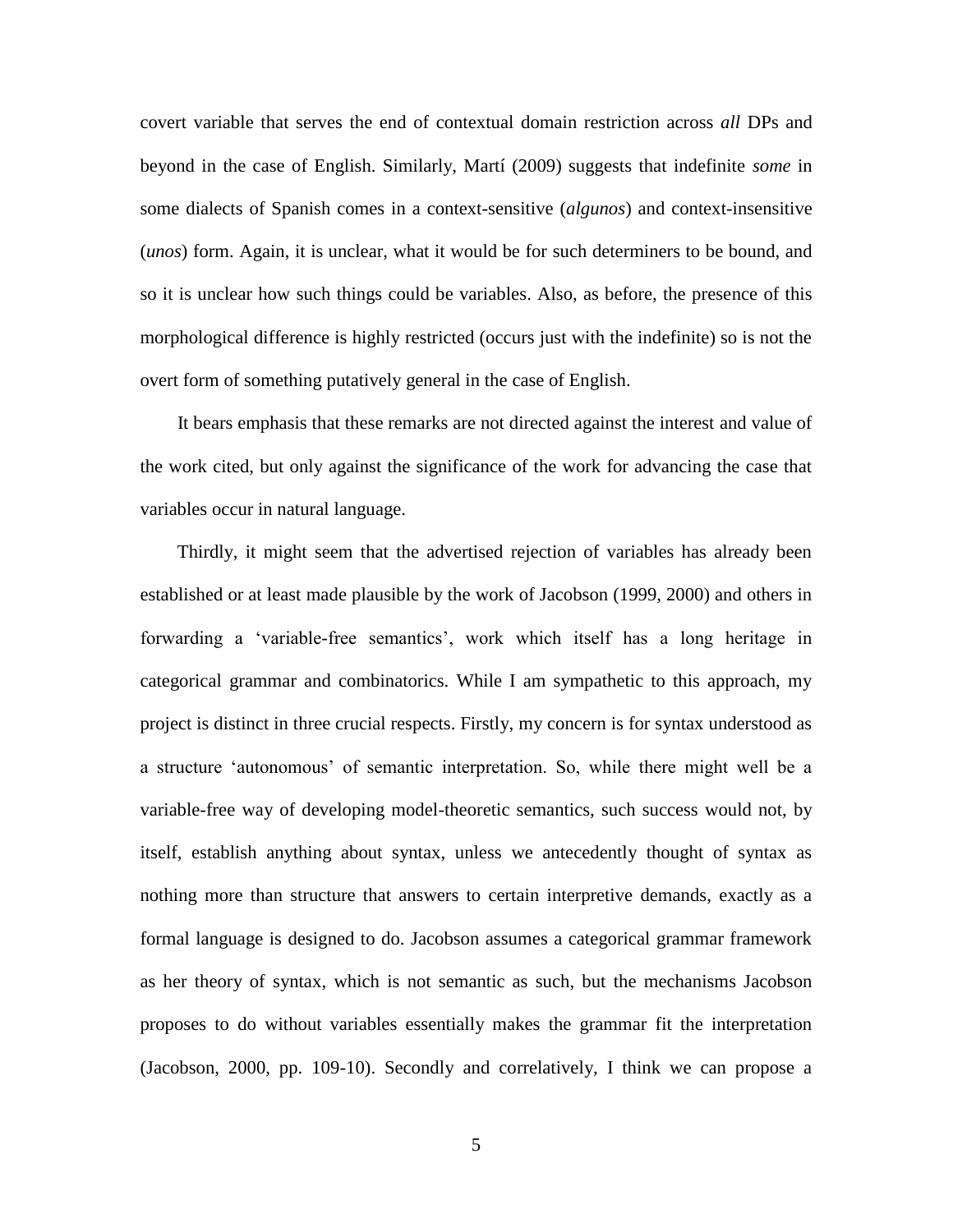variable-free syntax upon the basis of generative assumptions, even though it looks as if such assumptions are up to their ears in variables. So, going variable-free need not involve a renunciation of the generative framework. Thirdly, my concern will be for putative *covert* variables, i.e., those that possess no morphophonemic signature. For present purposes, therefore, I am happy to be neutral about apparent overt variables, such as pronouns. As it is, and here I echo Jacobson (1999), it seems to me that pronouns are not syntactic variables at all, for they are syntactically invariant; they are merely variablelike in supporting bound and free readings, about which difference the syntax is free to be blind. The variable-like, if you will, is not our quarry. All that said, the great concord between Jacobson and the position to be elaborated is a commitment to locality over globality in matters of natural language, and the problem with variables, as we shall see, is that they are syntactically and semantically essentially global devices.

#### **2: A little history**

Differences of attitude towards the relation between formal and natural languages have fuelled much of the philosophy of language over the past hundred years or so. No simple story, and certainly not one that would comfortably fit within the compass of this article, can capture the fine granularity of the many varied disputes. Besides which, our focus is narrow. Still, a sketch of the history will be useful for orientation. Frege (1879), Russell (1903), the early Wittgenstein (1922), and numerous subsequent philosophers recognised that natural language constructions are essentially heir to categorical ambiguities and vagaries, not least because of a fundamental mismatch between the (supposed) subjectpredicate grammar of natural language and the relational and polyadic structure of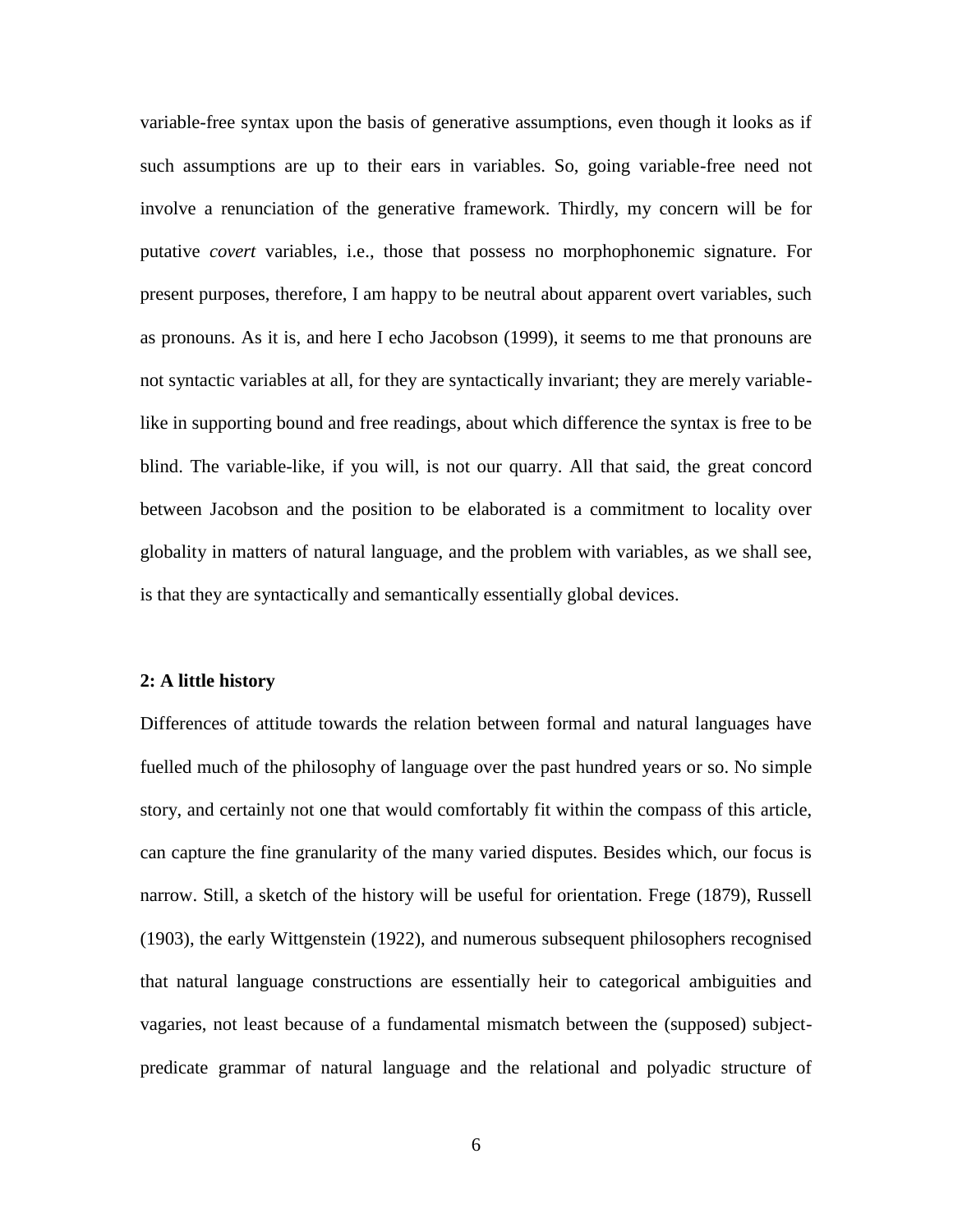modern logic. For example, in thinking of the properties of rational numbers, as opposed to naturals, we want to say that between any two numbers there is another number, but we cannot so much as express this claim in monadic logic; concomitantly, the vernacular conceals the scope difference between there being a particular number that occurs between any two numbers (an absurdity) and, for any two numbers, there being some or other number that occurs between them. More prosaically, when we say that whales are mammals, we do not take ourselves to be predicating mammalhood of the collection of all whales, which is an abstract object of some sort, but the form of our whale-statement looks the same as that possessed by *Willy is a whale*, where we precisely do predicate mammalhood to the referent of the subject.

 It was a real achievement for such matters, and innumerable other subtleties, to be brought to light. There was very little effort, if any, however, to show *how* natural language could express the kind of propositions properly encoded in the logical formulae. It is one thing to recognise that natural language is 'systematically misleading' as to the propositions its sentences are apt to express; it is quite another to explain how we are not in the normal run of things actually misled at all. Austin (1961, 1962), Wittgenstein (1953), and others can be viewed as pressing this worry. They claimed, in their different ways, that the meanings our utterances express are not encoded in the form of a symbolism at all, either logical or grammatical, but arise from a panoply of factors to which speaker-hearers are sensitive, including their communicative intentions, shared beliefs, and recognition of salient features of the contexts of utterance. Without loss of the insights of Austin, *et al*., such an 'ordinary language' approach was squeezed in a pincer movement. On the one hand, Grice (1989) appeared to show that the kind of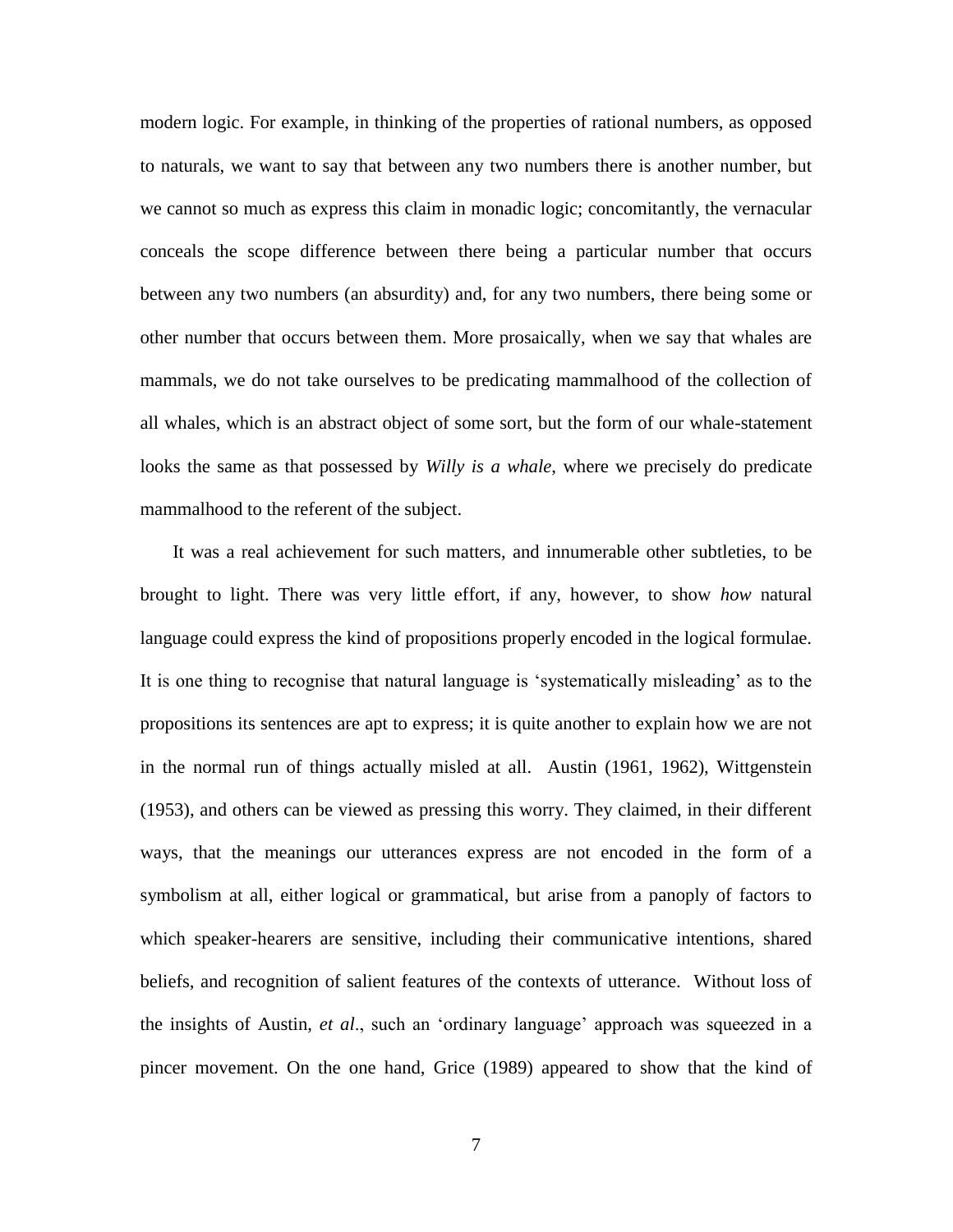informational complexity attendant to utterances is not really a matter of semantics (truth conditions) at all, but a matter of how speaker-hearers reason about each other's utterances, i.e., pragmatics. Pragmatics might turn out to be where most of the communicative action is, but such action, at least on Grice's picture, presupposes a notion of semantics that might well submit to the structures of modern logic. On the other hand, Montague (1974), Davidson (1984), and numerous others in philosophy and linguistics were questioning the very distinction between natural and formal languages, a distinction which seemed to give way once systematic enough formal techniques were employed that captured a whole range of logical phenomena of natural language. Here, natural language is not replaced by a formal surrogate, but is revealed to have a formal character all along as measured by the success (or, at any rate, promise) of the proposed semantic frameworks. In tandem with these developments, syntactic theory, both generative and post-generative, purported to show that the 'underlying' syntax of natural language was much like a logical language. From this perspective, it thus might be argued that Frege and Russell were correct, but drew the wrong conclusion: rather than disparaging natural language for not supporting the logical distinctions codified in logical languages, one might instead have looked to see if language beneath the surface actually did support the relevant distinctions. After all, if the kind of propositions encoded in formal languages are in fact what we express (or can express) in our vernacular, then, unless the relation between the two is to be adventitious or magical, some structural patternship must obtain between natural languages and what formal languages can express. In short, the correct Frege-Russell conclusion, as it were, is simply that 'surface' syntax is to be disparaged as a guide to, or the structure of, a sentence's semantic (truth-relevant) properties.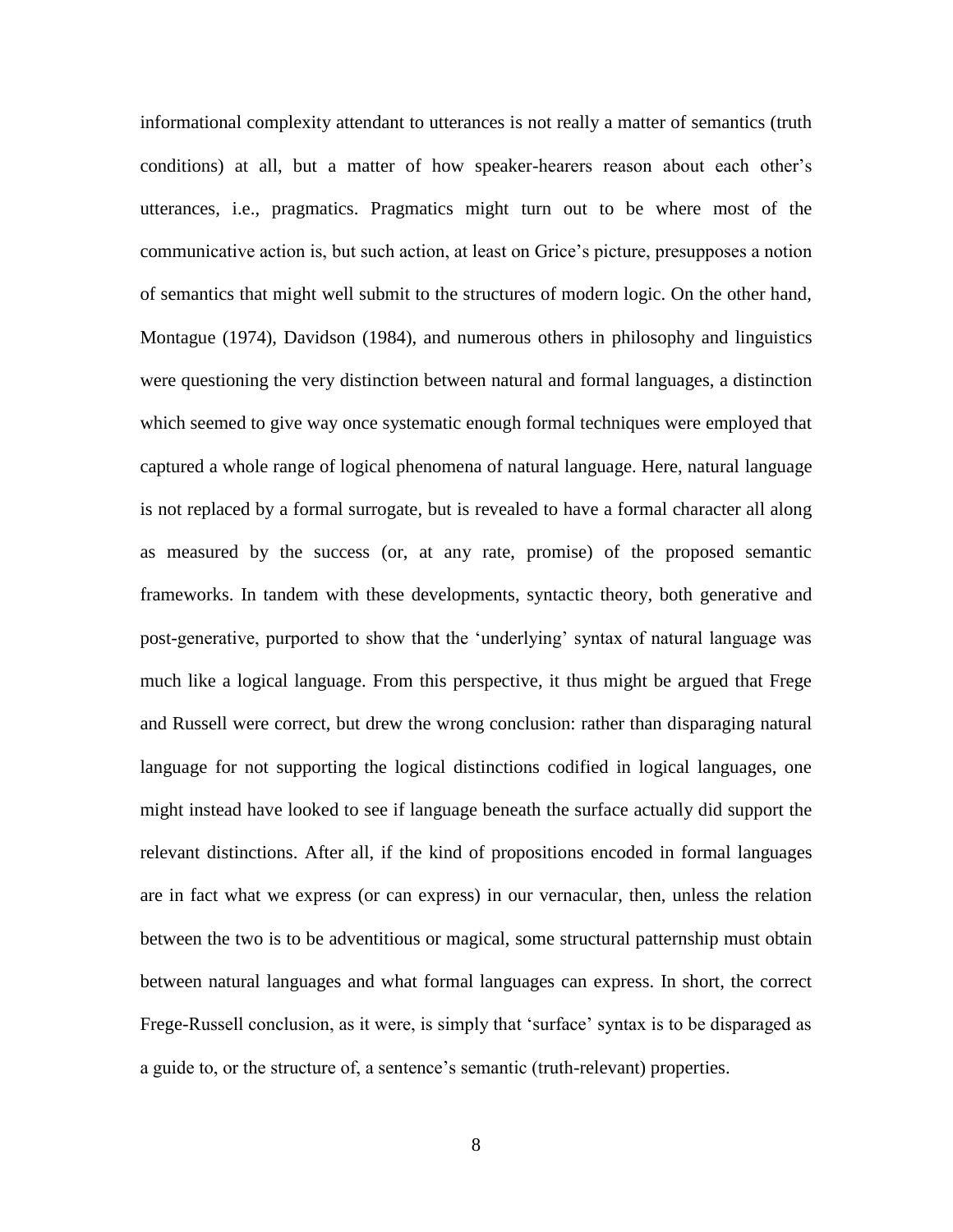The current theoretical situation seems to me to be much as I described just above: semantics for natural language may be pursued as if it were semantics for a formal language, for the syntax of natural language, at the right level of analysis, has the requisite formal properties to support a formal semantics (Larson, and Segal, 1994; Heim and Kratzer, 1998). As I indicated above, my present ambitions are modest. I do not, in particular, fancy myself to be in a position to overthrow formal semantics, even were I minded to do so. My main critical ambition is to show that the role of the variable in formal language is not evidenced in natural language syntax. If this is true, a particular way of thinking of semantics is, indeed, unavailable, but many varied positions remain extant, and, suffice it to say, others are imaginable. I shall return to the broad implications of my stance later. What we need to do now is think about the different ways variables may be sanctioned and just what variables are, anyway.

### **3: Formal variables as gaps and positions**

In this section, the notion of a formal variable will be clarified. What I take to be the standard account of a variable involves two claims due to Frege (1879/1967, 1891/1980, 1904/80). Firstly, a variable does not describe or refer to a quality or thing. When, for example, we say that  $f(x)$  decreases as x increases (take f to be a negative exponent function, say), we do not mean to claim that there is any quality or thing that is changing, as if *x* referred to a deflating balloon. Instead, the variable serves as a generalising device over a domain of entities. We are saying that there is a general correlation *f* over a domain of entities such that each entity stands in an *f*-relation to some entity. Variability pertains to the entities that can stand in the *f*-relation. The variable itself is merely a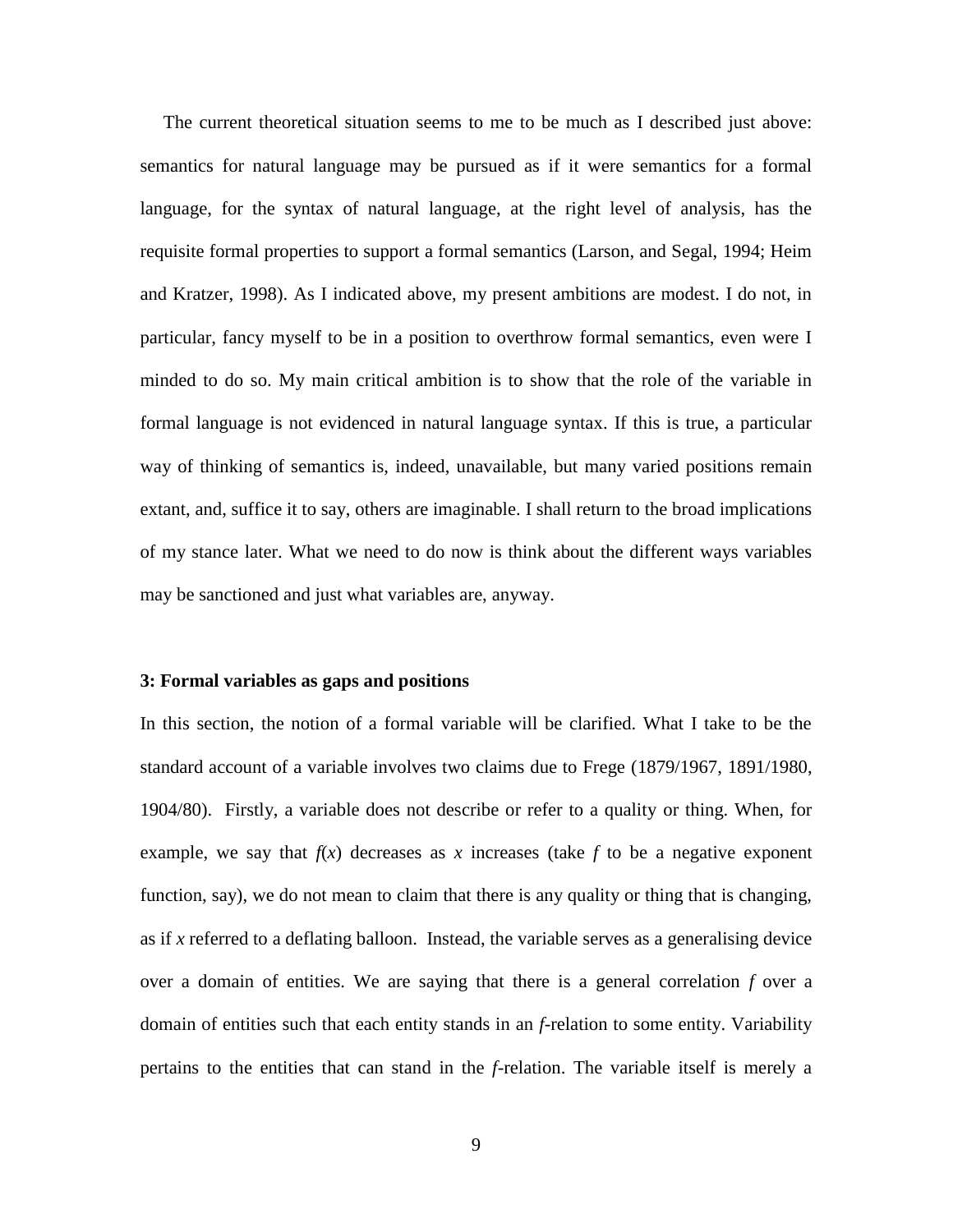device for talking about any of the relevant entities without having any particular one in mind, as it were.

 Secondly, since a variable does not refer to anything, either in particular or in general, an occurrence of a variable in a formula does not contribute anything definite to the meaning of the formula. In effect, the position of the variable marks a gap where something definite might go—a mere placeholder. This is signalled by the fact that the symbolisation of a variable *appears* to be entirely arbitrary.

 This two-part picture is not without its problems; in particular, it appears to face what Fine (2007a) refers to as the *antinomy of the variable*. I shall return to this putative paradox shortly, but first let us note an obvious pair of problems with the apparently gappy nature of a variable. If variables are gaps, then how can they contribute to the meaning of a formula, for a gap is not a something, but a nothing? Likewise, how can one variable be distinguished from another in the one formula, for one gap is as empty as another?<sup>2</sup> The two problems are obviously related. If variables are to contribute to the meaning of their hosts, then they must be distinguished, unless, absurdly, we take all variables within a formula to have the same significance. Equally, if variables are distinguished, then that signals a contribution to the meaning of their hosts insofar as distinct variables potentially make a distinct contribution to the meaning of their hosts. Let us exhibit the situation with a simple example.

Consider the two well-formed formula (open relations):

 $(1)$ a  $x > y$ 

 $b x < y$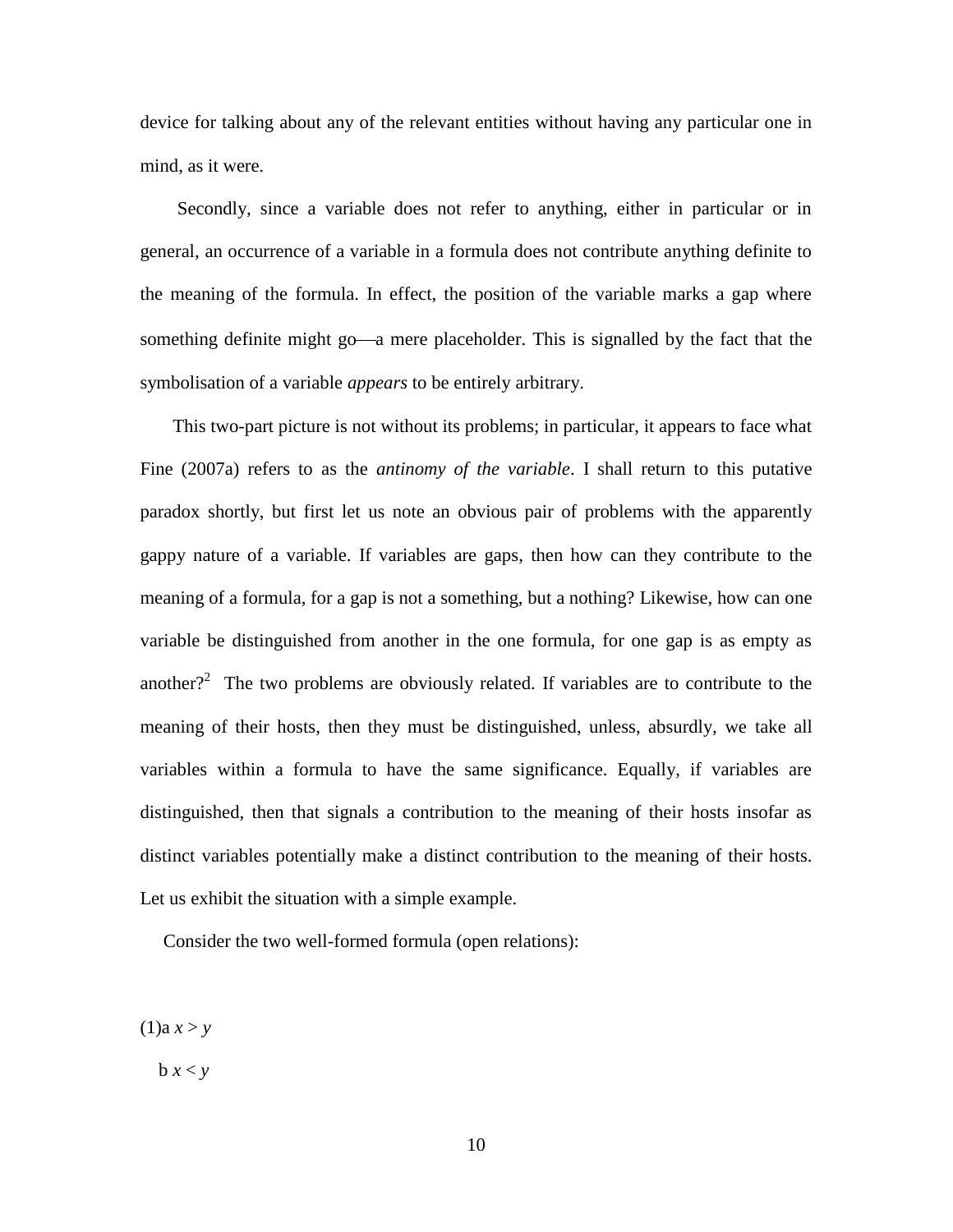If we take the relations to be defined over the natural numbers, say, then the two relations (/functions) determine different sets of pairs of numbers. It follows that '*x*' and '*y*' do not refer to any particular numbers at all, since no number is both greater than and less than some given number. On the other hand, being well-formed, we should be able to conjoin the relations in (1) to form coherent complex relations:

 $(2)a x > y \land x < y$ 

 $b x > y \rightarrow x < y$ 

Both of these relations should hold over the natural numbers, if variables were mere gaps. As it is, the relative positions and type identity of the variables clearly indicates that variables must be distinguished, for no pairs of numbers do satisfy these relations. To restore coherence, in (2a) it suffices to substitute '*z*' for '*x*' or '*y*' in just one of the conjuncts; and in (2b), one may invert the variables in either antecedent or consequent, but not both (one may also invert in (2a), of course).

 What this situation appears to tell us is that variables *are* gaps insofar as they are not referential, but they are not mere gaps, for their relative positions and type identity matters. Variables, we might say, are *type-interpretable positions* in a relation. Tokens of the same variable type within a single formula trivially cannot mark the same position, but mark the fact that the same value (a natural number, say) can be disgnated by an expression occupying the positions occupied by the token symbols (this requires greater precision, as we shall see). So, the number of variables within a formula regardless of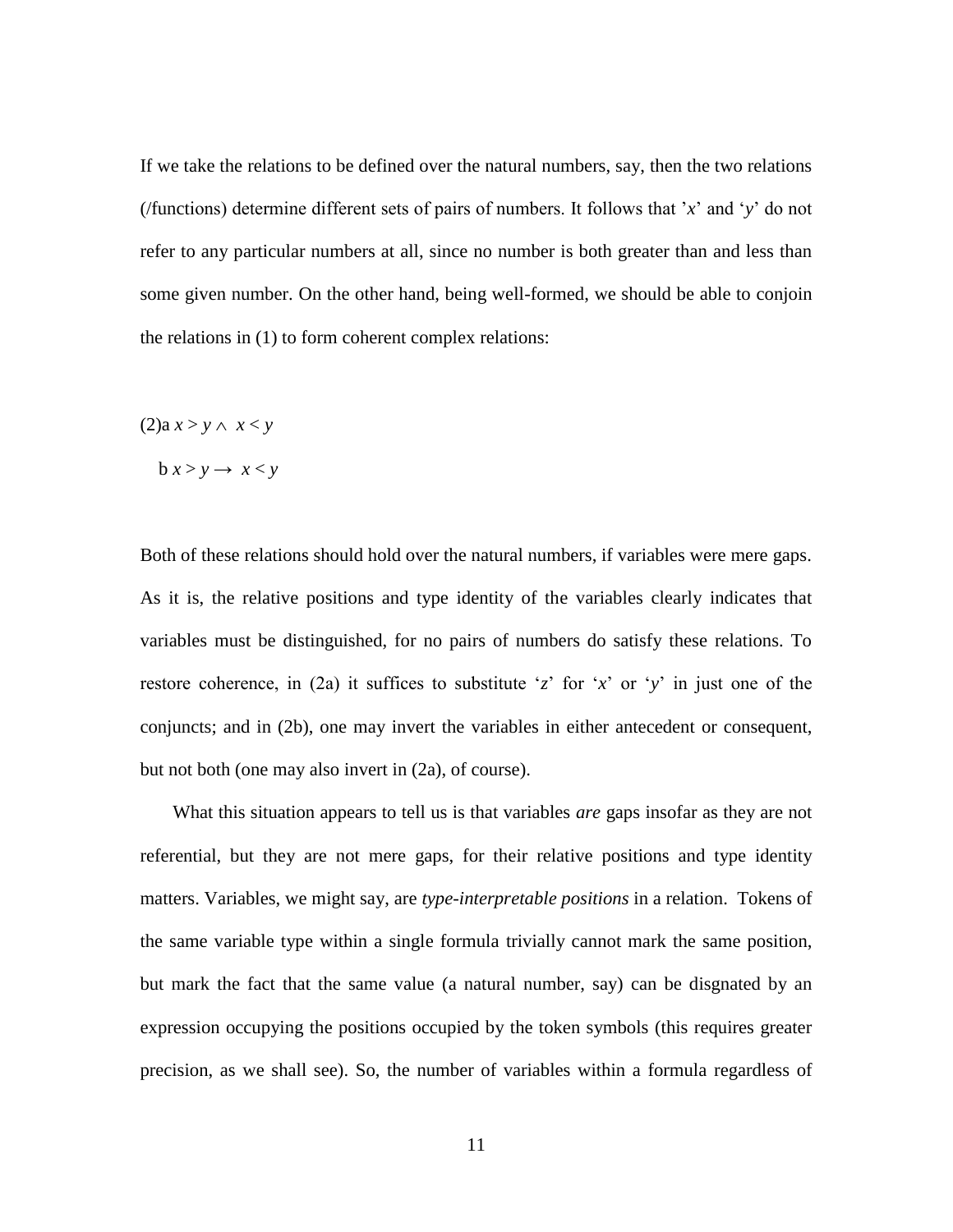their type marks the adicity of a function/relation by the number of positions the variables occupy, and the type of a variable marks the distinctness of the positions, how the values are to be understood relative to each other within a relation.

 All of this, of course, is a prelude to Frege's great insight into how to be explicit about polyadic logic, for variable positions count as distinct insofar as they can be bound by different quantifiers, and chains of variables count as being of the same type insofar as they can be bound by the one quantifier. To be sure, phrasing the matter in such a way is somewhat around the houses, for we simply adopt the typographical convention that different variable types mark positions to be quantified into by distinct quantifiers, but there is nothing in the convention itself that captures the difference between the positions; that is to say, the difference in variable type is nothing other than a reflection of the fact that distinct quantifiers can bind the respective positions. The variables remain gaps which we mark as if quantifiers were waiting to bind the positions.

 Dummett (1973/81, chp. 3) expresses the latter point well in terms of a variable not being an essential part of a relation, but only an aspect of an argument-function analysis of the host structure that features argument positions open to quantification. Consider a natural language example:

(3)a Frank loves Ava

- b, *x* loves Ava
- c Frank loves *y*

d *x* loves *y*

12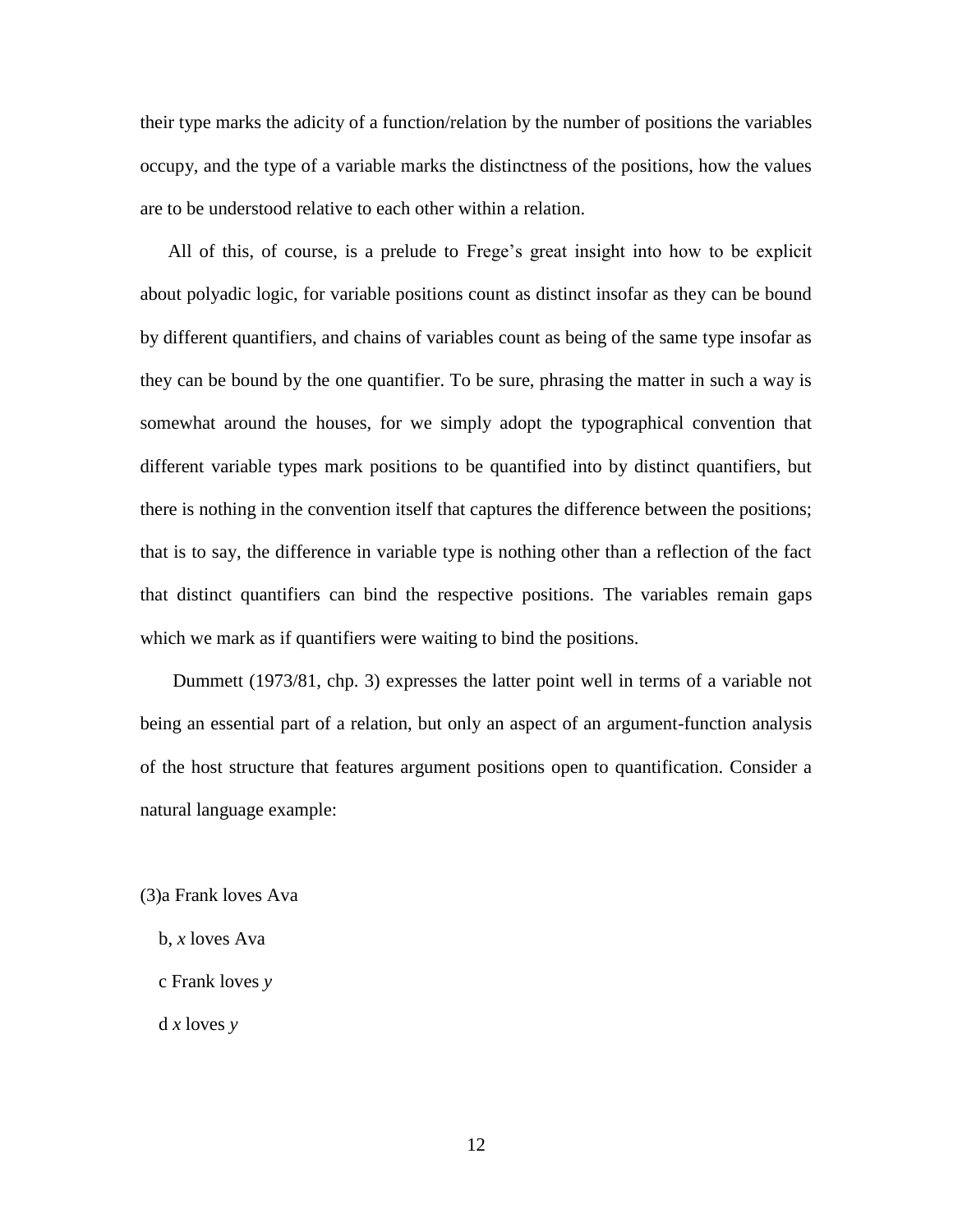(3b-d) are in no sense part of (3a): no '*x*'s or '*y*'s occur there. What is true, though, is that the subject and object of (3a) can be quantified into, which means that the remainder can be treated as a potential predicate, regardless of its syntactic status. Dummett's point here can be captured by the thought that a variable is a global property of a sentence or formula, a property that comes with a particular analysis of the sentence as a whole, as opposed to a property to be found in the sentence that any analysis must respect. The thought here is in line with Quine's (1960a) notion of a variable being an 'abstractive pronoun', i.e., a variable allows us to abstract any predicate we wish from a formulae/sentence.

 Fine (2007a) poses much the same problem of how to understand variables as I presented above, but arrives at a somewhat different conclusion. He refers to the problem as the *antinomy of the variable*, but it is really just the puzzle of how variables can be treated as semantically equivalent and distinct, depending on their occurrence with other variables. As we saw above, the semantic roles of '*x*' and '*y*' are exactly the same when we consider the formulae in (1) independently. A simpler example, even, is that substituting '*x*' for '*y*' in '*y* > 0' does not affect the interpretation of the formula in any way. So, variables are the same. In distinction, though, sequences of variables are not the same. As we saw in (2), it matters what variables are interpreted together. So, in some sense, the pair '*x*... *y*' differs from the pair '*x*... *x*'. The *antinomy* or, at any rate, puzzle is to explain how this can be.

 Fine's proposed resolution of the puzzle involves a rejection of the thought that individual variables ever have intrinsic semantic features that set them apart from other variables. Fine's crucial point is then to note that this denial is perfectly consistent with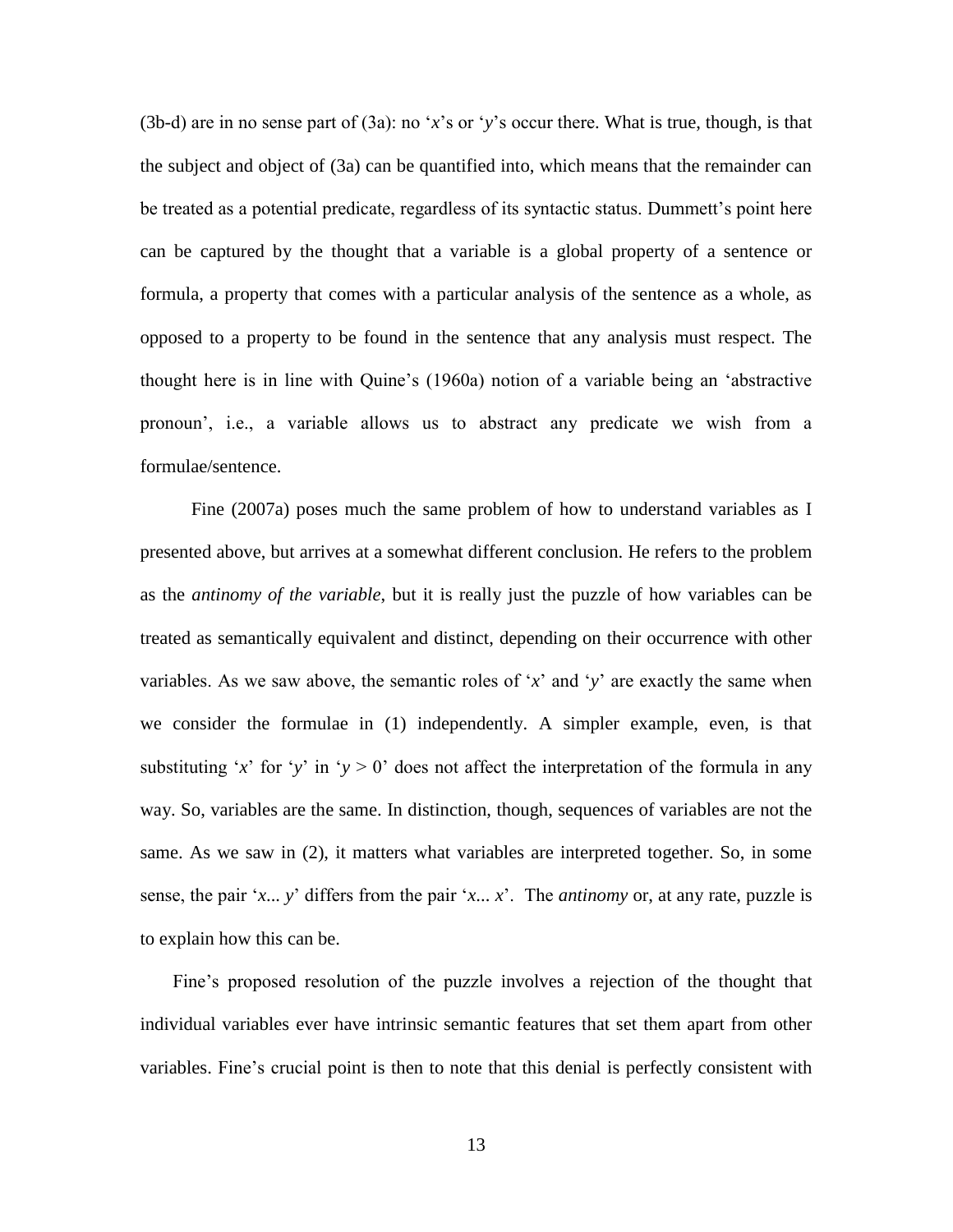the thought that there is an irreducible intrinsic semantic difference between pairs of variables that are type-identical and type-distinct, even if there is no difference between individual variables. Thus: 'the intrinsic semantic features of x and  $y$ ... are the same, though the semantic features of the pairs x, y and x, x... are different' (Fine, 2007a, p. 32). The point here is that sequences of variables have intrinsic semantic features qua sequences of variables, notwithstanding the semantic equivalence of the constituent individual variables of the sequences. So, the antinomy is resolved by acknowledging that relations between variables can be constitutive of the semantics of the relata. The examples above fall into line on this conception, for a pair of distinct variables flanking a given relational expression, such as  $\leq$  or  $\geq$ , have their semantic features as such relata, not as independent variables. Fine presents his account as an alternative to what he calls the 'instantial approach', which is a variant on the 'positional' account offered above. I think, though, that Fine underestimates the resources of this account both to withstand the considerations he brings against it and also, indeed, to resolve the antinomy without giving up on semantic intrinsicness of variables. I shall first discuss Fine's arguments against the 'instantial approach'. In each case, the conclusion will be that, as properly stated, the Frege-style account offered above remains unscathed. Showing this will lead us to see how the antinomy may be resolved without forsaking semantic intrinsicness.

 Fine, with Dummett (1973) in mind, understands the 'instantial approach' to be one that essentially denies that free variables are semantically interpretable; instead, free variables are mere abstractions to arbitrary reference from singular terms. So, the semantic features of ' $\varphi(x)$ ' depends upon the semantic features of ' $\varphi(a)$ ', for some name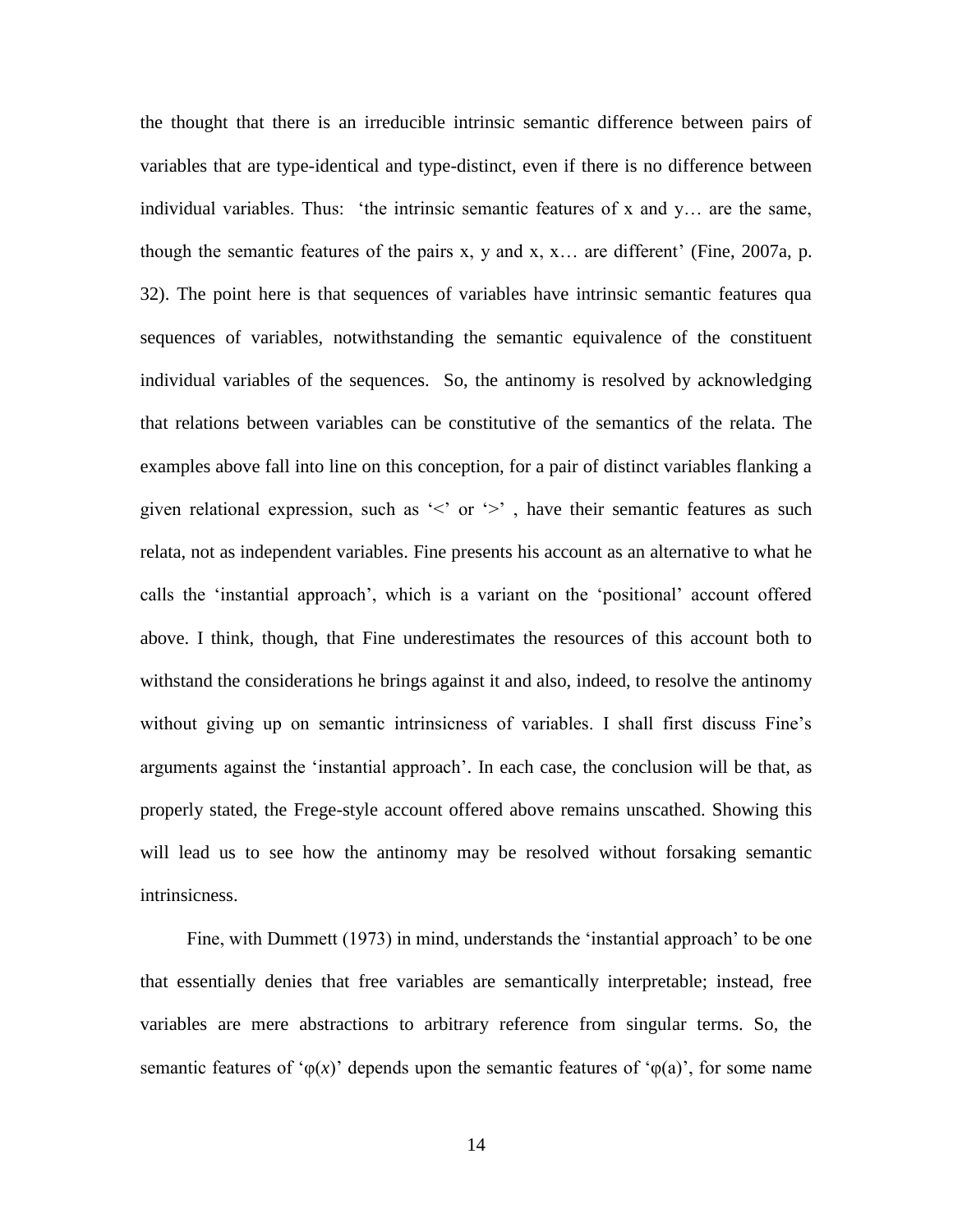'a'. Yet, Fine objects, free variables surely have independent semantic integrity. For example, we can understand '2*n*' as picking out the range of even numbers, given a specification of the natural numbers as the domain, and so on for endless other cases.

 The instantial approach Fine rejects does not, I think, correspond to what Frege, or Dummett on his behalf, presented. I take the abstractionist approach not to be one that claims that free variables depend upon names for their semantic properties, but that free variables are not parts of the judgements that the logic is formalising, being mere gaps for possible generalisation. Free variables arise from the various options for decomposing a judgement as exemplified above. Once a particular decomposition is offered, then, of course, the free variable has its semantic properties as part of the interpreted formal system independently of any name, if any, in the relevant expression of the judgements at hand. So, one may motivate the formal language by way of a story about abstracting from names, but once the language is set up, the abstraction is, as it were, the ladder one kicks away. This point is clear, I think, where no name is in the offering. If we start with, for example, a universal statement, such as *Every man breathes*, then, according to the Frege model, we would begin by forming the conditional compound of two open formulae—  $\text{`man}(x)$ ' and 'breath $(x)$ '—with the universal quantifier binding into both positions. Since no particular man is at issue, we cannot begin with a particular name. We may, of course, begin with an 'arbitrary name', but to do so is not mandatory and such a move, anyway, would not amount to an abstraction from a given name, since, just as with starting with free variables, there is no particular name at all. Free variables and arbitrary names simply mark the semantic position in a predicate or relation.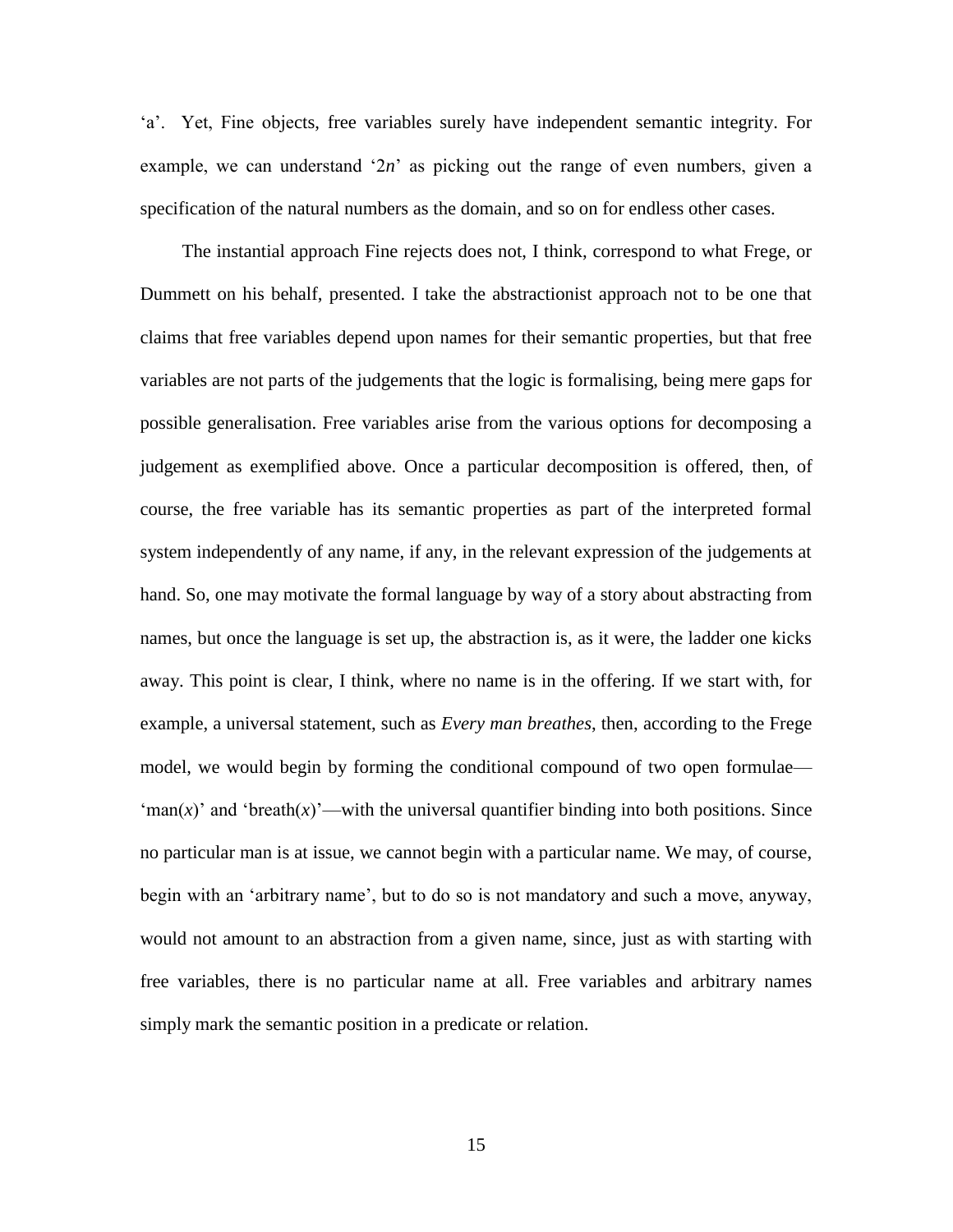So, I think the abstractionist or instantial position may accommodate the independent integrity of free variables in the sense of accepting that, for example, '2*n*' picks out the even numbers without use of the open formula presupposing any given value of *n*. Fine is right, however, to claim that the instantial position does presuppose closed or gapless formulae corresponding to open formulae. Since we have already ruled out names as being what free variables depend upon, the only alternative is that we understand free variables by way of formulae involving the variables being bound by some or other operator. This is precisely what I intended above by saying that free variables mark the positions into which the relevant quantifiers may bind. Fine, though, has an objection to this kind of manoeuvre.

 Patently, if we are to take free variables to be abstractions from formulae, and names are not to be presupposed, then particular quantifiers cannot be either. '2*n*' in some sense picks out the even numbers without, as such, saying anything about all, some or none of them.<sup>3</sup> What is required, therefore, is some abstraction operator, such as set abstraction—  ${x: 2x}$ —or  $\lambda$ -abstraction— $\lambda x.2x$ . The problem Fine (2007a, p. 15) now raises is that there appears to be nothing whatsoever about the semantic features of '2n' that decides between the two options or others, even though the options are quite distinct. So, it would appear to be 'arbitrary' and 'gratuitous' to make the decision.

 Fine is correct that the decision is arbitrary insofar as a mere variable does not determine what it may range over, but the decision is not gratuitous precisely because fixing on some operator settles what we take the variable to range over, for implicit in the operators is some domain over which they range. So, we may take set abstraction to tell us that '2*n*' picks out the subset of the natural numbers that have 2 as a multiple and  $\lambda$ -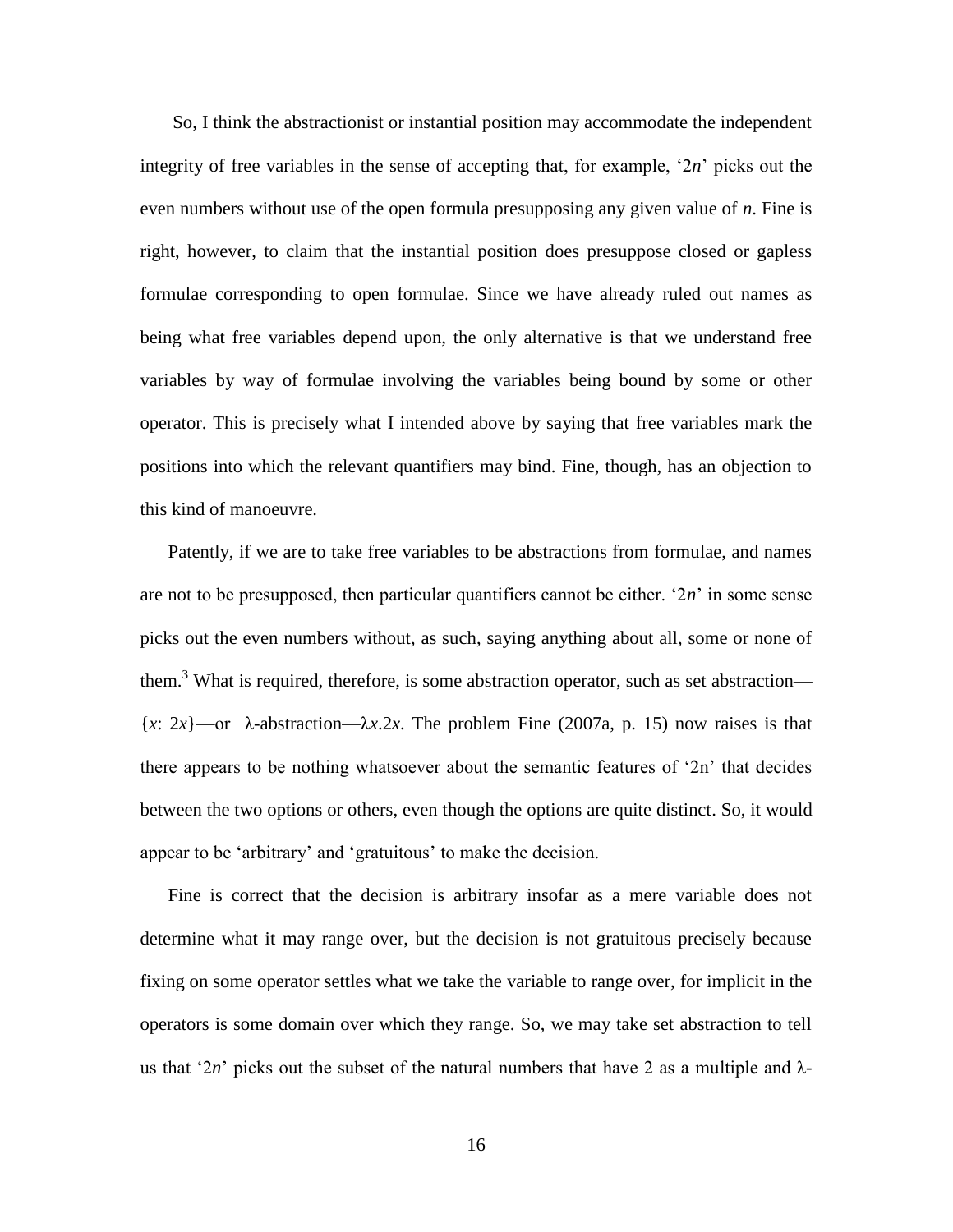abstraction to tell us that ' $2n$ ' picks out the function from the natural numbers to those that have two as a multiple (or as being the property of having 2 as a multiple). So, the decision is arbitrary, but only because there are numerous ways of picking out the even numbers by way of '2*n*', which our understanding of the open formula presupposes in that we do take it to pick out the even numbers, but '*n*' alone cannot pick anything out at all; it can only do so when in composition with some interpreted expression, and the various possible operators are merely ways of understanding the result of such composition.

 Fine (2007a, p. 15) may now be read as having an objection to this further point. It is clearly correct to say that the value of ' $n+1$ ' is always greater than the value of '*n*', as opposed to the value of '*m*'. If we assume all variables to be implicitly bound, though, then such a banality appears to be unavailable for expression because we would have two distinct formulae. The obvious response, of course, is to say that both variables are simultaneously bound, which we would express by way of the single formula  $(\forall x)[x+1] >$ *x*]'. Fine (op cit.) objects as follows:

[I]t seems bizarre to suppose that one must create this artificial context in which both terms occur in order to explain the semantic relationship between them. What kind of strange semantic relationship between the terms is it that can only be explained by embedding them in a richer language? Indeed, the proposed explanation of the semantic relationship presupposes that the relevant semantic features of the terms are preserved when they are embedded in the context of a single sentence; and so unless we had some independent way of saying what the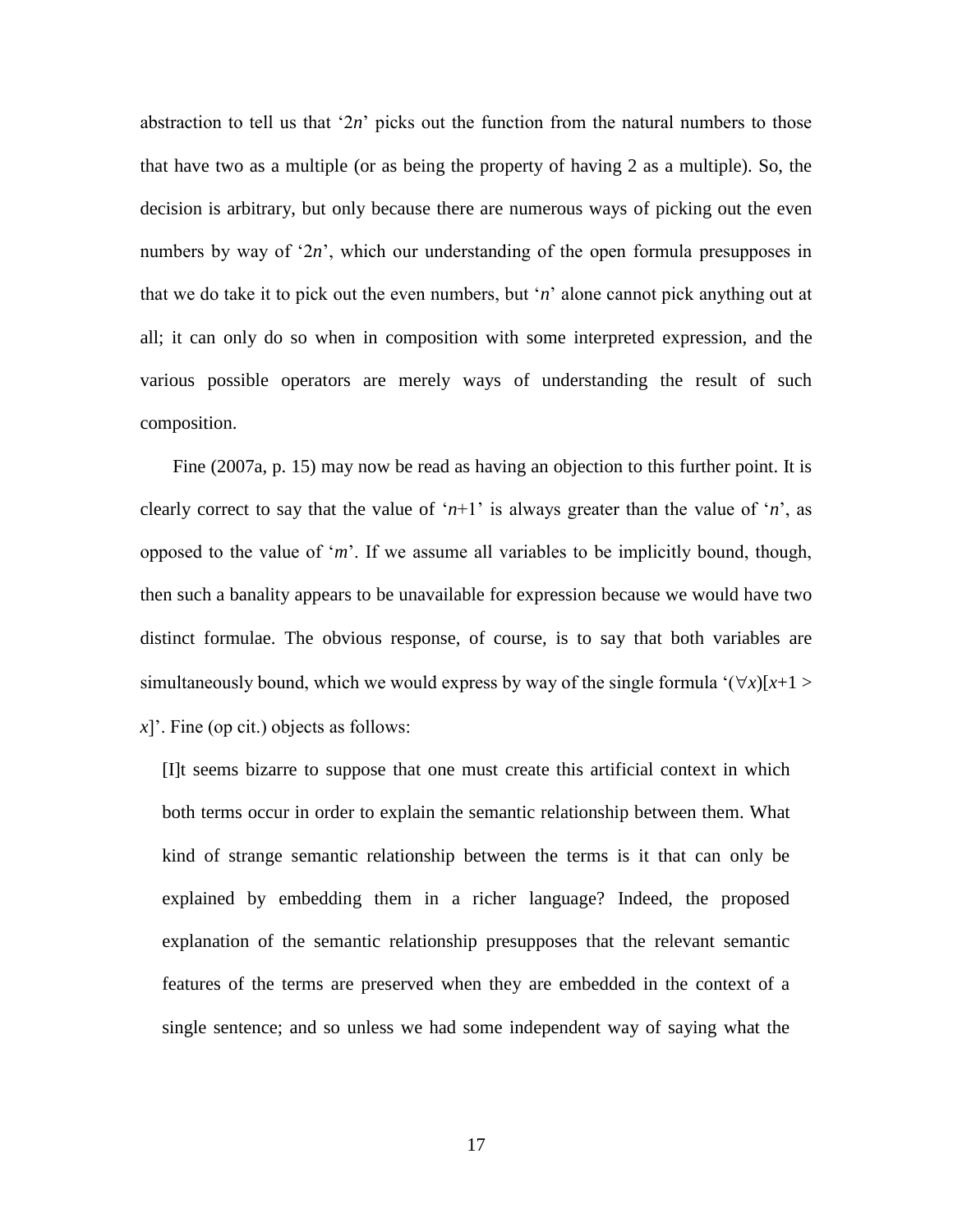semantic relationship was, we would have no way to say what the presupposition was or whether it was correct.

Both of these objections strike me as topsy-turvy.

 Firstly, note that the initial statement I made concerning the successor function by way of two tokens of the variable 'n' did *not* occur in any formal language at all, but in English (just as it does in Fine's text). It is simply not true, therefore, that the single universally quantified formula is in a 'richer language'. I don't know how to compare richness of languages when what we colloquial refer to as English is one of them, but however we manage it, I hardly reckon that first-order logic is richer than English.

 Secondly, the abstractionist response to which Fine is objecting need not be couched in terms of an appeal to the first-order quantified formula, but simply by the acknowledgement that the variables must be co-interpreted in the context of the statement of the successor function because they are of the same type and occur in the same sentence, or the relevant semantic context, such as an inference. There is nothing in the semantics of '*n*' itself that tells us that it must take the same value in '2*n*' and when alone, which is just as it should be, for ' $n < 1$ ' and ' $n > 1$ ' are both perfectly fine and can both be satisfied (but not together). So much is agreed upon by all. What, therefore, coordinates '*n*' with its other token in '2*n*' is the syntactic fact that they are tokens of the same type, which must be bound together, if at all, by any quantifier that binds one of them; so, they must be co-interpreted in the same semantic context. In other words, since what we want to say is that the successor of a given number is greater than the given number, the tokens must be co-interpreted or bound together, which is just what the syntax of token variables provides for. So, Fine's second objection is exactly the wrong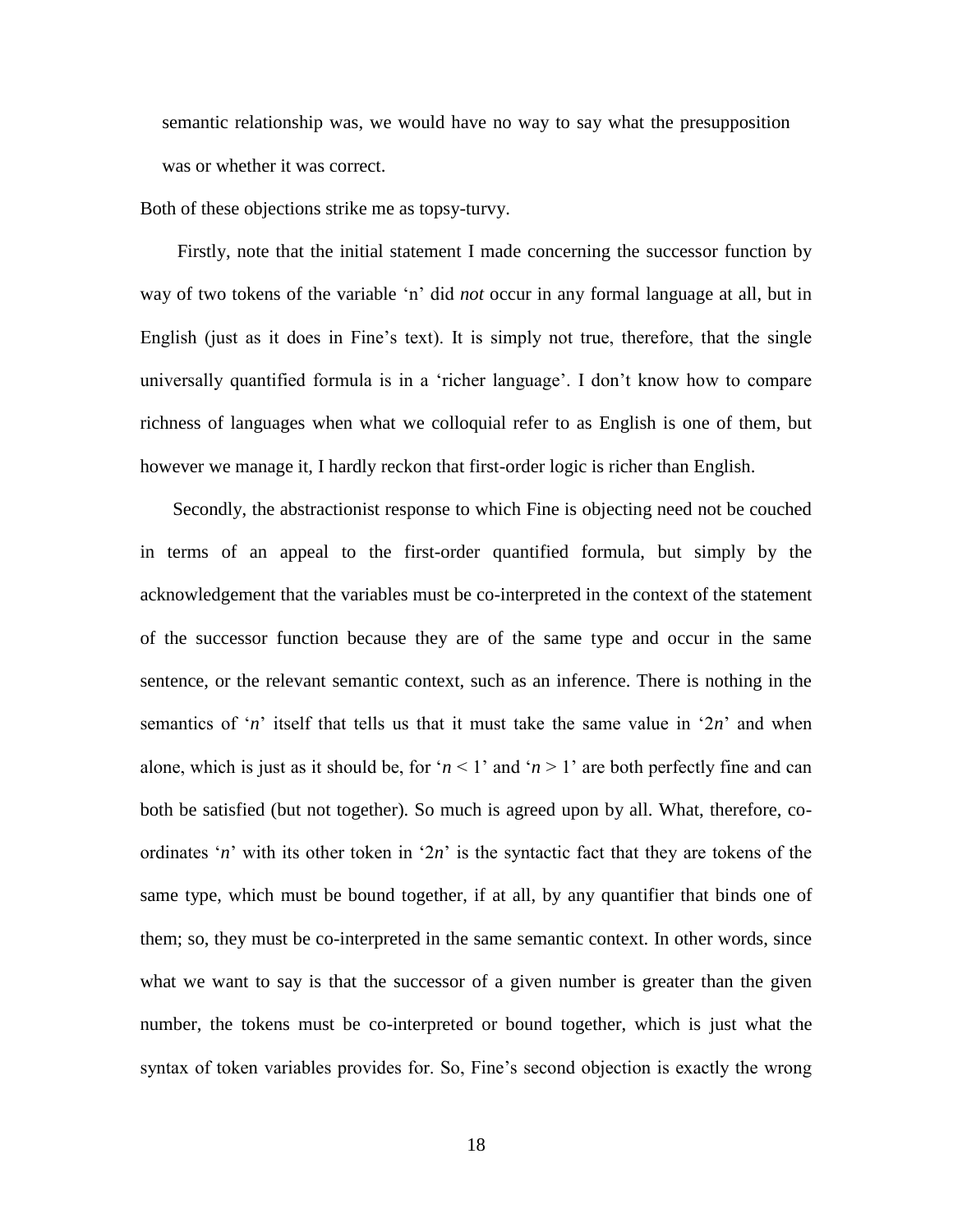way around. It is because of the type-identity of the variable tokens occurring in the same semantic context that they are co-interpreted. It is this that is presupposed by the English sentence Fine uses to state the problem initially; if the variable tokens were not presupposed to be in the same semantic context, then we would have no basis to think of them as co-interpreted. This issue bears on the resolution of the 'antinomy of the variable'.

 Recall that Fine's antinomy (or puzzle) is how to reconcile the semantic identity of type-distinct token variables when occurring alone with the need to distinguish pairs (or sequences) of type-identical token variables from pairs (or sequences) consisting of typedistinct token variables  $('x..., x'$  is not the same as 'x..., y'). Fine resolves the puzzle by rejecting semantic intrinsicness, i.e., a pair of variables may be semantically distinct from another pair without consisting of variables that are semantically distinct. As we saw, such a resolution is intended to be available without recourse to any abstractionist account of variables, which, according to Fine, is forlorn anyway. It seems to me, however, that the abstractionist has the resources ready to hand to resolve the 'antinomy' without forsaking intrinsicness. We might want to reject some such doctrine on independent grounds, but not in order to resolve the 'antinomy'.

 As we saw just above, tokens of the same variable type within a formula or inference (which can be rendered as conjunction of formulae) are co-interpreted. This tells us enough to know that '*x*..., *x*' and '*x*..., *y*' are semantically distinct, because the variables in the first pair will be co-interpreted, while those in second pair won't be. This is evident with quantification. It would signal syntactic confusion to think that  $(\forall x)[\phi(x, x)]$  is an open formula, for it is a syntactic condition on interpretation that variables of the same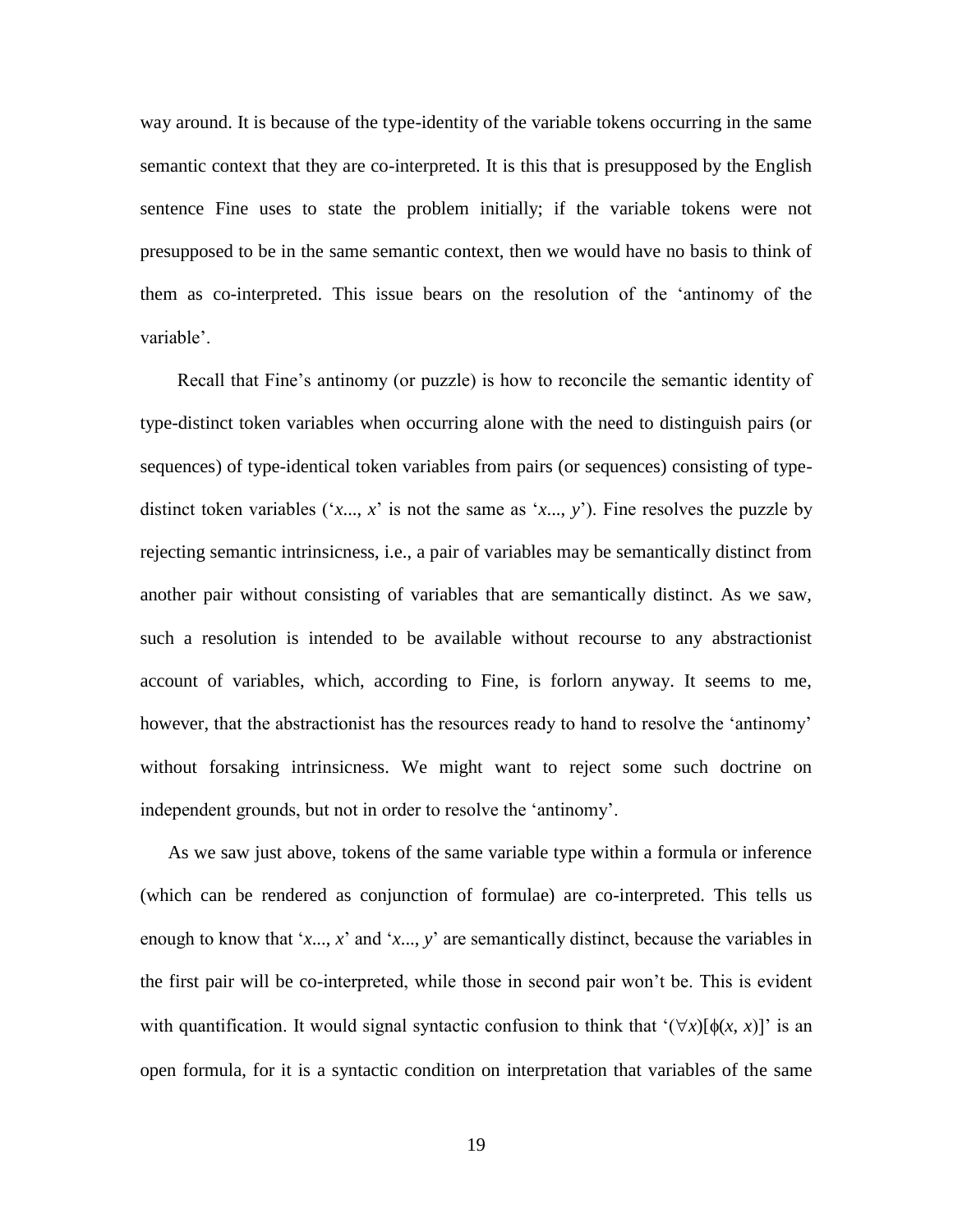type are co-interpreted, so if one is bound, so must the other one in the scope of a higher operator. Just so,  $(\forall x)[\phi(x, y)]$  must be an open formula. Furthermore, the semantic equivalence of individual variables in distinct contexts remains untouched, for individual variables are neither co-interpreted or not; only when variables severally occur in the same semantic context is it necessary to establish relations of co-interpretation. So, we understand the difference between the pairs in terms of the difference between the interpretation of type-identical and type-distinct variables in relation to possible operators or instantiation, such as quantification, which treat the variables differently. Thus, closed formulae are explanatorily primitive relative to open formulae.

 Semantic intrinsicness is preserved because the only principle we have appealed to is that variables of the same type in the same semantic context are co-interpreted, where a variable being of a type is the most intrinsic feature one could imagine, it being merely syntactic. So, although we do, indeed, have to appeal to a semantic context featuring several variables in order to account for the difference between pairs of identical and distinct variables, the explanation of the difference devolves upon just the intrinsic features of the constituent variables, their being of the same or distinct syntactic type. A way of putting this point is to say that the intrinsic property of being of a type a variable token possesses only becomes semantically relevant when the variable is in a context, but the property remains intrinsic. One could, of course, set up a language without the relevant syntax-semantic interface, where type-identical variables need not be cointerpreted, but such a language would be useless unless there was some other way to distinguish between closed and open formulae. If this is right, then Fine's mistake is to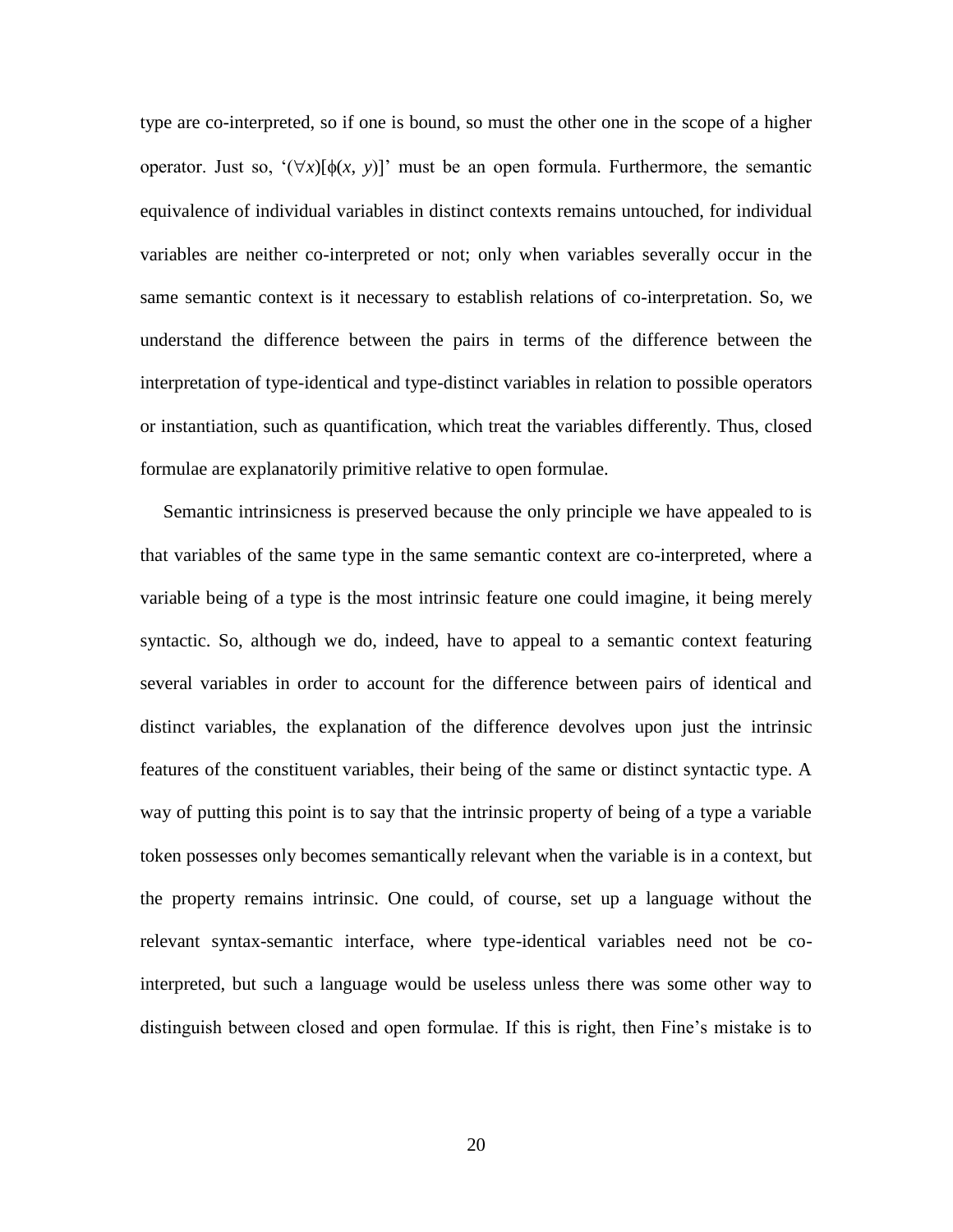insist on explaining a semantic phenomenon with a semantic property, whereas the solution is to see that syntax encodes co-interpretability.<sup>4</sup>

 So, at least a plausible resolution of the 'antinomy' is in-line with the abstractionist account of variables outlined above. The crucial point here is that we distinguish open positions in terms of possible quantification into them, or, as suggested above, we take some abstraction operator to be implicit in our very identification of the open positions. Since it is a syntactic condition that type-identical variables are bound together, whereas type-distinct variables cannot be, sequences of type-distinct variables must be semantically distinct because no possible quantification into their positions will be uniform, but individual variables are not semantically distinct simply because quantification is indifferent to type-distinct token variables when not occurring in sequence.<sup>5</sup>

 Hereafter, I shall assume the notion of a formal variable as explained. Mind, all that will be crucial to the following is that formal variables have an essential duality of being free or bound, which is a uniform feature of the various accounts of variables we have so far discussed. The interpretation of the variable differs between the two cases just in the respect that the presence of a binding operator places a condition on the interpretation of the sub-formula containing the relevant variable. So,  $\phi(x)$  is satisfied by every object of the domain that is  $\phi$ , whereas ' $\exists x[\phi(x)]$ ' is satisfied by every object so long as at least one object is  $\phi$ ; and so on in the familiar way for the other quantifiers. So, the interpretation of a variable is dependent on the nature of the containing formula as to whether or not the relevant quantifiers occur. Such duality of the variable makes it a *global* feature of the formulae precisely in the sense that whether a token variable is free or bound is a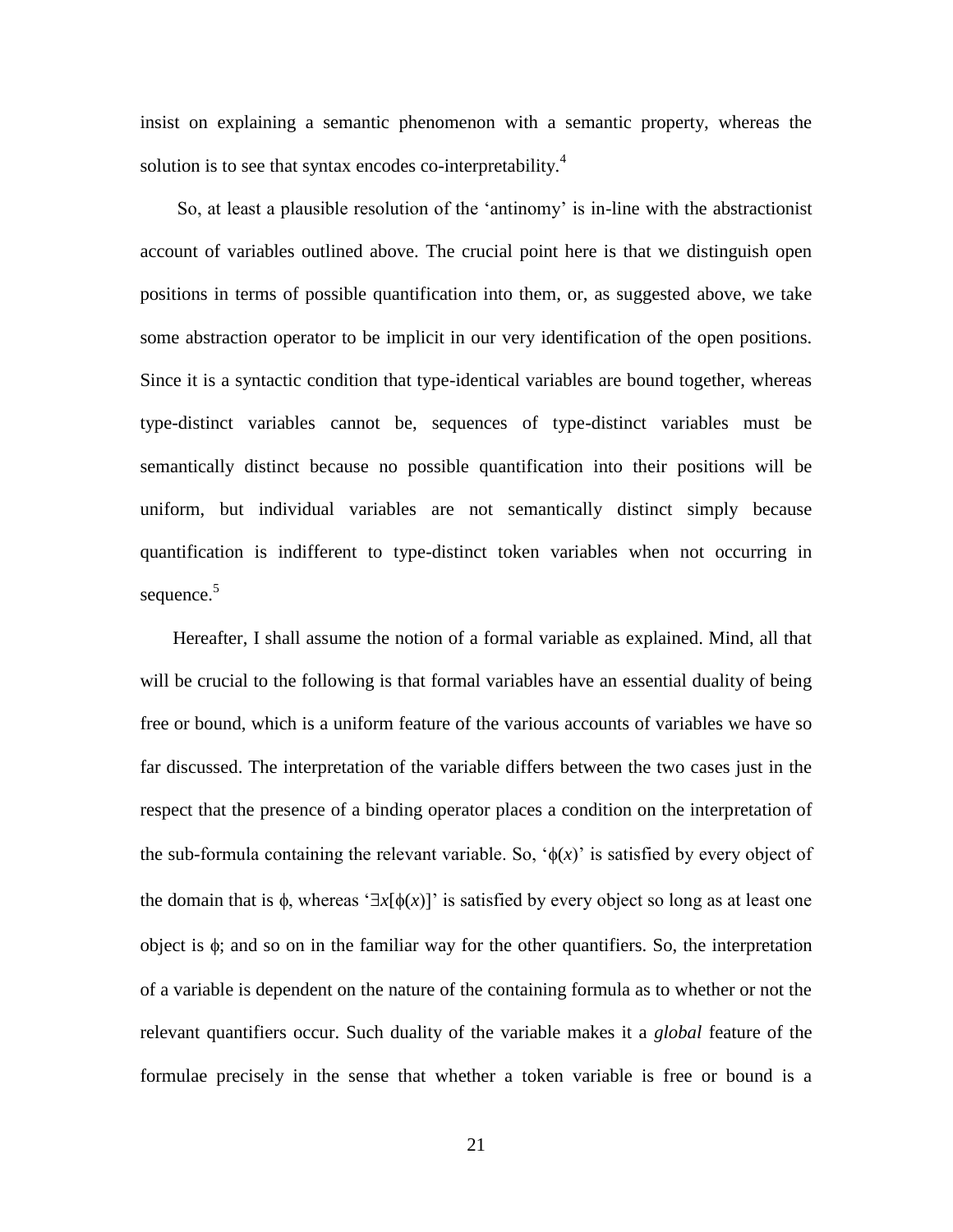property of the host formula, i.e., whether it contains the relevant quantifier or not. It is this property of formal variables that natural language 'variables' do not possess, or so I shall contend. Before seeing the different ways in which variables are of use in our thinking about natural language, we need to pause over the idea of a 'free variable'.

 A free variable in logic is understood to take a universal interpretation in the sense of the variable ranging over the entire domain of discourse, so that 'φ*x*' is interpreted as picking out the set of objects that are  $\varphi$  (or the characteristic function). The free variable is not understood as an indexical that may pick out a definite but arbitrary object. For that role, in a system of natural deduction, say, we appeal to an arbitrary name. In natural language, I take the notion of a variable to slide between these two notions. I shall say something more on this below. *Pro tem*, note that my claim that free variables presuppose certain closed formulae that express an abstraction over the variable does not mean that there aren't *really* any free variables. A free variable is one that is not bound by an operator; my claim concerned how we would understand the interpretation of such a variable, *viz*. by way of an operator that defined the variable over a given domain, but the open formula remains open. This point is worth emphasis, for as we shall see and as noted, my principal thought is that natural language does not exhibit the duality of being bound or free characteristic of formal languages. Free variables as understood in much of the semantic literature to be discussed are identified with indexical elements. As indicated, this is not the way free variables are interpreted in formal languages, but the essential duality of variables is a common feature and that will be my focus.

### **4: Variables, natural language, and explanation**

22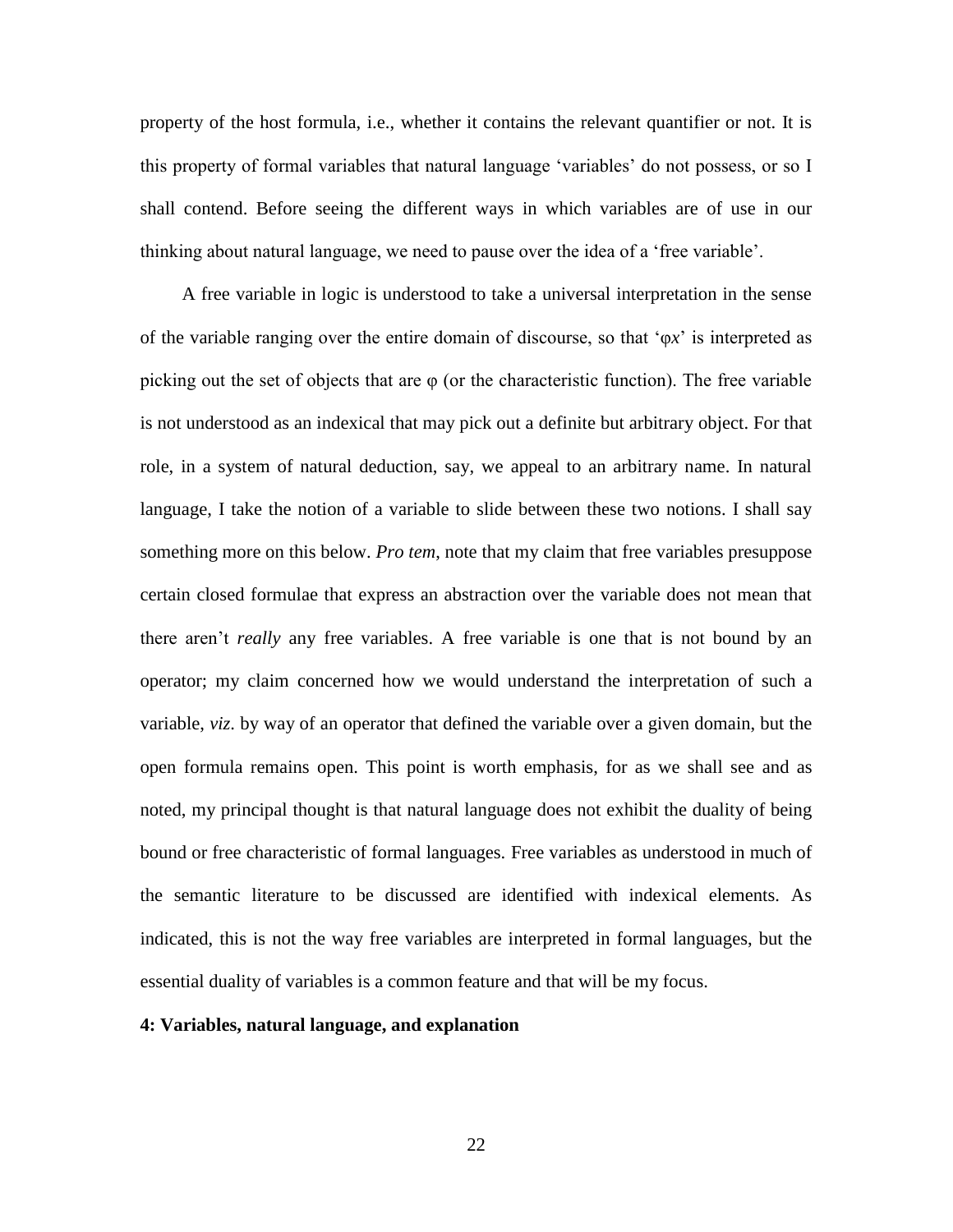So far we have focused on variables in the context of a formal language, but how are we to understand them in relation to natural language? The traditional answer is along Dummett's (1973/81) lines, a position also held by Quine (1960a, 1960b), Montague (1974), and Davidson (1984), notwithstanding other significant differences between them. The position is that variables exist in the formal analogue of the target language and reflect the choice of a certain analysis of the language, i.e., which predicates we wish to abstract. Whether or not it is thought that a single right analysis is expected or even possible is another matter.<sup>6</sup> What the variable notation does capture is the pattern of inference that is supported in the target language. For Quine (1960a), this is reflected in the variable notation—a logical form—being constrained to amount to an acceptable paraphrase of the target sentence, a paraphrase that makes explicit the inferential standing of the particular paraphrased sentence within the language (more on this below). Consider the simple example:

## (6)a Every whale is a mammal

- $b(\forall x)[\text{Whale}(x) \rightarrow \text{Mammal}(x)]$
- c Everything is such that if it is a whale, then it is a mammal

The point of the paraphrase in this case is that the pronouns in (6c) serve as proxies for the bound variables in (6b). Similarly, we find Davidson (1967) introducing event variables:

## (7)a Bill kissed Mary and Mary liked it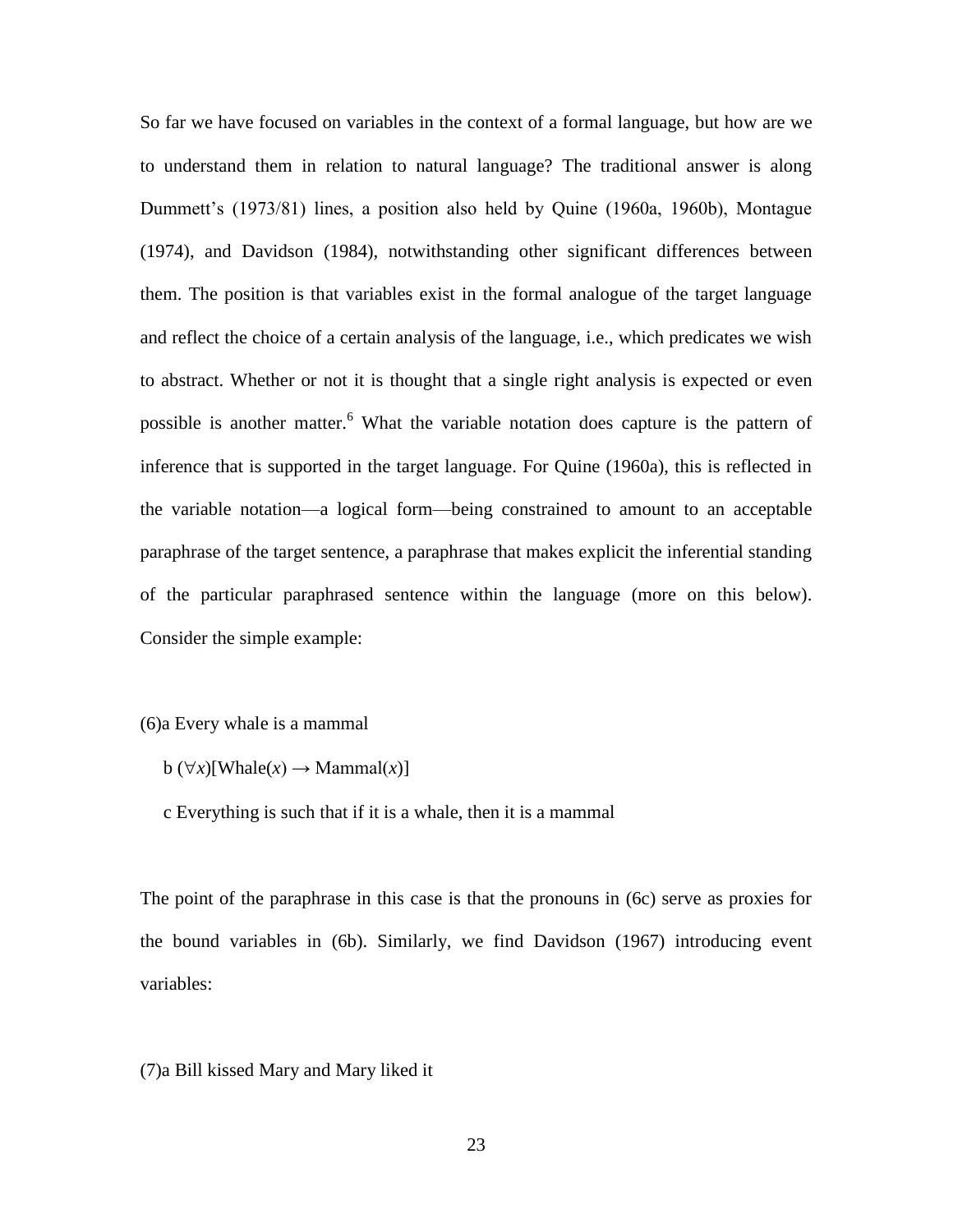$b \left(\exists e\right)[Kissing(Bill, Mary, e) \wedge Like(Mary, e)]$ 

c There was a kissing by Bill of Mary and Mary liked it

Again, the pronoun in the paraphrase of (7a) serves as a bound variable, which makes sense of how *it* in (7a) can be apparently bound by the event of the kissing even though no appropriate nominal occurs in the first conjunct.

 No matter how much we might find the paraphrases from the target sentences into Quinese accurate, they fail to explain why the target sentences have the semantic properties they possess, as opposed to any others; why, that is, competent speaker/hearers understand the target sentences the way they do. Such a lacuna is not a shortcoming given the theoretical assumptions of Quine *et al*., but it is patent that a descriptive conception of variables or logical form does little explanatory work; after all, we might well ask why the paraphrases hold in the first place. In order to answer this querry a more 'cognitively real' conception is required. For present purposes, the realism of such a conception amounts to a way of viewing the semantically significant linguistic structure (syntax) in a way that is abstract and independently motivated rather than just an unexplained paraphrase, an association of one 'surface form' with another. The cognitive aspect of the conception, therefore, is simply that such an abstract structure might be attributed to speaker/hearers as the way they represent or process sentences such that they understand them one way rather than another. The bare idea of such cognitive realism does not involve the claim that variables are cognitively real, i.e., feature in the representations that enter into the cognitive processes of linguistic production and consumption. First off, even if variable notation were somehow essential to the description of the target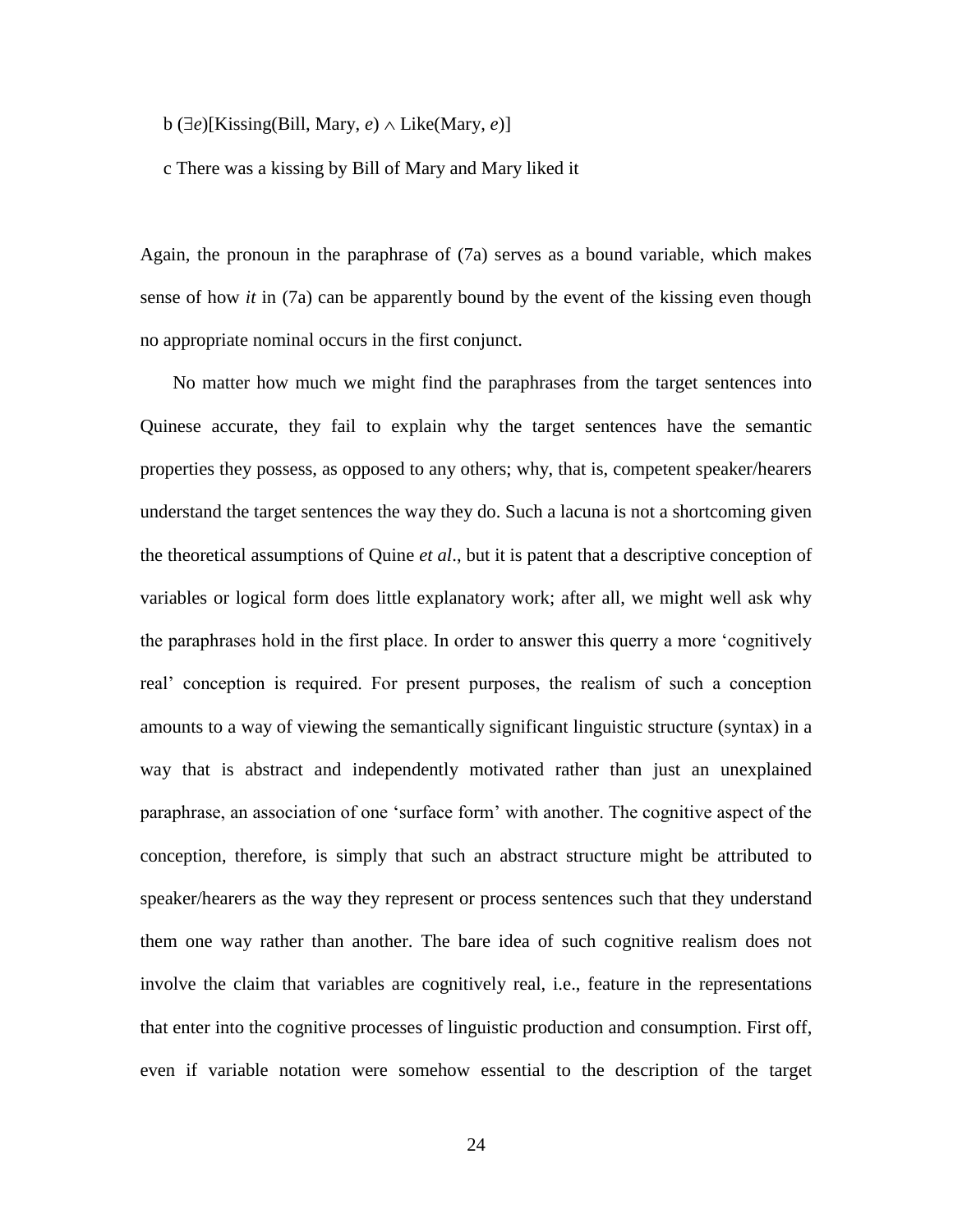phenomena, it wouldn't follow that variables were *real* in the intended sense. All that would follow is that the variable notation places an indefeasible constraint on an adequate theory; just how such a theory would satisfy such a constraint is perfectly open. As it is, the variable notation is not essential, as Quine (1960a) himself argued, and has been shown in detail in so-called 'variable-free semantics' (e.g., Jacobson, 1999). We can capture the kind of inference pattern that traditional logical form depicts without the employment of variables.<sup>7</sup>

 What all of this signals is different grades of commitment to the variable talk of our theories.

### **4: Three grades of variable involvement**

There are three possible ways, I suggest, of appealing to variables in thinking of natural language, where, to repeat, a variable is an expression that is either free to be valued from any entity from a domain (given an assignment function that maps entities from the domain onto the variable) or else is bound by a higher operator, which fixes the interpretation of the variable over the domain. So, what are the three grades of modal involvement?

### (i) *Variables as artefacts of theoretical representations*

The least committing and so the most innocent involvement a theorist may have with variables is to view them as mere artefacts of a theoretical representation. On this conception variables are part of the means of representation a given theory employs without such means being understood to represent the phenomena the theory is about. One clear way this might be is if the relevant notation is known to be one of a number of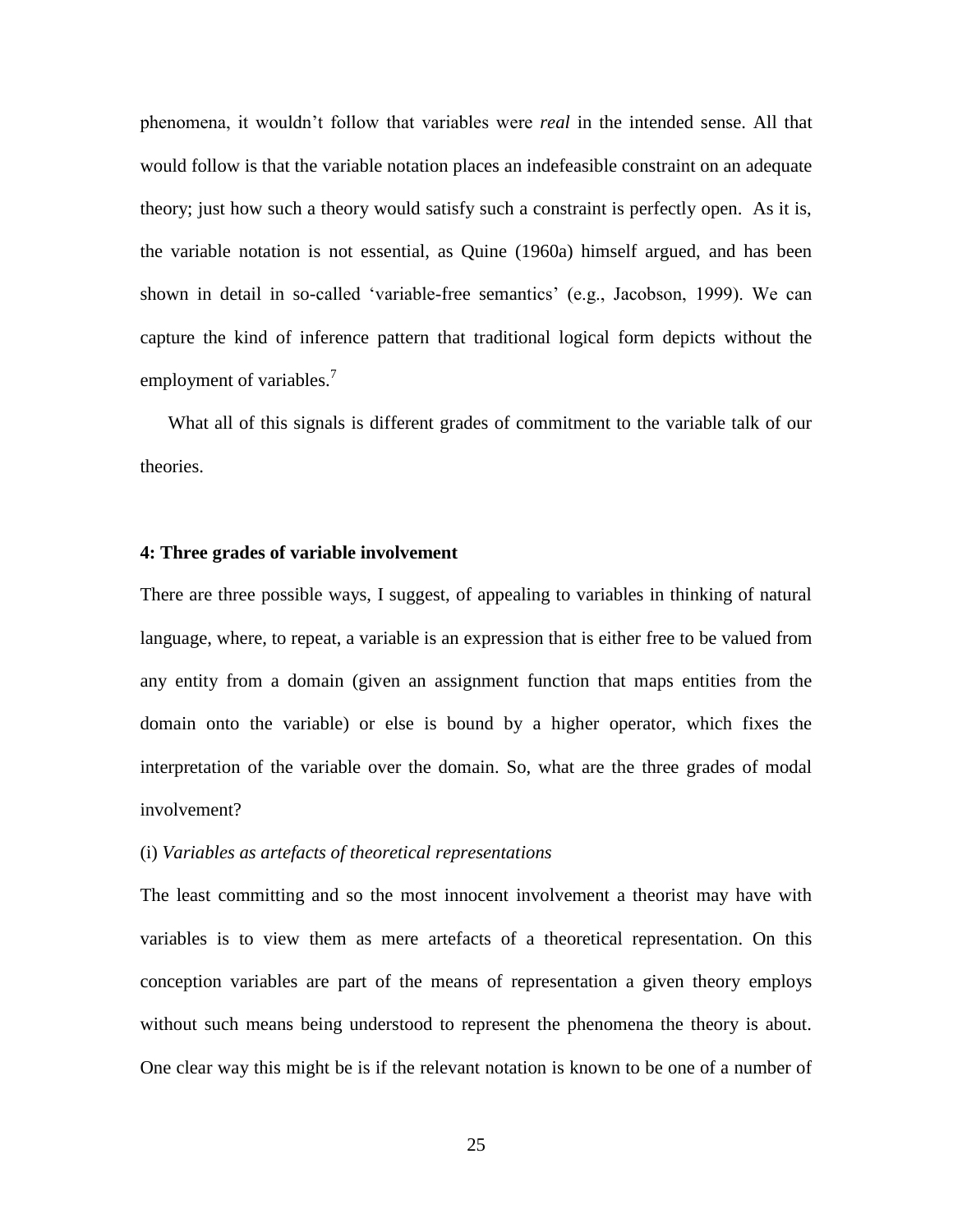equally good alternatives. Even if no alternatives are known, it still might be understood that the relevant notation is merely notational because it carries no empirical content: the notation would be as good however the facts pan out. Of course, it might also be that one simply doesn't know one way or the other at a given stage of inquiry. I take it that examples of these kinds of scenarios are rife within the history of science and mathematics; especially striking in this regard is the discovery of equivalences between different systems of representation, such as in the characterisation of effective computation, the equivalence of matrix and wave mechanics in quantum physics, and the relation between classical and non-standard analysis. In a lot of current science, however, I take it to be obvious that the parties just don't know if they are dealing with an artefact or something 'real' (witness the much covered disputes about string theory).

 Given the fractious and relatively immature state of linguistics—at least syntax and semantics as currently pursued—we are in no kind of position to be confident about what is and isn't an artefact of a given theory. Consider, for example, the choice between traces in the so-called government and binding theory (e.g., Chomsky, 1981) and the slash/categories of generalized phrase structure grammar (e.g., Gazdar, *et al*. 1985). Even if we were to assume that both accounts work equally well at capturing the relevant phenomena, a host of wider and far thornier issues arise concerning simplicity, economy, consistency with background assumptions, and the support the accounts might receive from related inquiries in studies of deficit, parsing performance, and language acquisition.<sup>8</sup> Suffice it to say, none of these issues are going to be settled soon.

 It does not follow from any of this that a 'variables as artefact'-position cannot be held in good faith. One may, like Jacobson (1999, 2000), appeal to variables as a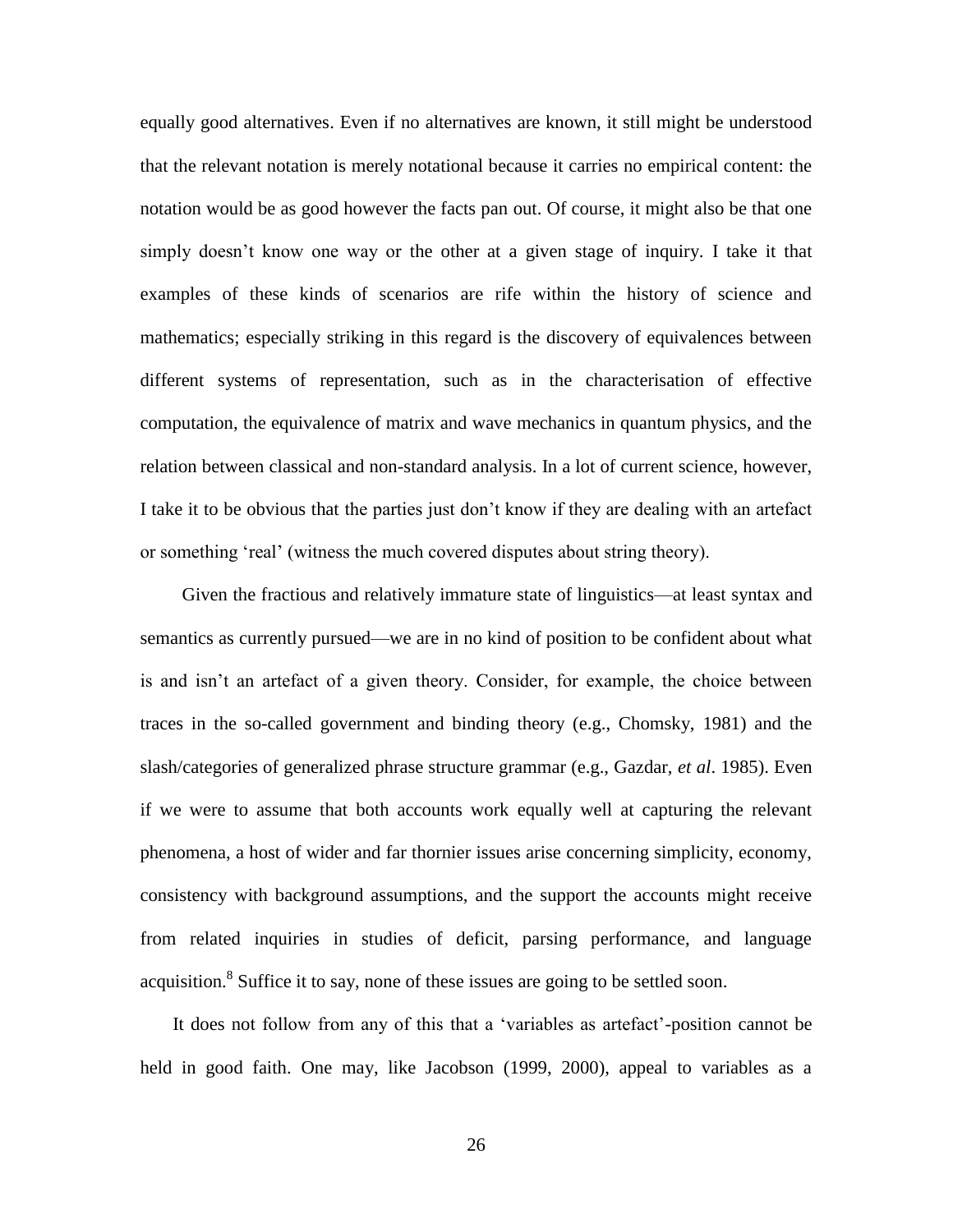notational convenience, as might anyone else, should the variable notation not distort the truth conditions one is proposing for the construction at hand. There have also been numerous theorists who think of a system of representation as thoroughly notational. Davidson (1980, p. 140), for example, has this to say about his conception of logical form in the context of defending his 'eventish' semantics of so-called action sentences:

I am happy to admit that much of the interest of logical form comes from an interest in logical geography [what sentences a given sentence entails and is entailed by]... The location must be given relative to a specific deductive theory; so logical form itself is relative to a theory. The relativity does not stop here, either, since even given a theory of deduction there may be more than one total scheme for interpreting the sentences we are interested in and that preserves the pattern of entailments... Seen in this light, to call the paraphrase of a sentence into some standard first-order quantificational form *the* logical form of the sentence seems arbitrary indeed.

So, for Davidson, the variable notation has a double relativity or artificiality, both in regard to a chosen background theory and in regard to the choice of that theory as opposed to some other one. Of course, as explained above, this is not to say that the phenomena (the 'logical geography') is in anyway unreal, but it does leave it unexplained, merely described.<sup>9</sup>

Quine (1960a, p. 159), the chief influence on Davidson, has this to say:

The artificial notation of logic is itself explained, of course, in ordinary language. The explanations amount to the implicit specification of simple mechanical operations whereby any sentence in logical notation can be directly expanded, if not

27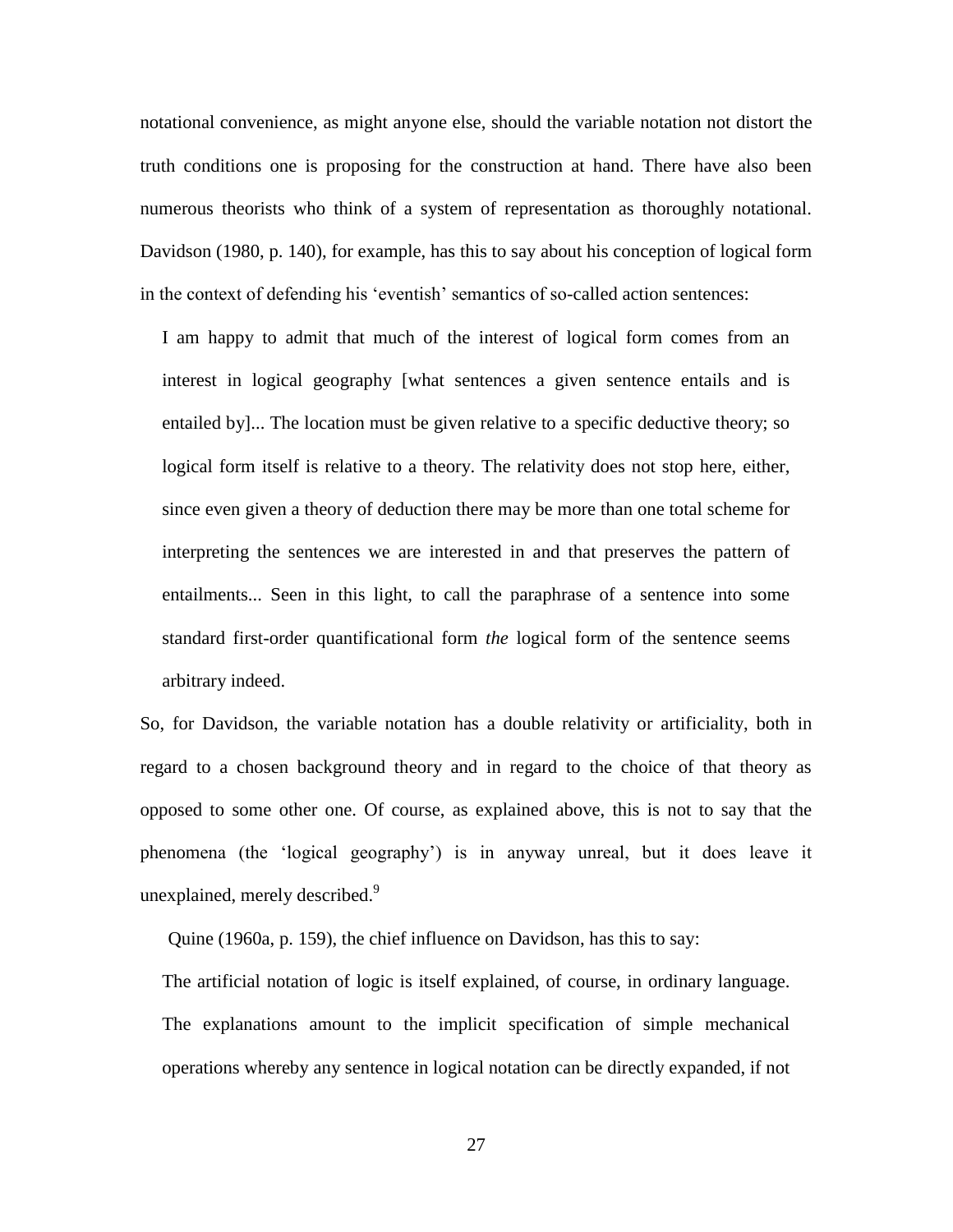into quite ordinary language, at least into semi-ordinary language... [T]o paraphrase a sentence of ordinary language into logical symbols is virtually to paraphrase it into a special part still of ordinary or semi-ordinary language; for the shapes of the individual characters are unimportant.

Quine is here suggesting an essentially descriptive conception of logical form ('regimentation'), for a translation of a class of constructions into another, more narrowly focused class of constructions of the same language will hardly amount to an explanation of the character of either class. We should heed Quine's remark, though, that the mere invention of a notation does not necessarily take us away from natural language, for a variable might simply be a pronoun, albeit of a different 'shape'. As we saw above, similar views go right back to Frege.

 What these views share is a certain conventionalism or anti-realism, not about the phenomena itself (Frege, at least, was as realist as they come), but about the system of logical representation used to capture the phenomena (entailments within meaningful language). For the purposes of the present discussion, I shall take no stand on this general position save for two points. Firstly, although the governing conception is solely descriptive, it does not at all follow that it is pointless; of course not, for descriptions themselves can be true, even if 'relative'. So, for example, I take it that Davidson was absolutely right to be interested in the 'action sentence' inferences that drove him to posit event variables and that his analysis is, at least to a first approximation, true. Secondly and correlatively, just because a particular theorist offers an analysis as a mere description or paraphrase, it doesn't follow that it may not serve as a constraint on a more cognitively ambitious account; on the contrary, if we take some analysis to be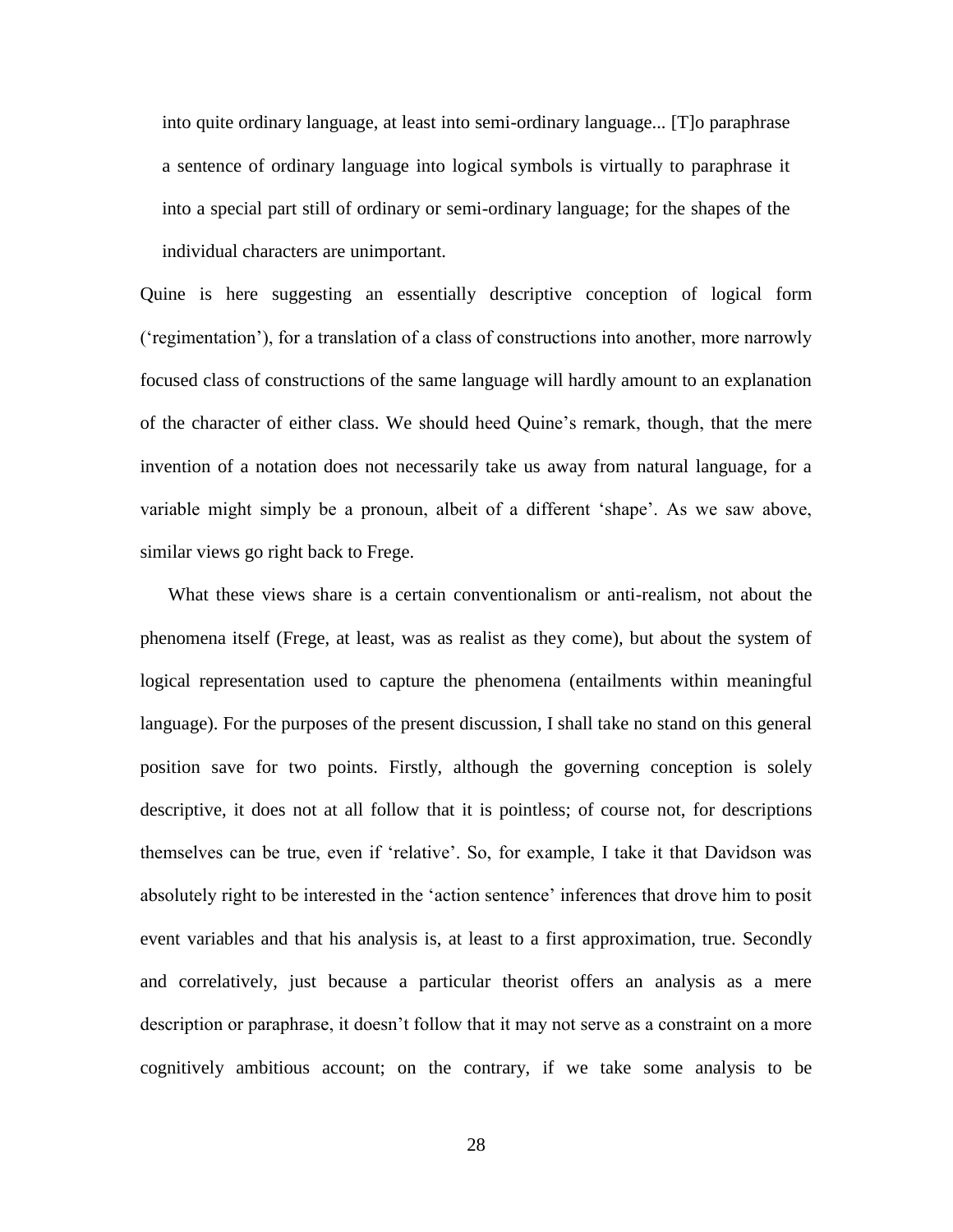(approximately) descriptively accurate, then it records the structure of the relevant phenomena, so must be respected. Still, we are here dealing with the weakest grade of involvement with variables simply because they are construed to be part of the theorist's machinery alone, not aspects of the phenomena itself.

### (ii) *Variables as components of semantic interpretation*

A second and higher grade of variable involvement is to take variables themselves to be semantic kinds that constitute the meaning of natural language expressions. The picture is what Jacobson (1999) refers to as the 'standard view'. Here, variables are not merely part of a notation employed to describe or explain semantic phenomena, but part of the phenomenon itself. Take a semantic theory to be an assignment function that maps elements from a domain onto expressions of the language, where the values of such assignments compose to account for complex expressions. A variable, on this model, enters into the theory in case the assignment for an expression is non-constant, i.e., it varies relative to a determinate range of factors. Personal pronouns, demonstratives, and temporal and spatial adverbs are the paradigm, but the model can and has been extended to a whole range of other linguistic phenomena that appear to exhibit non-constant interpretation, such as quantifier noun phrases, gradable adjectives, relational nouns, weather reports, and many other kinds of construction. Crucially, these apparent variables may be free or bound, and so appear to be much like the variables that occur in formal languages. Also note that the variables may be covert in the sense of possessing no morphophonemic signature. An adjective like *big*, for example, is not associated with any morpheme or peculiar pronunciation that signals that its interpretation is relative to a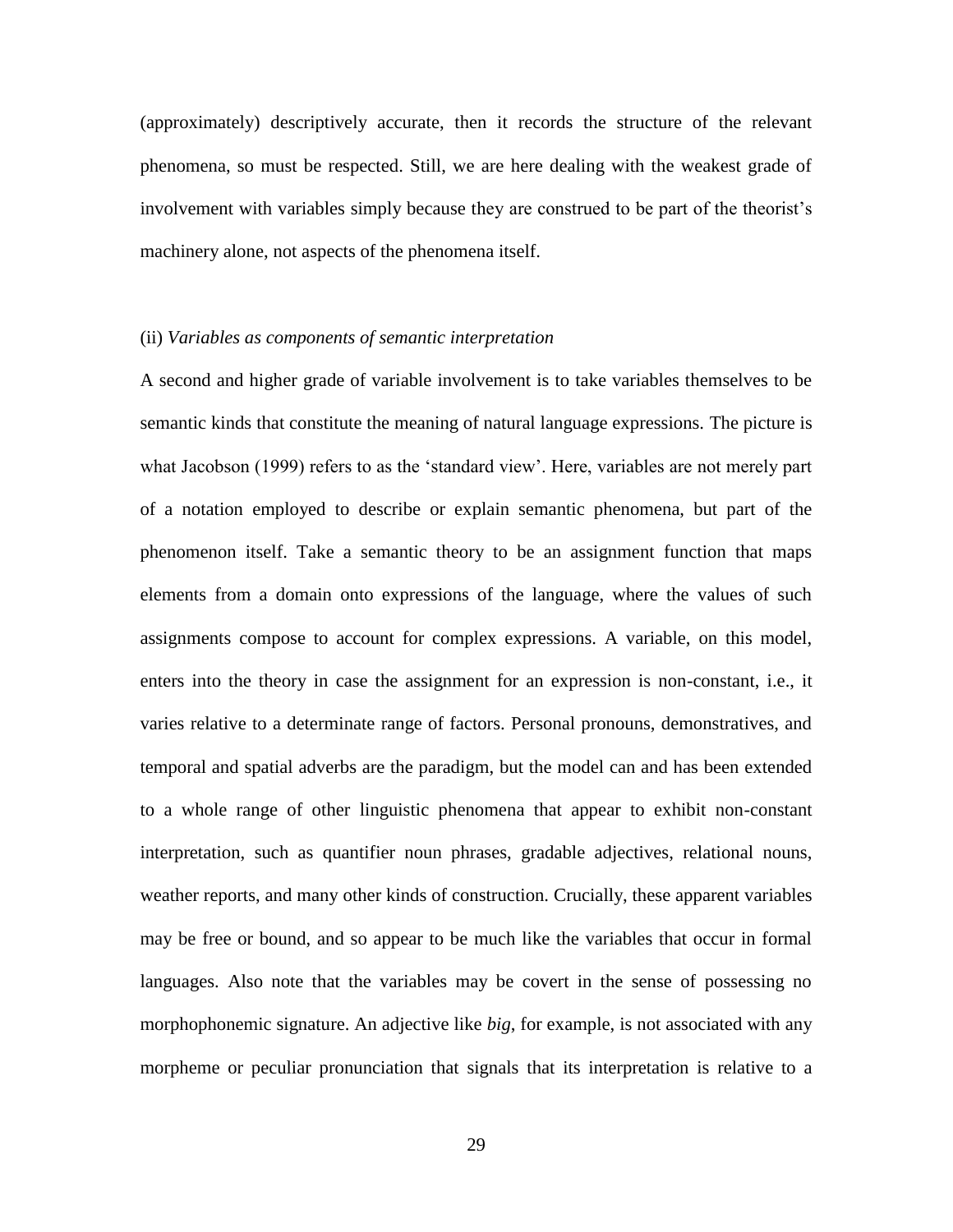comparison class (nothing, so the thought goes, is simply big); likewise, no morpheme signals that the value of *enemy* or *neighbour* must be relative to some person (one can't just be an enemy or neighbour, period). So, to adopt a familiar example, looking at a group of would-be basketball players, a coach might say 'He is too small', pointing at Jimmy, where the audience understands this utterance to mean that Jimmy is too small to be a basketball player, which the coach could well have made explicit by uttering 'He is too small to be a basketball player'. After all, Jimmy might well stand at over 6.2", say. The infinitive phrase here provides the variable content,

 My intent is to leave mostly unmolested the idea that a proper semantics must deal with variable assignments. That said, as indicated by the last chapter's discussion of weather reports, I don't think it is at all obvious that such variable readings are mandatory, and so their provenance appears to be non-linguistic. That is to say, if the variable construal is optional, then it would appear to be a feature triggered by wider cognitive effects, that might well be constrained by linguistic factors but not dictated by them. Thus, variable semantics might be challenged if it is assumed that syntax provides the variables to support the variable assignment function. The defender of what Jacobsen calls the 'standard view' may, though, retreat to a neutral position that retains a variable semantics but doesn't treat it as an interpretation of syntactic structure; perhaps the semantics describes a level of language-independent thought, or the variable construals are an aspect of lexical understanding that does not project into the syntax. The general plausibility of these positions, beyond what was said in the previous chapter, is a matter for another day.

### (iii) *Variables as interpretable syntactic constituents*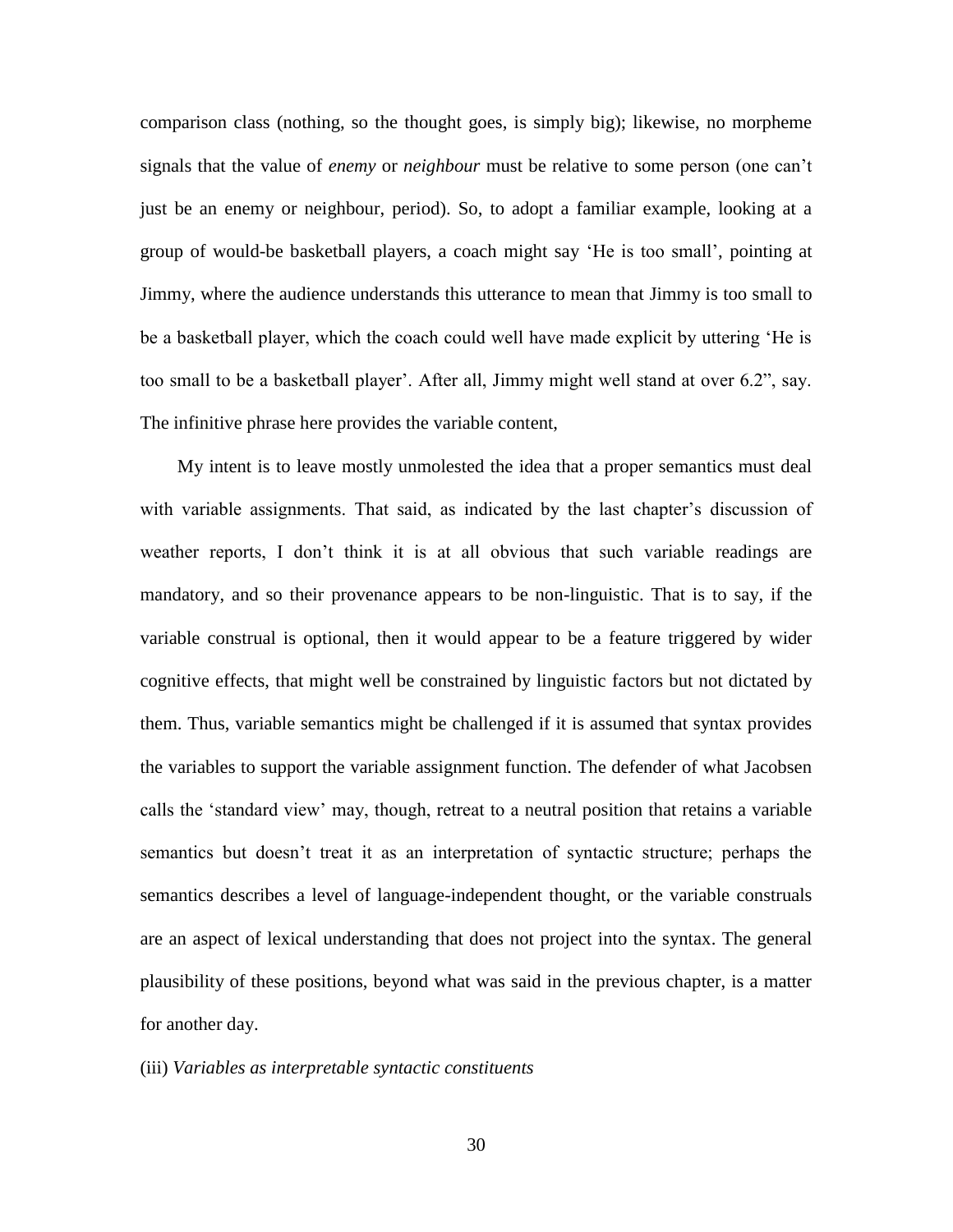The third and most committing grade of variable involvement is to consider variables to be interpretable syntactic items. Of course, such a position is equivalent to the semantic variable position, only if syntax is viewed as a projection from semantics, i.e., semantic types and their composition determines syntactic types and their composition into 'grammatical' forms. If, though, we assume that syntax is autonomous of semantics, i.e., a distinct system of structures with their own principles of organisation, then the position becomes much stronger than our second grade of variable involvement. This is because the presence of variables in syntax would be an independent parameter, which, when in accord with a semantic account, would provide an independent source of confirmation for some given account of the relevant linguistic phenomenon, such as a locative variable for weather reports or a comparison class variable for gradable adjectives. The problem facing a defender of such an account, however, is to provide *syntactic* evidence or rationale for the presence of the variables in syntax. If no such support is forthcoming, then the syntax will not provide independent evidence for the account at hand; indeed, it would appear that the putative syntax is just a species of semantics and the account would collapse into our weaker second grade of involvement. Here is Chomsky (1979, p. 166-7) on the issue:

[A] logic with variables and a logic without variables have the same expressive power. But if logical form is derived step by step, it turns out that a logic with variables is required to express certain general principles which explain facts of language... [A logic without variables] do[es] not furnish the types of representation appropriate for formulating rules that relate the surface structure to logical form in the most general way... As far as I can see, certain significant generalizations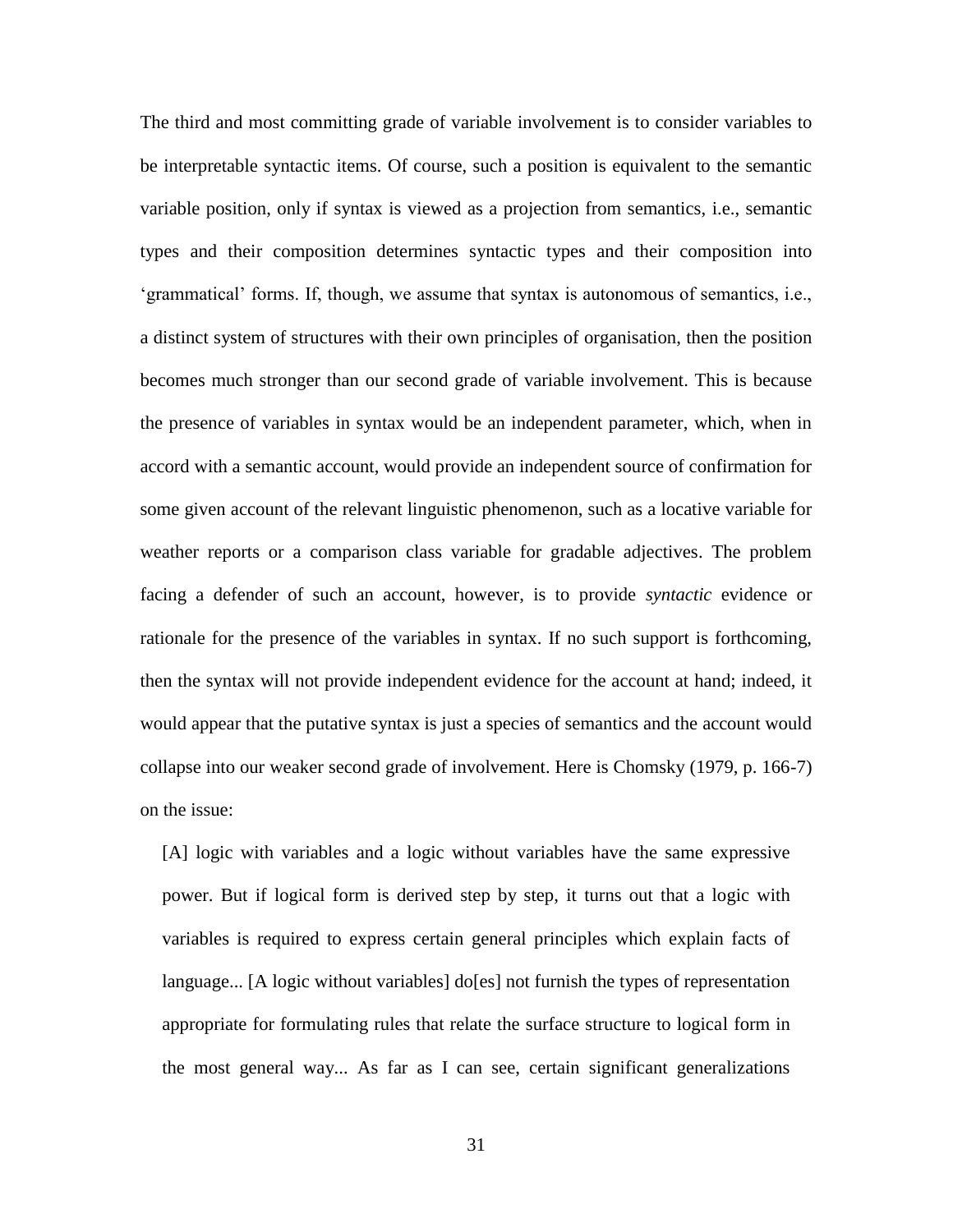require a classical logic containing variables, where at times the variables reflect the presence of a trace in surface structure.

Chomsky (1980, pp. 163-5) makes similar remarks. Chomsky's point here is not, as is clear, to dispute the formal equivalence of different logics or, indeed, their semantic equivalence under some intended interpretation, but to suggest that the notation of quantifier-variable is important insofar as this might reflect processes that bear on syntactic operations that lead to structures that are semantically interpreted. The alternative Chomsky has in mind is Montague's (1974) treatment of quantification (particularly as elaborated by Partee (1975)). This treatment takes quantifier phrases to be syntactically composed in correspondence with their semantic interpretation, so that quantifier phrases are composed in their scopally relevant positions, rather than undergoing movement in order to scope over the material semantically dependent upon them, such as a pronoun or an object position. In effect, therefore, the Montague treatment does not create a quantifier-variable relation within syntax. Still, some such relation can be recovered in the translation of the semantic interpretation into familiar first-order terms.<sup>10</sup> We shall see examples of this below.

 The important point for now is that Chomsky takes the variable notation of classical logic to reflect the real structure of syntax independently of how that syntax is interpreted. This is because the notation allows for generalisations bearing on the relation of syntax with semantics, not merely generalisations within semantics. It appears, therefore, that Chomsky is committed to our third and strongest grade of variable involvement. I shall later argue that this situation requires some serious qualification, for we need to distinguish between quantifier-variable relations and the presence of variables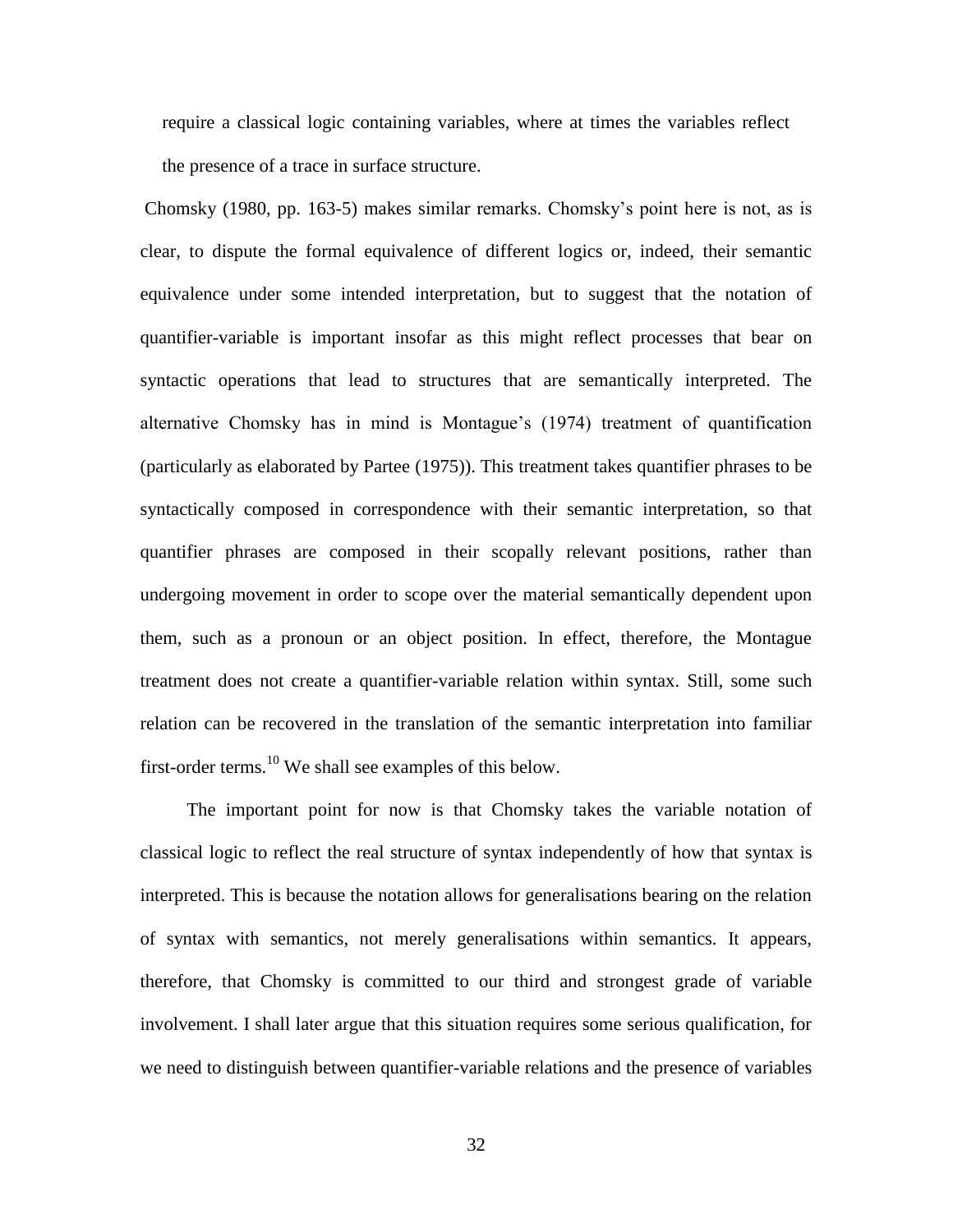*tout court*. That is to say, Chomsky's claims appear to rest on syntax reflecting quantifiervariable relations of co-interpretation, not on syntax reflecting variables that may be bound *or* free. So, according to our formal notion of a variable, syntax might well not contain variables, at least as far as Chomsky is concerned. As we shall see, Stanley (2000, 2007), Marti (2006), and numerous others are explicit in their suggestion that syntax contains variables that are either bound *or* free. This will turn out to be a crucial difference, for merely bound items are unproblematic.

 As hopefully made clear, these three grades of involvement should not be seen as distinct, contrary positions. One could occupy the first and weakest position out of simple modesty, and not venture any claims about the underlying semantics or syntax. The latter two positions admit combinations too. One may support a variable semantic theory independent of any commitments to an autonomous syntax; one might, that is, support a variable semantics without making any claims at all about syntax. Of course, this does raise the issue of how the two systems interface, but, again, one might think of semantics as a far richer system than syntax, which does not require any kind of isomorphism with syntax. Equally, one might, in effect, collapse syntax onto semantics so that the third option becomes empty, i.e., syntax just is the form of semantics. Finally, one might hold that a variable semantics is the interpretation of the syntax, replete with the relevant variables. This is the option that commits to the strongest grade of variable involvement. It will be our focus hereafter.

### **5: Variables in natural language syntax**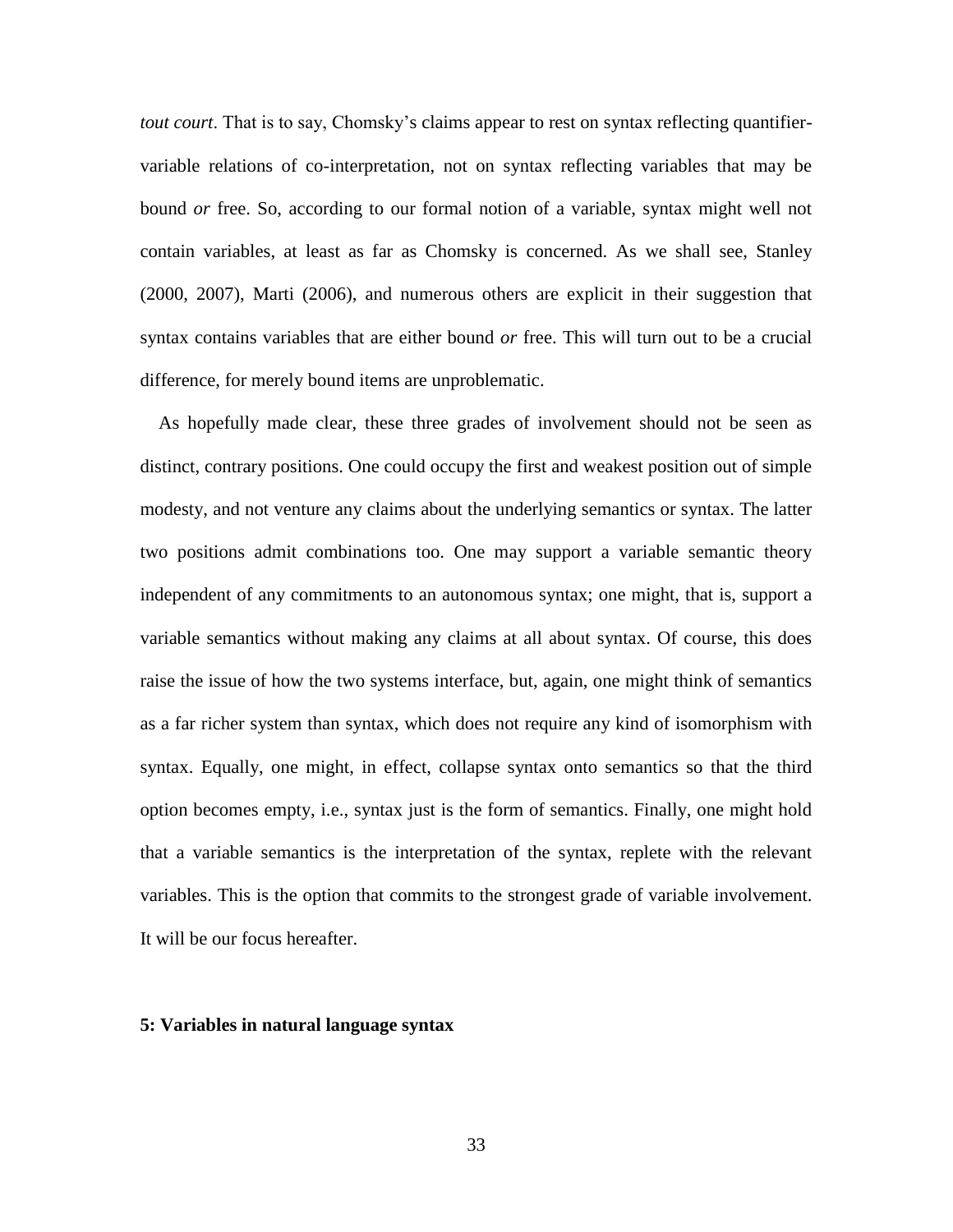Within generative syntactic theory, various elements appear to be akin to variables in the sense that they can be free or bound. I think appearances are misleading. First, though, let us consider why the idea is tempting.

 Let me raise a topic now only to ignore it hereafter. The notion of LF representation in generative theory does not equate to logical form in the sense explained above, even though 'LF' was initially proposed as an acronym for 'logical form'. LF is simply a level of syntactic representation that encodes structure relevant to interpretation, as opposed to phonology. The name was suggested, I take it, because it is the level where quantifier movement occurs, resulting in various scope resolutions. It certainly doesn't follow from this that LF contains variables; it simply contains the resources structurally to depict bound readings.<sup>11</sup> Nothing in the following turns on a proper separation of logical form, which implies truth conditions, from LF, which is simply syntax. So, all future uses of 'logical form' are to be read in the semantic sense, with the understanding that logical form so intended is delivered by way of the interpretation of syntax.

 Syntax looks as if it trades in covert variables quite freely; that is, variable-like items that have no morphophonemic signature but are essential to the construal of the host sentence (they are a species of *empty category*). Consider (8):

(8) Who does Mary want to succeed?

(8) is ambiguous between a reading where the subject of *succeed* is being questioned, with *succeed* construed intransitively, and a reading where the object of *succeed* is being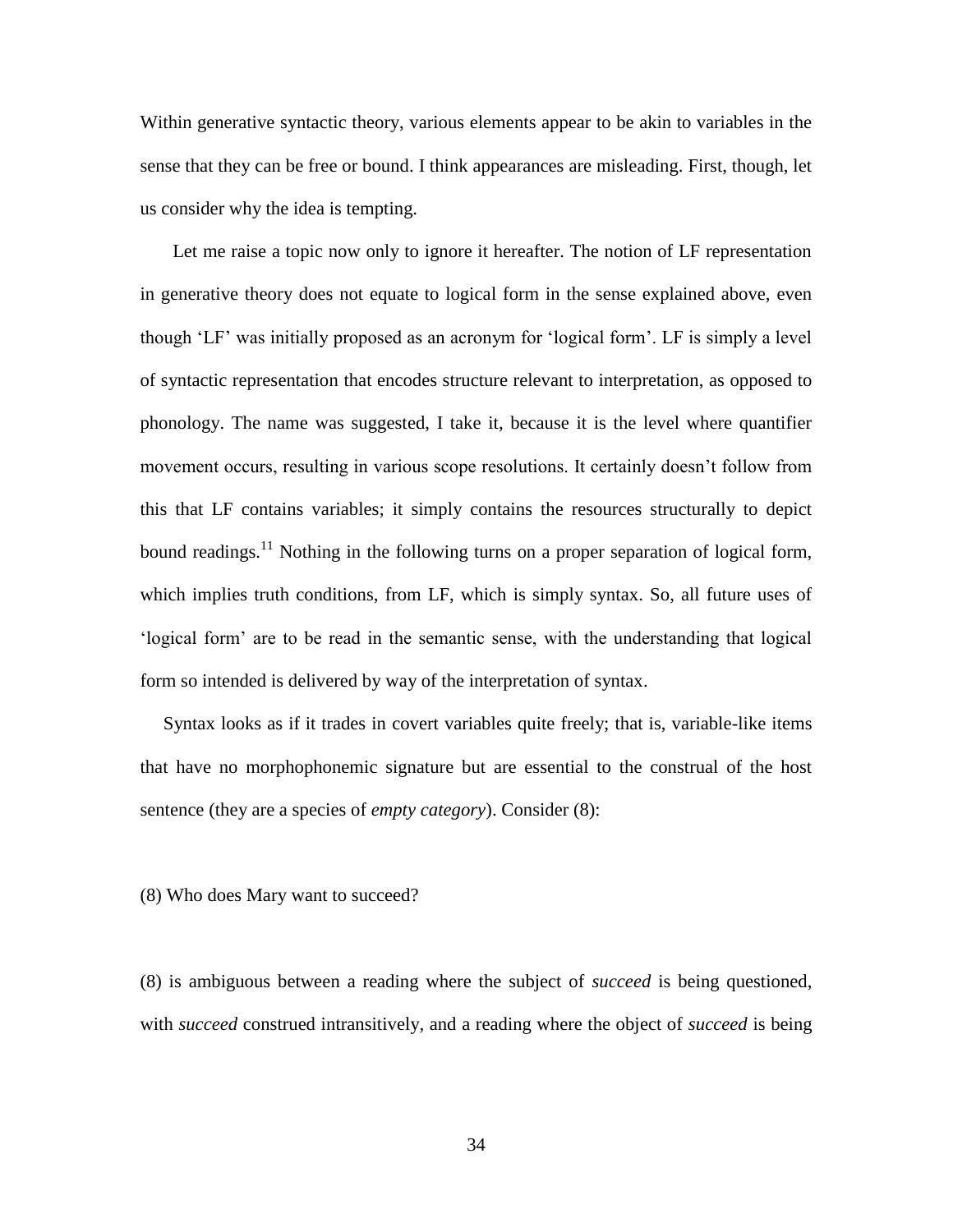questioned, with *succeed* construed transitively, *Mary* being the understood subject. We may take the structures in (9) to notate the two readings:

(9)a Who<sub>i</sub> does Mary want  $t_i$  to succeed

b Who<sub>i</sub> does Mary<sub>i</sub> want PRO<sub>i</sub> to succeed  $t_i$ 

(Here I assume a treatment standard in the so-called *government and binding* framework; we shall consider a different framework shortly). Traces (t) may be understood to be like bound variables coordinated with their index-mate, in this case *who*, which functions like an operator. PRO, similarly, appears to be variable-like in, again, being referentially dependent on an antecedent, in this case *Mary*. Rendered into Quinese, the structures in (9) become

 $(10)a$  Which person  $(x)$  is such that Mary wants him  $(x)$  to succeed b Which person (*x*) is such that Mary wants herself to succeed him (*x*)

As a second class of examples, consider the constructions in (11):

- (11)a Bill seems to be happy
	- b Kant is hard to read
	- c Mary is happy to read

(11a) has the paraphrase in (12):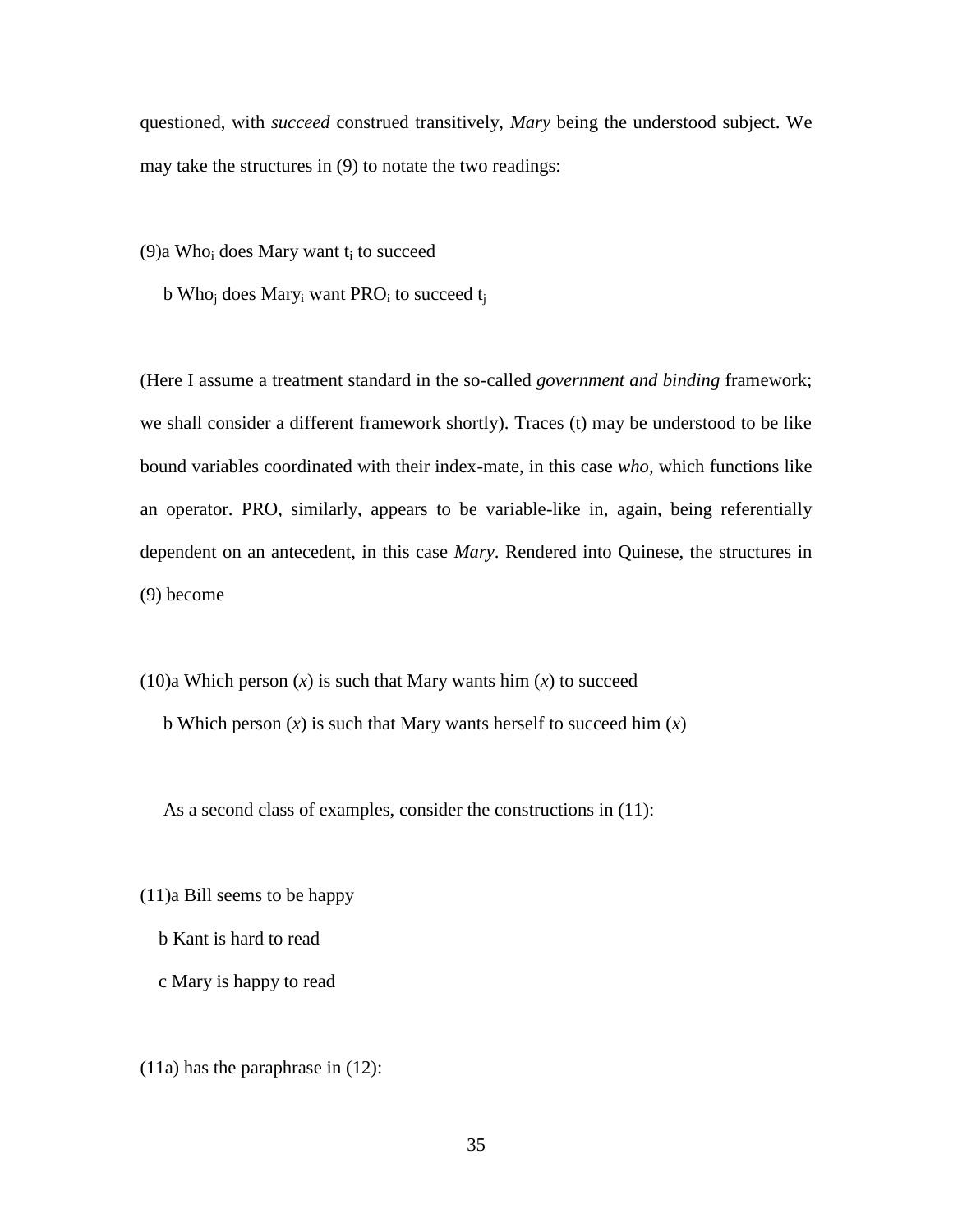(12) It seems that Bill is happy

This indicates that *Bill* is not the 'semantic subject' of (11a), for the subject of *seem* in (12) is an expletive—Bill doesn't seem, whatever that might mean. We take *seem*, therefore, to be a predicate of the state of Bill's being happy. Put into Quinese, then, (11a) becomes something like (13a), with (13b) depicting the trace of *Bill*:

(13)a Bill is such that it seems he is happy

 $b$  Bill<sub>i</sub> seems  $t_i$  to be happy

In both cases an element (pronoun or trace t) referentially dependent on *Bill* is explicitly the subject of the monadic predicate *happy*.

 (11b) is somewhat different. *Kant* is understood as both the subject of the predicate *is hard to read* and the object of *read*, which requires a subject as well. This gives us the paraphrase in (14):

(14) Kant is such that it is hard for one to read him

Syntactically, a standard approach to such so-called 'tough constructions' is to posit a covert operator, *OP*, whose trace may serve as the object of the embedded verb and whose landing position serves to fuse the complex predicate in its scope so that the matrix subject may serve as its subject (free PRO serves as the embedded subject):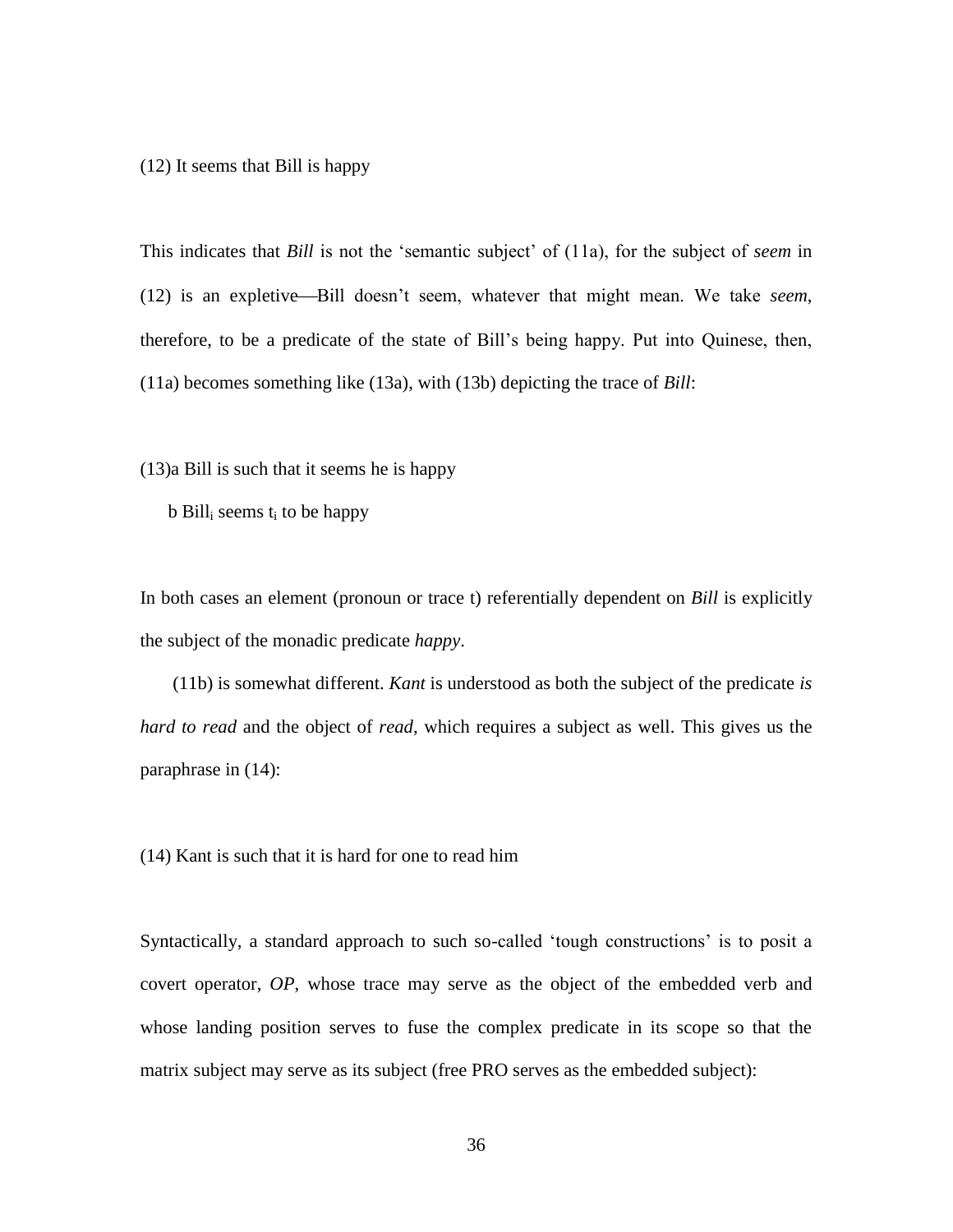(15) Kant<sub>i</sub> is  $[OP_i$  hard PRO to read  $t_i$ ].

 (11c), constituting a minimal pair with (11b), is quite different again. In particular, (16) is patently not a paraphrase:

(16) Mary is such that it is happy for one to read Mary

Indeed, (16) is gibberish unless we take *it* to be referential, whereas in (14) *it* must be an expletive. (11c) is simply a 'control structure' with the subject of the embedded infinitive a PRO indexed to matrix *Mary*. Crucially, the embedded verb, *read*, is construed intransitively:

 $(17)$  Mary<sub>i</sub> is happy [PRO<sub>i</sub> to read]

 There are, suffice it to say, other types of empty category posited in syntactic theory and many other kinds of construction where their presence is crucial to the construction's construal.<sup>12</sup> The relevant properties of the above cases, however, generalise, so the above will serve our purposes.

 So far, we have looked at covert (empty category) variable-like elements. There are also, of course, overt variable-like elements, such as the pronouns occurring in the Quinese examples above. The overt items may be divided into two kinds. Reflexives and reciprocals are essentially anaphoric, i.e., they are referentially dependent on another item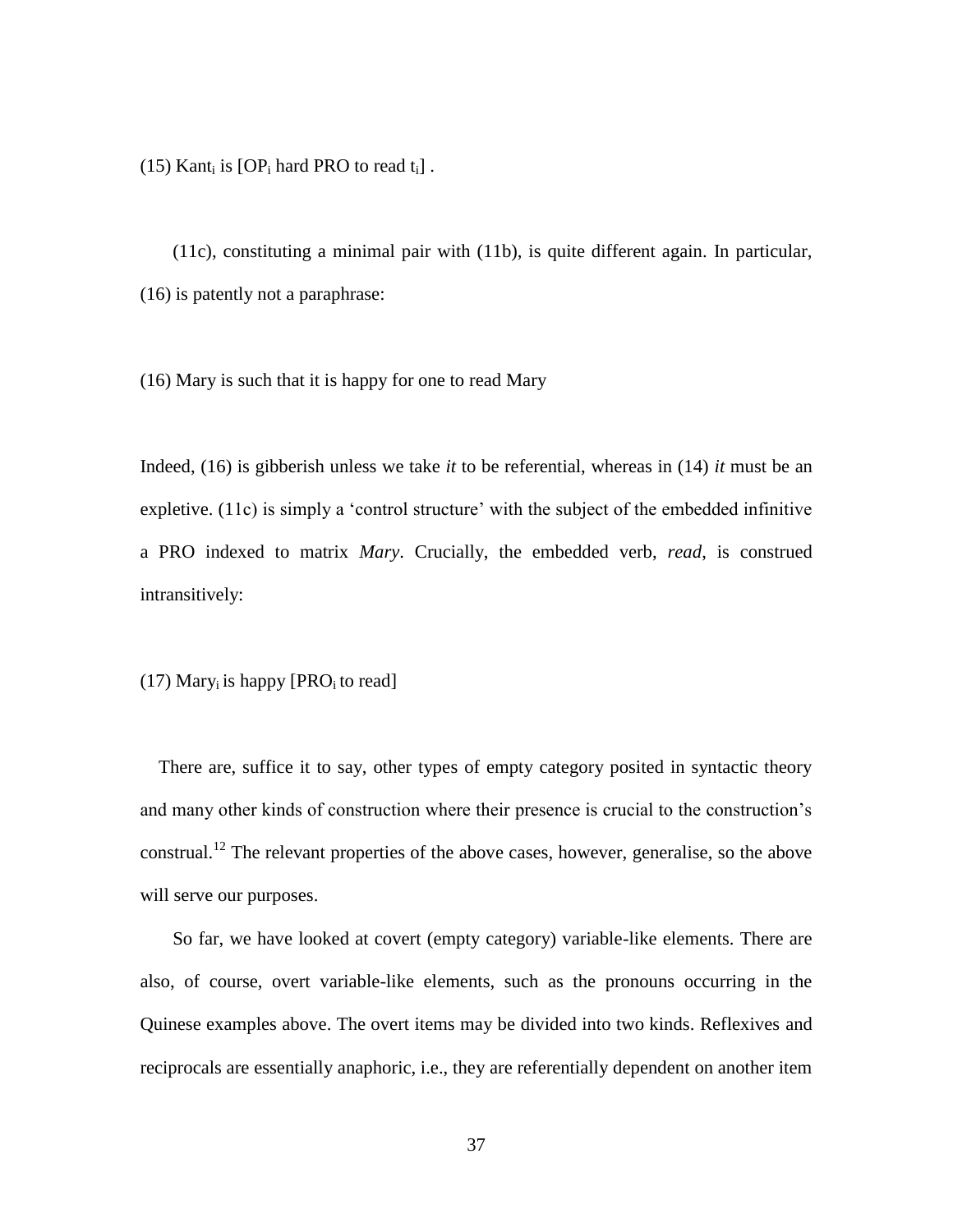and do not possess a free or deictic construal. In this respect, they are context insensitive. Pronouns, on the other hand, exhibit a duality, being able to be bound (referentially dependent) or free/deictic. The difference is easily seen in the following contrast:

(18)a Every philosopher loves himself/herself

b Every philosopher thinks he/she is a genius

(18a) is unambiguous with the single Quinese paraphrase:

(19) Every philosopher *x* is such that *x* loves *x*

(18b) is ambiguous between a bound and free construal of the pronoun:

(20)a Every philosopher *x* is such that *x* thinks *x* is a genius

b Every philosopher *x* is such that *x* thinks *y* is a genius

The value of the pronoun on the free construal is contextually determined on the occasion of a tokening of (18b), Kant or Plato, say.<sup>13</sup>

 *Pro tem*, this is all we need to know about the syntax of variable-like elements in natural language syntax. The important point is that language appears to contain syntactic items, both covert and overt, that display variable-like properties, i.e., they may either be free like PRO or bound like a trace. *Prima facie*, therefore, positing covert variables or open argument positions in syntax is perfectly legitimate. As we shall see, the matter is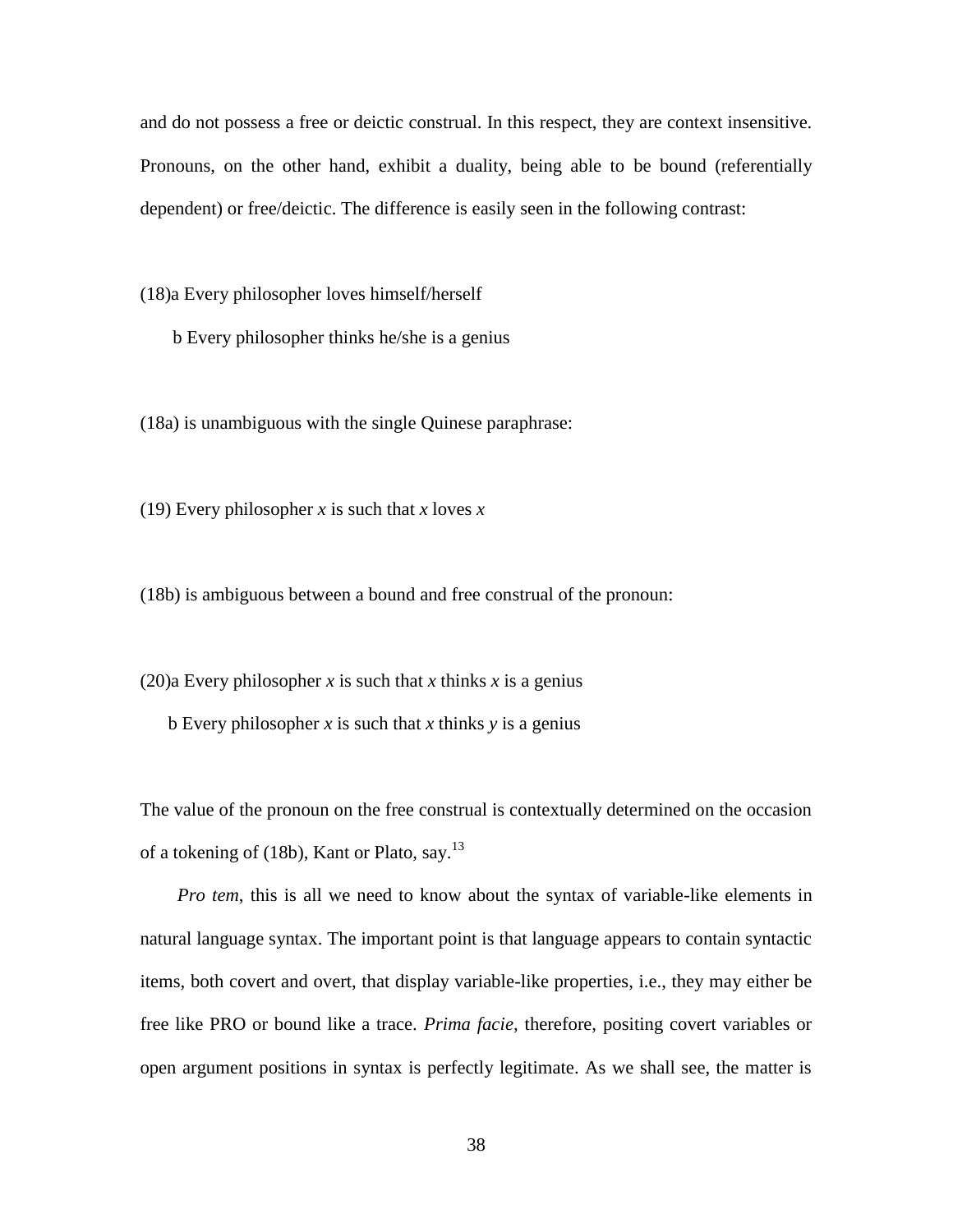not so simple, for the covert items that are posited are intended to have both free and bound occurrences depending on context. We have to observe whether anything with such duality is syntactically realised. I shall argue that it is not, so no covert item is actually variable-like.

 I mentioned above that the idea of a variable in natural language slides between a genuine free variable in the sense of an item that takes a universal interpretation and an arbitrary name, as an item that takes a definite but arbitrary value. This conflation should be obvious from the above cases. It is uncontentious, I think, that we do not find universally interpreted free variables in natural language. To do so would effectively be to find predicative fragments as part of the language. As Frege and Quine noted (see above), in analysing natural language in function-variable terms, the variable is a feature of our abstracting to such a fragment, but the fragment is not there anyway. Still, what we do appear to have are items that can be either bound or take definite but arbitrary values like arbitrary names. This situation has no precise analogue in the formal case, for arbitrary names are precisely variables that cannot be bound, as it were. What we can say, therefore, is that natural language appears to feature variables in the sense that if they are not bound, then they are arbitrary names. As we shall see, this wrinkle does not affect the general point I wish to make.

#### **5: Syntax and free variables**

What I shall propose is that syntax contains no empty categories that may be both bound and free. There are bound items, but these are necessarily bound, and there are what we might think of as free items, too, insofar as they are not referentially determined, but they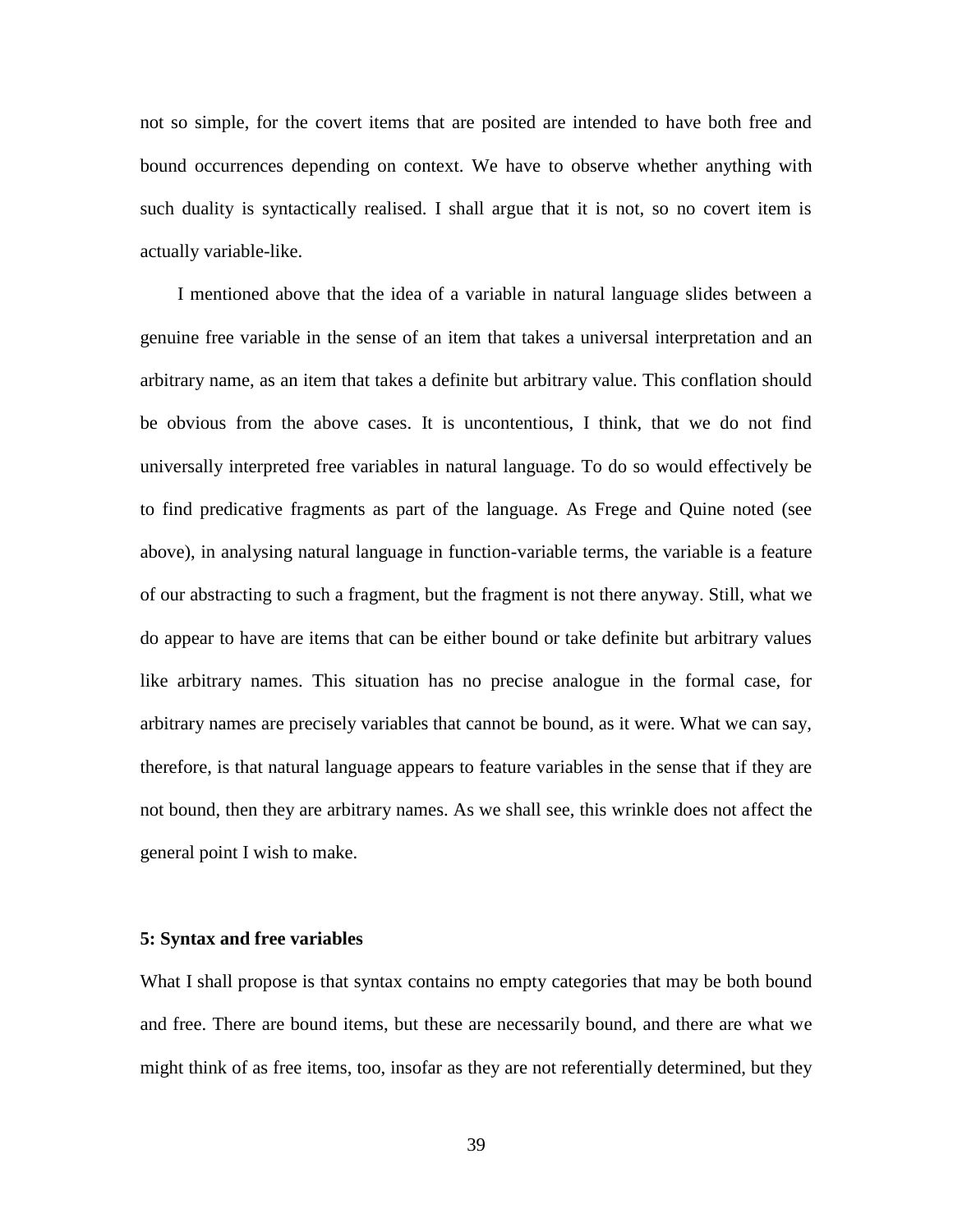are not free in the relevant sense, for these items cannot be bound. Stanley thinks that the very point of positing variables in syntax is to capture the duality between bound and free readings (Stanley, 2000, p. 53). If I am right, syntax cannot contain any such covert variable items. Effectively, Stanley has simply conflated logic with syntax. It is well to note that my claim here does not affect the bare claim that so-called relational items (nouns and verbs) admit both a bound and free reading. Partee (1984, p. 171) remarks: 'I don't know of any cases of implicit arguments which can be interpreted *only* as bound variables or *only* as indexicals'. That thought is right. The question at hand is whether it is also right to claim, as Stanley does, that syntax needs to represent an item with such duality. For her part, Partee (1989, p. 265) commends 'a rather holistic' account of the phenomena, one that integrates different facets of linguistic understanding at the level of the sentence as used rather than the simple valuation of a variable at 'some syntactic level such as a level of deep structure or a level of logical form'.<sup>14</sup> So, while my approach to these matters differs somewhat from Partee, I am in broad agreement with her stance. Partee indulges in second-level variable involvement, not third-level.

 Also, as previously mentioned, the position I have on variables has an obvious resonance with the work of Jacobson (1999) and others on so-called 'variable-free semantics'; indeed, as will become clear, the problem with the idea of a linguistic variable is that it is *global*, which is precisely one of the reasons why Jacobson's rejects variables in favour of a strictly *local* variable-free semantics. That said, Jacobson's concern is for a model-theoretic semantics, not syntax; for Jacobson, syntax simply follows, rule-by-rule, its semantic interpretation. Furthermore, for present purposes, at least, I am more concessive about variables than Jacobson. For instance, I acknowledge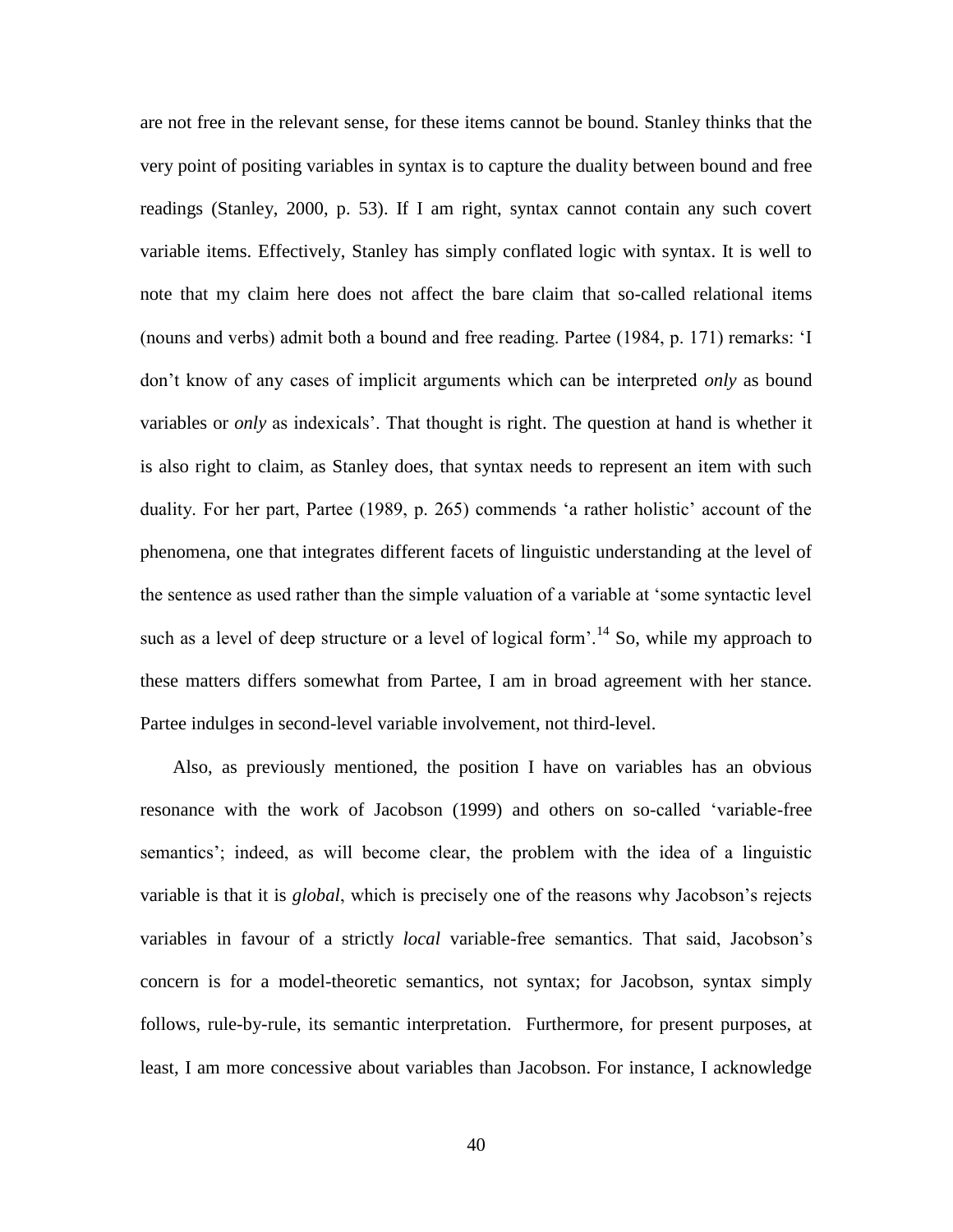overt or 'surface' variable-like elements, such as free/bound pronouns, and traces. It is worthwhile to note, though, that Jacobson's real objection is to open formula being subject to interpretation. We can agree on this without adopting the variable-free approach *in toto* (for example, traces may be interpreted as elements of a chain, which forsakes a strict localism but retains the interdiction against open formulae). So, while my background assumptions differ from Jacobson, I take it that our conclusions are compatible.

 My method will be to go through a range of cases as advertised above and show that their standard explanation does not appeal to variables as items that may be free or bound.

 First consider traces. Traces function precisely like bound variables in that they mark positions in which the binding item is also interpreted. Transparently, though, a trace cannot be free/unbound precisely because it arises from the movement of the binding item. The situation is different in first-order languages where an *n*-place predicate is understood to contain *n* variable positions independent of whether any of these positions are bound or quantified into. In syntax, a predicate does not contain any traces or gaps independently of the moved item interpreted into the trace-marked position. For example, *wh*-movement may be understood as a rule that targets a *wh*-item in an argument position and moves the item to a non-argument position that scopes over the original position now occupied by a trace. Thus, we go from (21a) to (21b):

### (21)a Mary loves who

### $b$  Who<sub>i</sub> does Mary love  $t_i$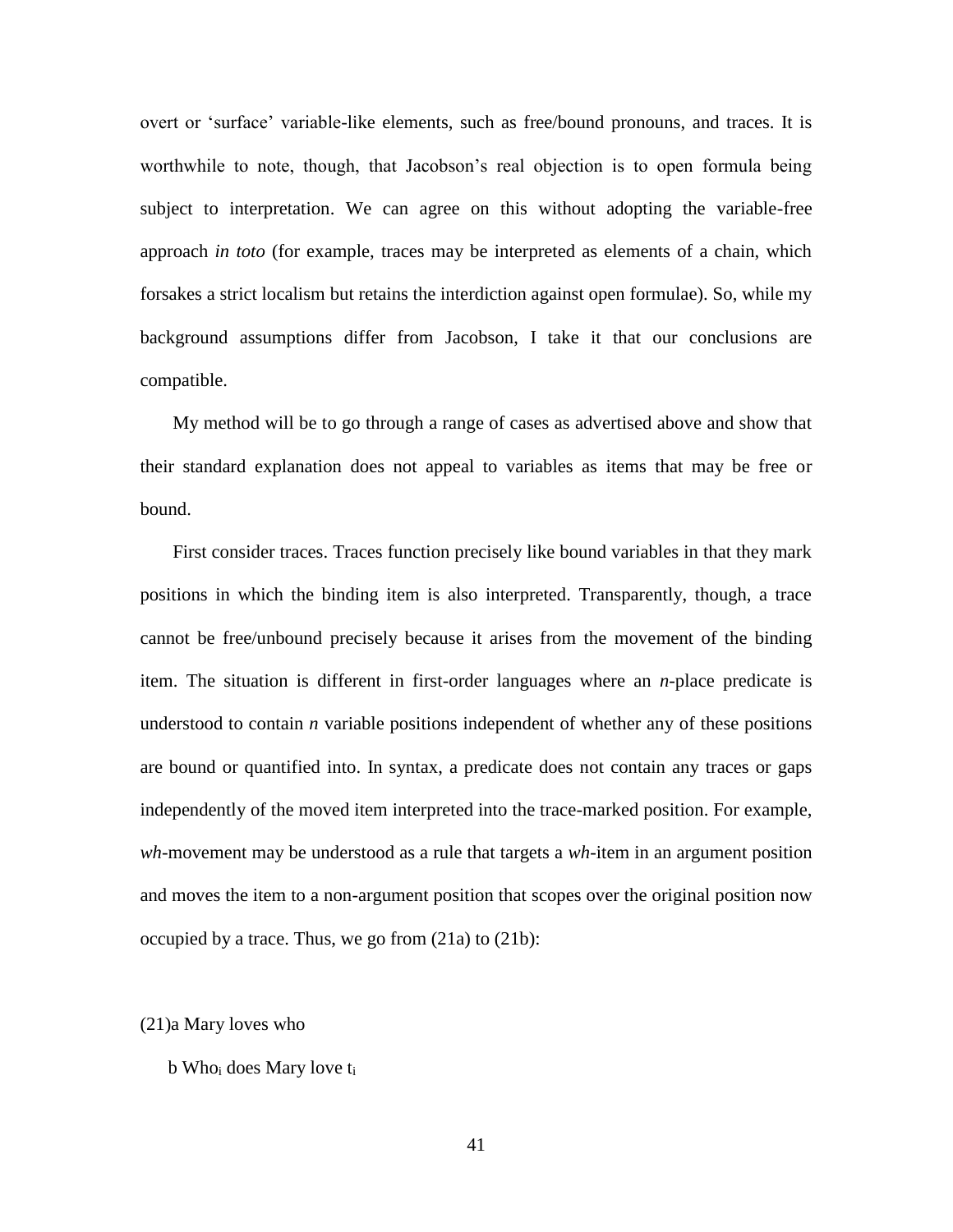Crucially, the predicate *love t* does not occur in (21a). Such a predicate is the result of the movement operation and its constituent trace is necessarily bound. On the other hand, in the language of first-order logic, variables are understood to be constituents of the predicate, bound or not. In more recent years, in fact, traces have been dispensed with as superfluous technology to be replaced by copies of the very items that have moved (Chomsky, 1995). Under copy theory, therefore, there is nothing resembling a variable at all. Copies come for free, as it were, for copies are just tokens of a single type within different structural positions of a phrase. The type/token distinction is essential to any conception of language, whether in terms of use or cognitive representation, insofar as the one lexical item type can be tokened indefinitely many times within a given sentence. Traces, on the other hand, must be posited as items over and above the lexical items that comprise the lexicon. In effect, therefore, a trace looks as if it is simply a theory-internal item to record a bound reading of a sentence rather than an item that must be a part of the language itself. Alternatively put, traces are posited to meet global interpretive conditions on structures, properties whole structures possess. Copies are essentially local in the sense that they meet conditions that hold between structurally adjacent lexical items, simply because they are lexical items, not unique items designed to express sentencelevel internal relations. So, the trace in (21b) fails to meet any local condition pertaining to the verb phrase, for *love t* is simply not a constituent independent of the prefixed/moved *wh*-item. On a copy construal, on the other hand, *who* in object position meets the local conditions of case assignment and object selection, and thematic marking without any special assumptions whatsoever. Whether one goes for copies or traces,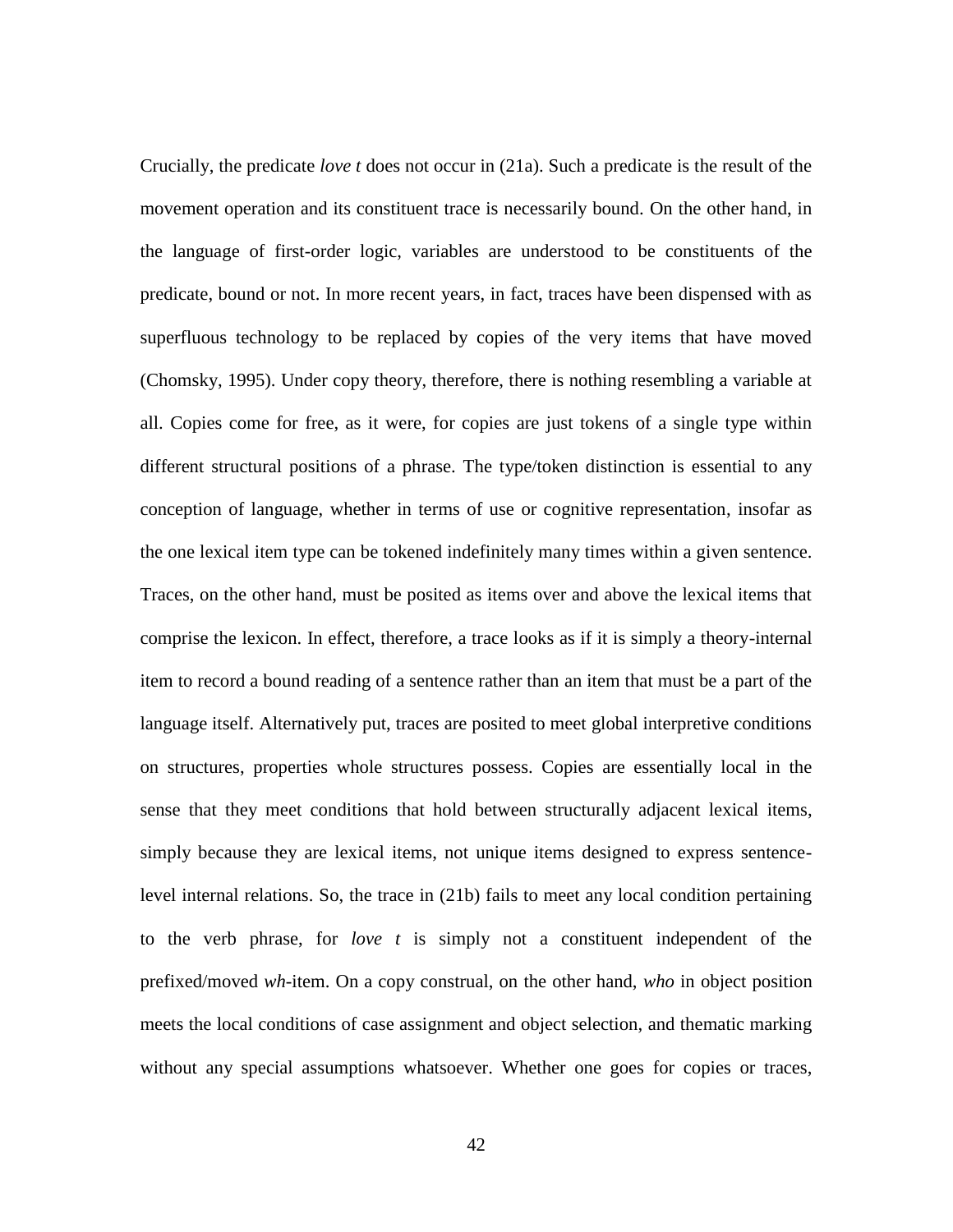though, it remains clear that the items do not possess a variable-like duality of being free or bound.

 Next consider PRO. When in a position to be bound, PRO is necessarily bound. For example:

(22) Sam tried [PRO to win]

Here, we have the one obligatory reading, where Sam tried to bring it about that Sam himself won. It is impossible to read PRO as unbound, where (22) might express the thought that Sam tried to bring it about that someone or other won or that a specific discursively salient person is who Sam tried to have win. PRO may occur unbound, but not as the subject of a subordinate infinitive:

(23)a PRO Smoking is anti-social

b Jill thought [that PRO to talk so freely was asking for trouble]

These occurrences are free in the sense of being unbound, but they are not contextually referential or deictic; rather, they are necessarily indefinite or generic. Put otherwise, PRO is not an arbitrary name, even when unbound. (23a) does not have a reading where PRO designates a salient individual, even though one may use (23a) precisely to talk of some individual. PRO here is interpreted akin to *one's*. Similarly, the PRO in (23b) is necessarily indefinite. Imagine that the topic of discourse is Harry, who always talks in the most impolite terms about senior colleagues to junior colleagues. In such a context,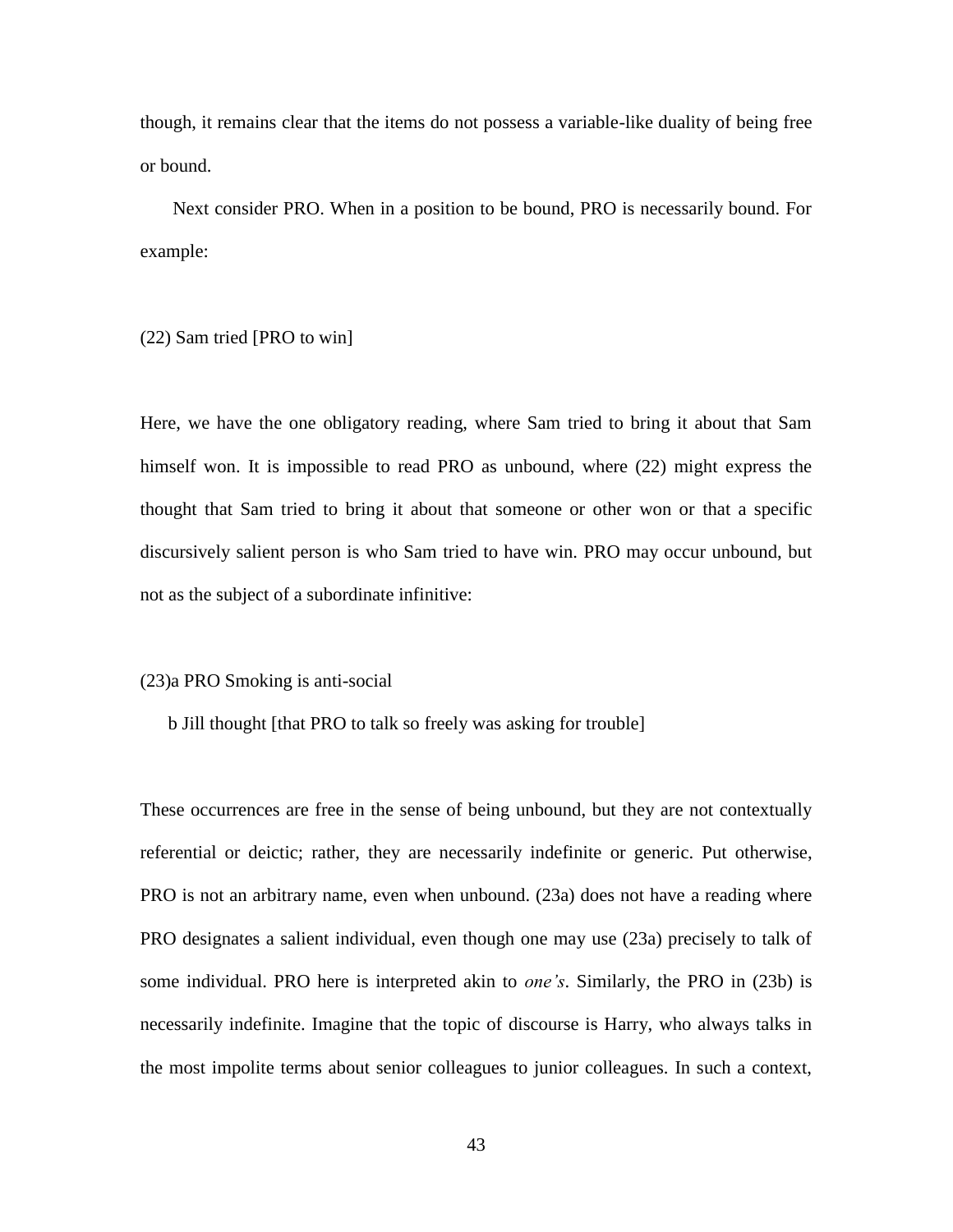one may utter (23b) and intend to be understood as making a comment about Harry, but PRO does not designate Harry, for the thought attributed to Jill is not about Harry as such but his kind of talk whether spoken by Harry or not. For (23b) to be true in the imagined context, it suffices that Jill would hold the same thought about anyone who spoke in Harry's manner. Note that forcing a bound reading will always fail.

### (24) Jill thought that [PRO to talk so freely was damaging to him/Harry]

We might here construe who is talking to be Harry or the value of deictic *him*, but such a construal is dependent on the speaker's intention, not on the syntactic position of PRO. For the structure to be coherent, it suffices that the talker is indefinite, and so PRO has no bound or contextual value as a matter of saturation. Whoever is talking freely determines Jill's thought to be true or false, but the thought would remain true or false whoever is speaking so long as they were speaking freely in the relevant manner. Arbitrary PRO is indefinite in such cases much like the use of *one* by Queen Elizabeth II.<sup>15</sup>

 So far, then, we have found empty categories to be either bound or indefinite. What we don't witness are phonologically null items that are either bound or free to be contextually definite as a matter of saturation like arbitrary names. Perhaps our diet is too thin.

 Many theorists posit *pro* (little pro), principally to serve as the subject in structures that allow subject deletion in finite clauses, common in Italian and Spanish. The interpretation of *pro* is not bound or controlled, unlike the interpretation of its big brother (PRO). The interpretation of *pro* is not deictically free, though, either. *pro* is interpreted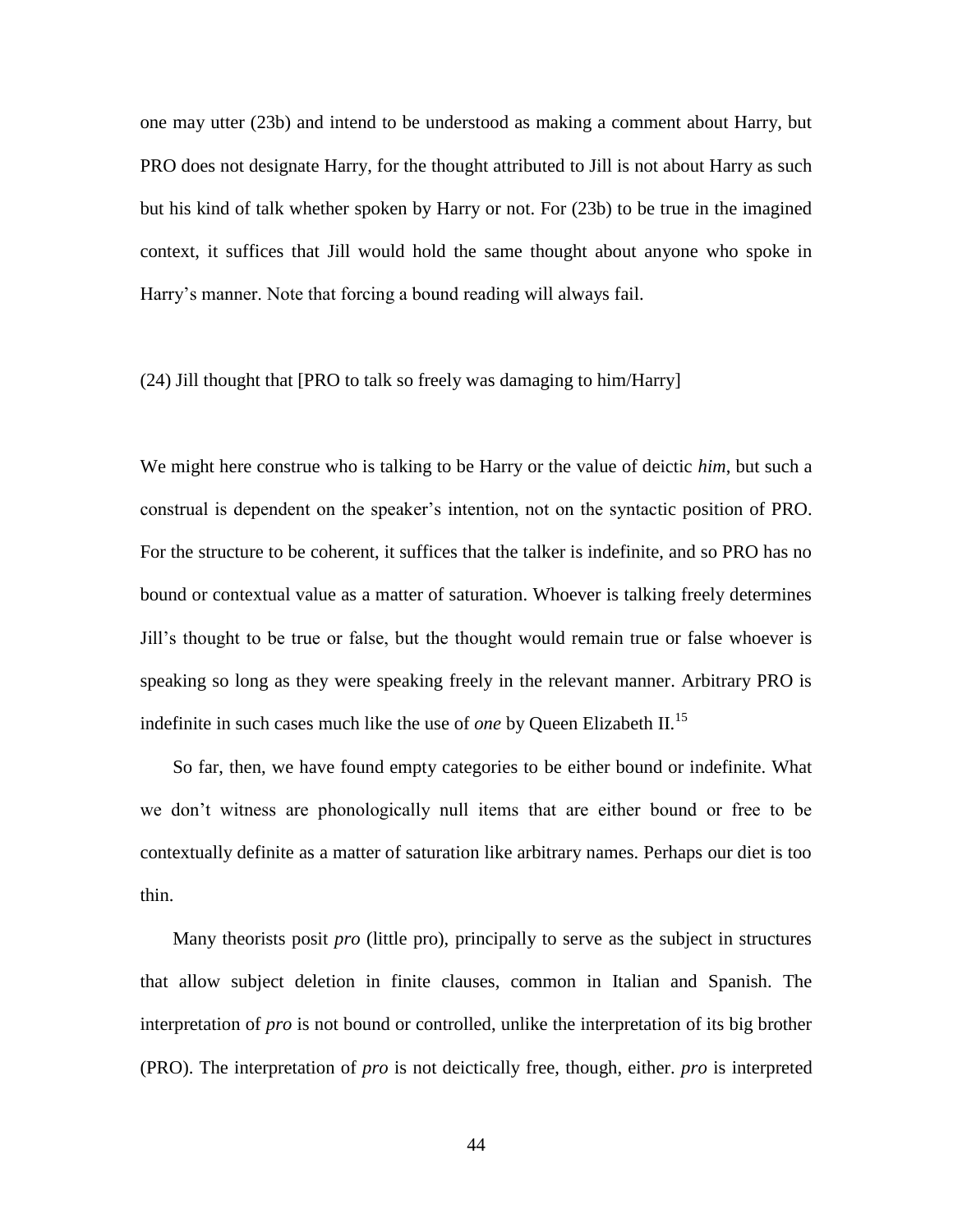relative to its verb, whose morphology dictates its interpretation as regards number, person, and gender. Its value is not contextually definite, but is inherited from its verb.

 A much more heterogeneous class is made up of so-called *implicit arguments*. There is little consensus about what implicit arguments are, or even if they are syntactically projected. What is essential, however, is that they have syntactic effects. In this sense, 'implicit argument' in the present context is not the same notion as the homophone used by Fillmore (1986), Partee (1989), and many other semanticists.<sup>16</sup> One may, like Fillmore and Partee, happily talk of implicit arguments without assuming that they have any syntactic position (see above). Our current concern, though, is precisely with the plausibility of finding an explicit syntactic position for the putative implicit variables or positions often hypothesised, regardless of the views of particular theorists. A survey of putative implicit arguments is beyond my scope.<sup>17</sup> I shall be content to make a general point and consider some representative examples.

 The most important general desideratum on implicit arguments is that they should be syntactically licensed, i.e., an implicit argument should satisfy a syntactic condition, not merely a semantic construal. Stanley (2000) does suppose that the fact that a binding construal is available means that the syntactic representation must contain a bindee, which would appear to license implicit variables in a fairly liberal fashion. Stanley, however, offers no *syntactic* argument for this claim, which appears to be independently implausible (Collins, 2007; Neale, 2007; Pupa and Troseth, 2011). Our present concern, though, is not directly for the syntactic status of the positions posited by Stanley and others, but only for the general lack of positions within syntax that may be free or bound.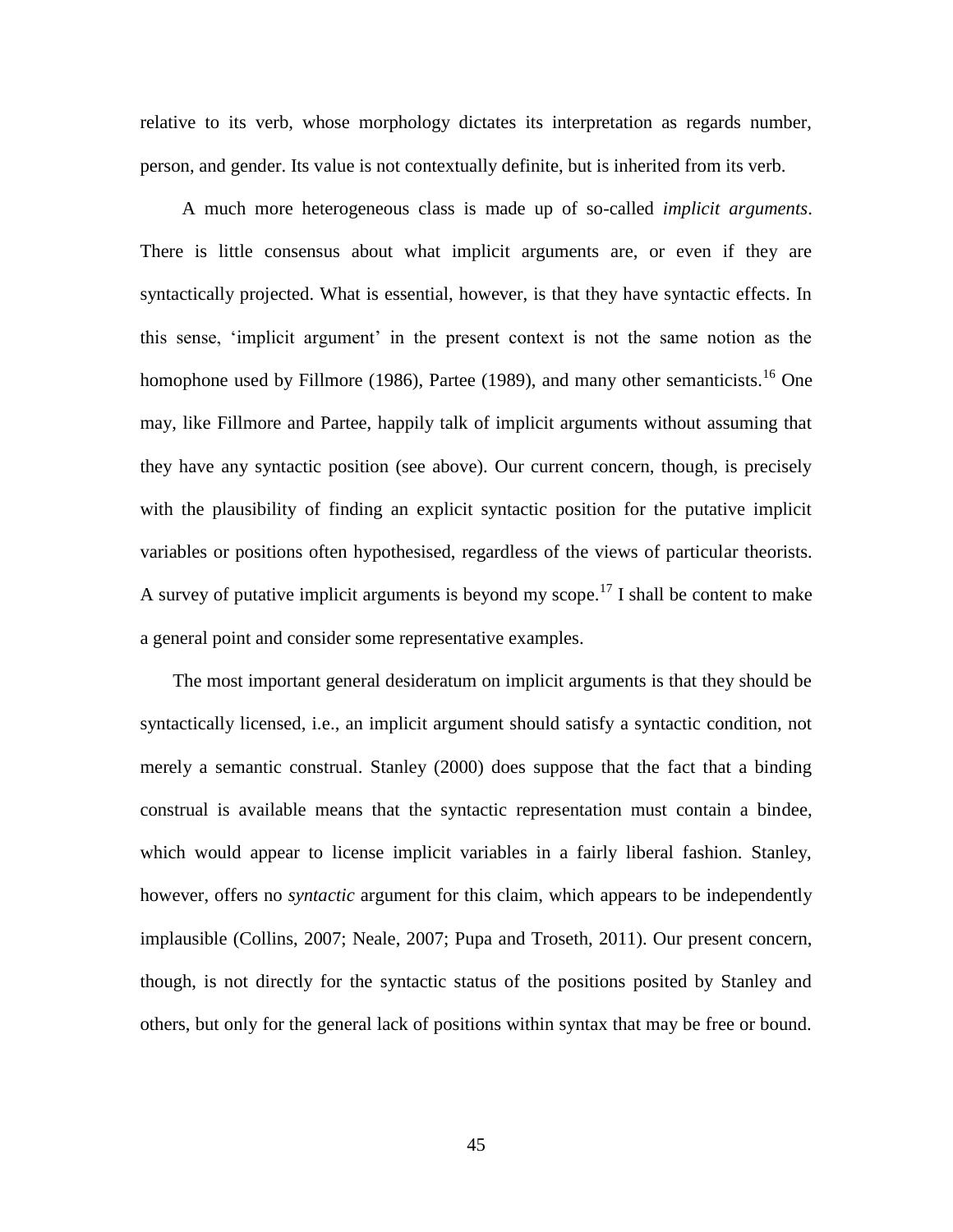The kind of positions the 'standard view' requires, therefore, will be precluded on general grounds.

 As a first example of an implicit argument, consider the understood agent of a passive predicate:

(25) The boat was sunk to collect the insurance

The familiar thought here is that whoever collected the insurance sunk the boat. It looks, therefore, as if passive *sunk* requires an agent to be the controller of the PRO in the subordinate clause. The passive agent is here a potential implicit argument licensed by the demands of control. This reasoning is somewhat dubious, not least because it is not obvious that (25) is a control structure (Landau, 2000; Collins, 2007). Let that pass, though. The important point is that the implicit argument that is reckoned to be present in (25) is not one that can be bound or free; rather, it is simply indefinite: the one who sank the boat is also the one who collected the insurance. So, here we do not have an example of a variable that may be bound or free.<sup>18</sup>

Next consider what I think is a more problematic case:

(26) Bill said to wait

Who is waiting here is the addressee, not some arbitrary person or persons (*Bill said for you/us to wait*). The addressee, however, is certainly contextually fixed. I am not sure what to think of this case. I am tempted to think that it turns on the general implicitness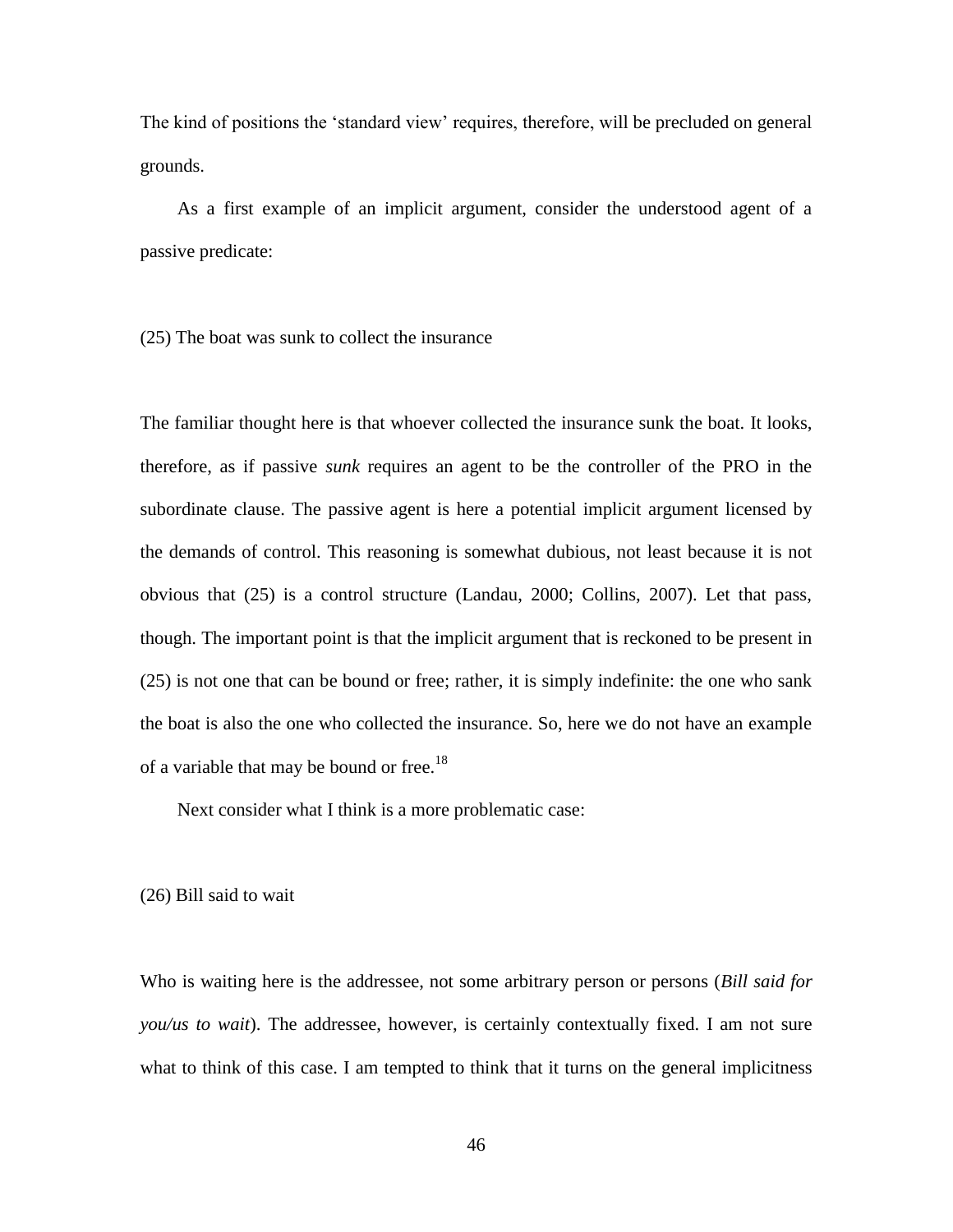of the second person in imperatives. The crucial factor here is that the subjects of imperatives are not variables in the intended sense, for one cannot bind the position of the subject without losing the imperative mood.

 Let us next consider two interesting examples from Landau (2010). The first one goes by way of Landau's notion of partial control, i.e., control where the controller of PRO is singular, but the predicate containing PRO is collective (ibid., p. 369):

(27) Mary found it exciting to meet at the top of the Empire State Building

Mary cannot meet herself, so the PRO subject of *meet* must be collective, but its only possible controller is the singular implicit experiencer (the agent who experiences the excitement) identical to Mary. For the nonce, let us accept partial control.<sup>19</sup> Again, however, this is not a case where we find a variable with the potential to be both free and bound. Were the implicit controller here free, (27) would support a reading equivalent to, say:

(28) Mary found it exciting for him to meet at the top of the Empire State Building

Mary lives her life vicariously; she fantasises about the romantic dalliances of a colleague. No matter how coherent (28) might be, it is not expressible by (27), whose implicit controller needs to be bound by the matrix subject, *Mary*.

Next consider: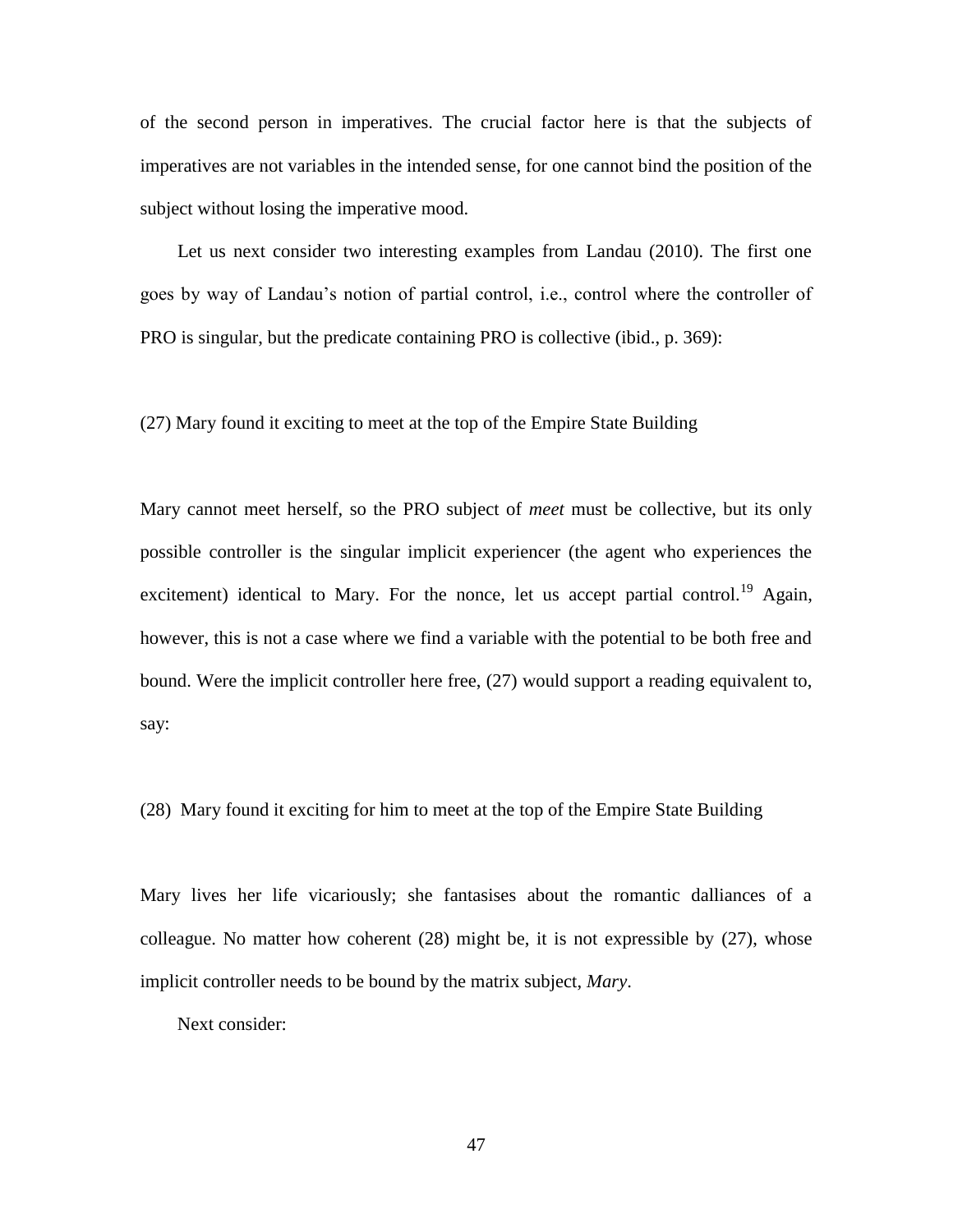(29) John rarely serves the dessert

Landau (2010, p. 378) describes this case as one where an eventish implicit argument serves as a free variable that is existentially bound: it is the event of John's serving desert that is rare. It is unclear to me why Landau describes the case in this way. If we assume a mandatory event variable introduced by the verb, then the adverb *rarely* doesn't introduce an eventish implicit argument, but serves as a secondary predicate of the event. Such, at any rate, is the standard eventish way with adverbs.  $20$ 

 Finally, Martí (2006) also suggests that syntax contains items that are variable-like in having a bound or unbound duality. She writes:

I postulate a phonologically null variable in the syntax of sentences with *rain* and *eat*, and that variable can be either free or bound. However, that is not the whole story, because [weatherman-like scenarios<sup>21</sup>] must be explained. In order to do that, I claim that these silent variables are adjuncts, i.e., they are optional. They can, but don't have to, be generated in the syntax of [the relevant] sentences. (ibid., p. 141).

My present concern is not to worry about whether such optional silent elements will do the work Martí asks of them, but instead to worry about the license for the very idea of elements of the kind postulated.

 Adjuncts are indeed optional in the sense that a structure being acceptable or unacceptable is invariant between the presence or absence of an adjunct; that is, there are no syntactic (including lexical) principles that demand the presence of an adjunct. Semantically speaking, if we view adjuncts as essentially conjunctive, then whatever the adjunct modifies retains its unmodified meaning. So, in the case that Martí mentions, if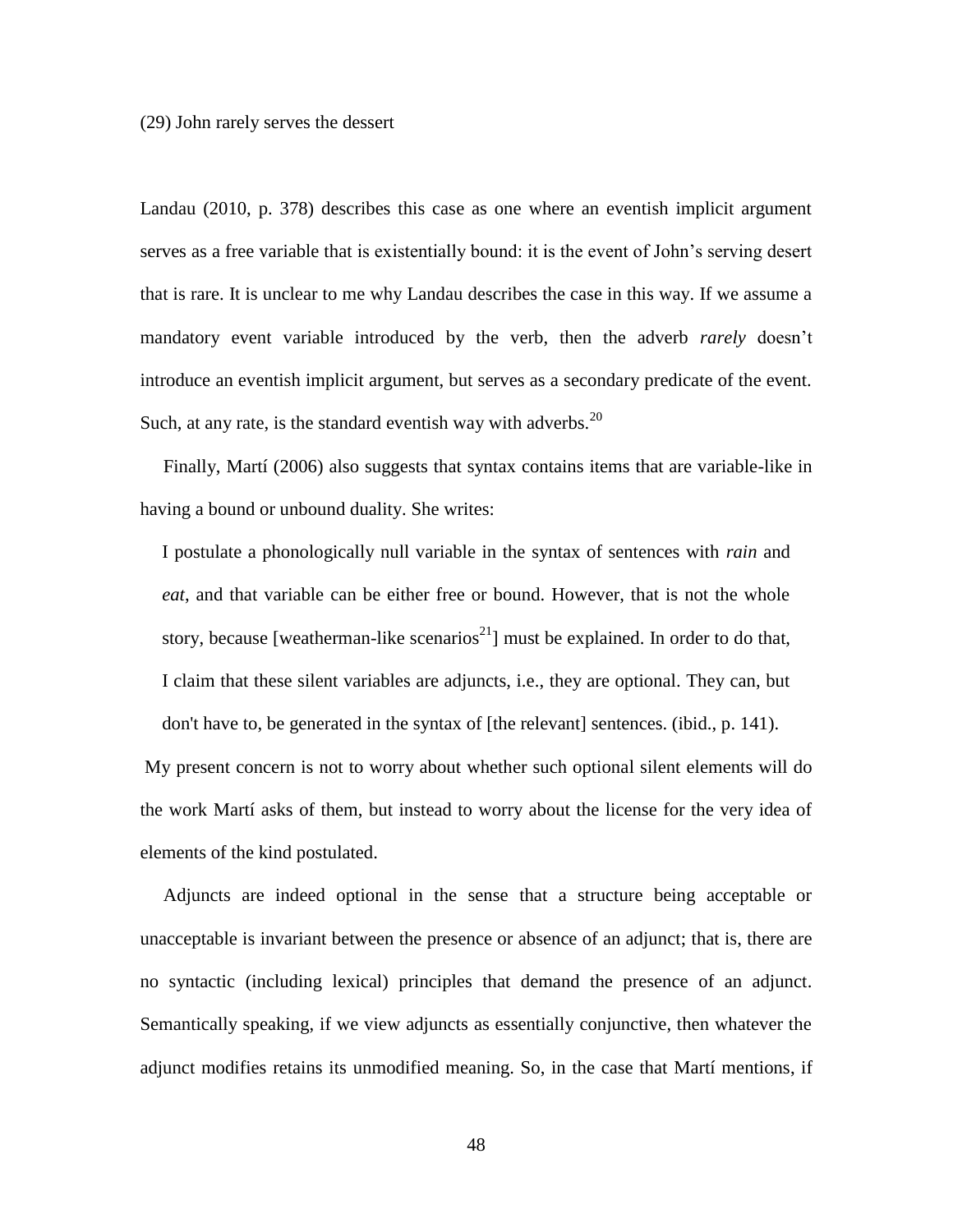the locative reading of *rain* is adjunctive (i.e., if a location for a raining event is added as further information about the event), then it will be optional, with *rain* meaning rain (if you will) in a case where the location is truth-conditionally relevant and in a case where it is not. This seems to explain the possibility of two such readings of *It's raining*. Furthermore, the explicit locative *here* in *It's raining here* seems to be an adjunct. So, I think that Martí is right to think that *if* there are optional variables in syntax, then they will be adjuncts, not arguments (ibid., p. 146). The problem, however, is that because adjuncts are optional, there appears to be no *syntactic* basis at all for thinking that an adjunct is present unless it is explicitly provided, i.e., the adjunct will be invisible to all syntactic tests. In other words, appeal to a phonologically null adjunct looks like a stipulation of the syntax on the basis of purely semantic or pragmatic considerations. What we are after, though, is a syntactic basis for thinking that anything truly variablelike occurs in syntax. Martí (ibid., p. 150) does suggest the following proposal:

Whether a [variable] is generated in the syntax or not is left completely free, just because adjuncts generally are not necessary. The system tries out different derivations, and only those that comply with all the principles of grammar, including Gricean principles, are successful.

The proposal appears to be that the language 'system' may crank through a number of derivations, including ones that feature the relevant adjunct and ones that do not, and so the system furnishes the relevant structures, i.e., ones that include a covert adjunct variable to support a locative construal of *It's raining* and ones that contain no such variable to support non-locative construals of It's raining. It is difficult, though, to this as any kind of elaboration or defence of the idea of covert variables. Since adjuncts are 'not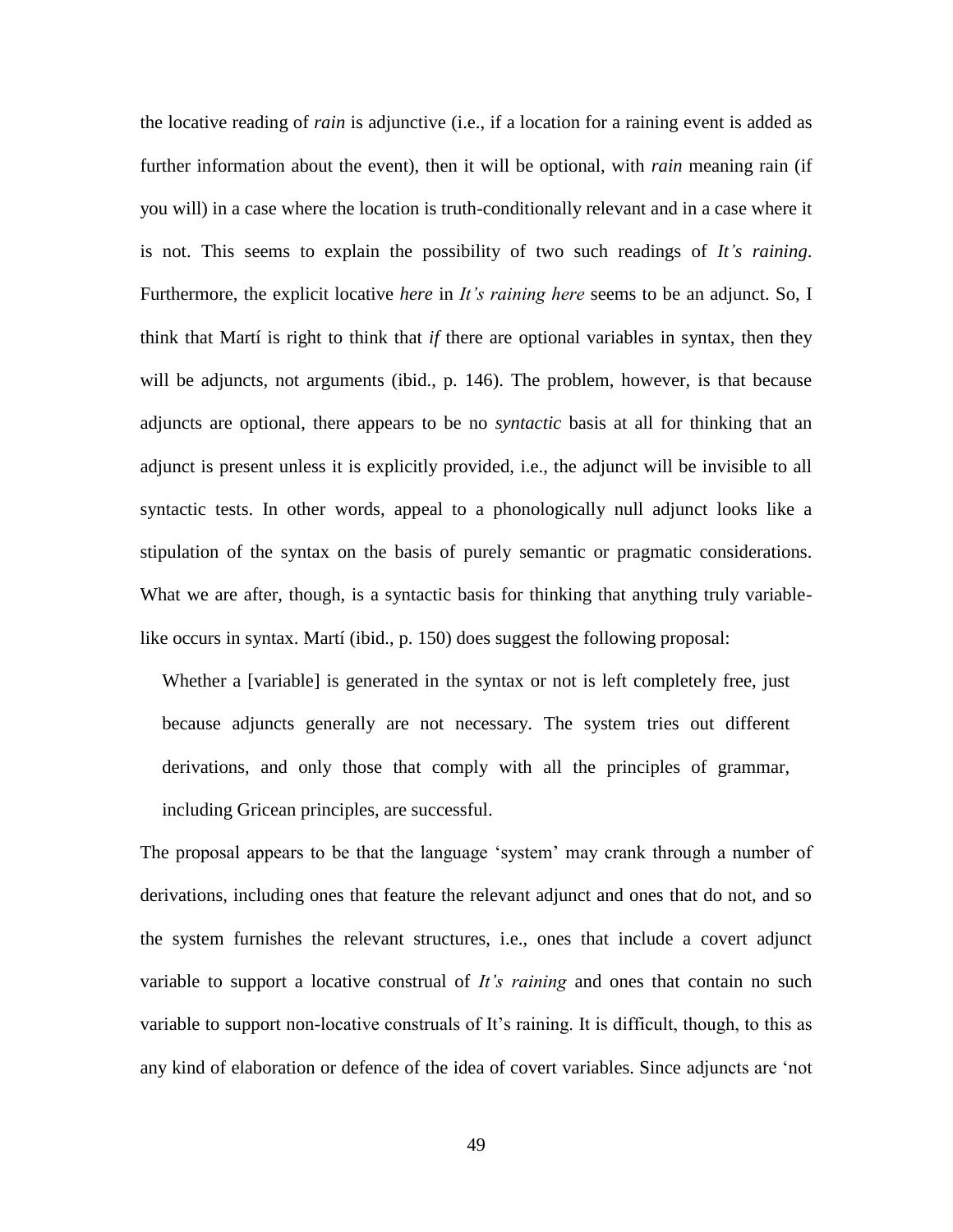necessary', then no narrow syntactic or lexical principle will demand their presence, which is just to say that, as far as syntax is concerned, all relevant derivations in Martí's model will be successful. What must make the difference, therefore, is the wider system inclusive of 'Gricean principles'. If it is the Gricean principles that crucially select one derivation over another, then we are being asked to think that essentially pragmatic principles intrude into syntactic derivations. In itself, this might not be a crazy idea, for Chierchia (2004) has persuasively argued that certain generalized implicatures (e.g., from *five* to *exactly five*) are syntactically encoded. That account, though, works on the basis of the implicatures being lexically licensed and locally computed within the relevant phrase. Martí's proposal is quite different, for since the putative variables are adjuncts, they are, *qua* optional, not lexically licensed at all and would be globally computed as a function of what a speaker intendeds given the context. So, if we are looking for syntactic reasons for, or just an example of, variable-like elements within syntax, Martí's adjuncts hardly do the job; for, however the pie is cut, they are pragmatically licensed.<sup>22</sup>

### **6: Syntactic variables with a semantic rationale**

In light of the above considerations, it might be thought that syntactic variables such as trace/copy and PRO are indeed never free in the relevant sense (always bound or indefinite), but only because such items serve a wholly structural or syntactic role. What is required in order to prove my case, so the thought continues, is an analysis of variables that putatively occur in syntax but which have a semantic rationale. I think the initial motivation for this thought is wrong-headed insofar as trace/copy, PRO, and the other items discussed above all have a semantic role to play. Nevertheless, the challenge to cast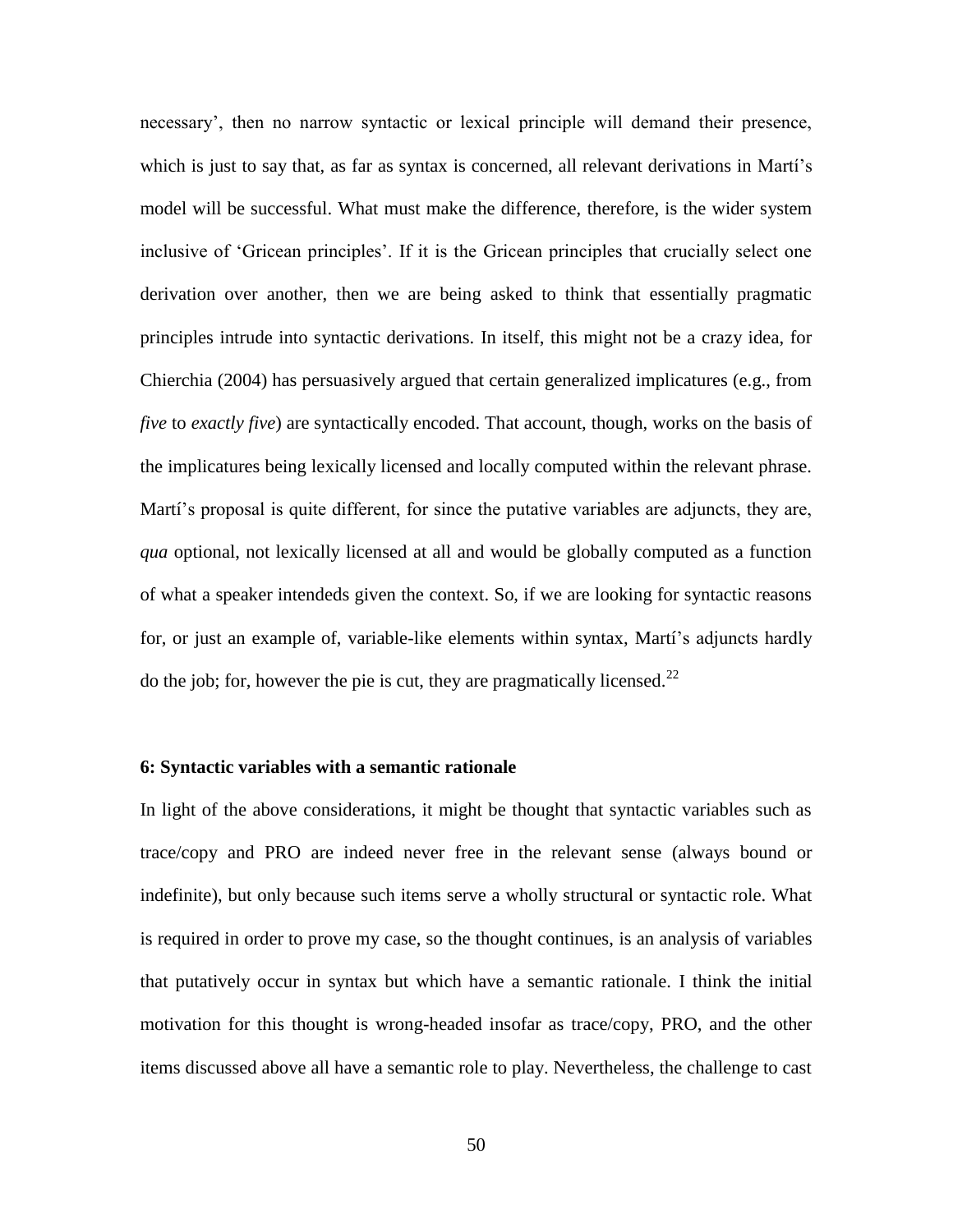my net wider is well-taken. I shall consider three hypotheses of variables designed to capture certain semantic phenomena, but which are also supposed to be syntactically realised. Each of the cases will be shown to support my general contention that syntax doesn't tolerate free variables, even where the variables are posited for wholly semantic reasons. Of course, there are probably hundreds, if not thousands, of distinct proposals one could survey. I discussed Stanley's idea of free event variables in the previous chapter as well as the notion of a locative argument for *rain*. There is also the much discussed case of quantifier domain restriction, which I have discussed at length elsewhere (Collins, 2007; cf., Neale, 2007; Pupa and Troseth, 2011). My present concern, though, is to see if there is any good case of a syntactic 'variable' that can be bound or free. It is no good for people just to posit items with exactly such duality and then claim them as evidence for what is at issue.

 My method is to highlight two proposals that explicitly posit variables in syntax to satisfy semantic conditions. That is, such cases parallel the methodology of Stanley and Martí. The crucial difference, or so I shall contend, is that whatever the independent syntactic plausibility of these variables may be, they are at least plausible as syntactic items because they cannot occur free.

### **6.1: Heim and Kratzer on QR**

Heim and Kratzer (1998, pp. 178-88) pose the familiar problem of quantifier phrases in object position.<sup>23</sup> For example:

# (31) Bill offended every linguist

The problem is that there appears to be a type-mismatch. Assume that transitive *offend* is of type  $\langle e, \langle e, t \rangle \rangle$  (i.e., a function from an object to a function from an object to a truth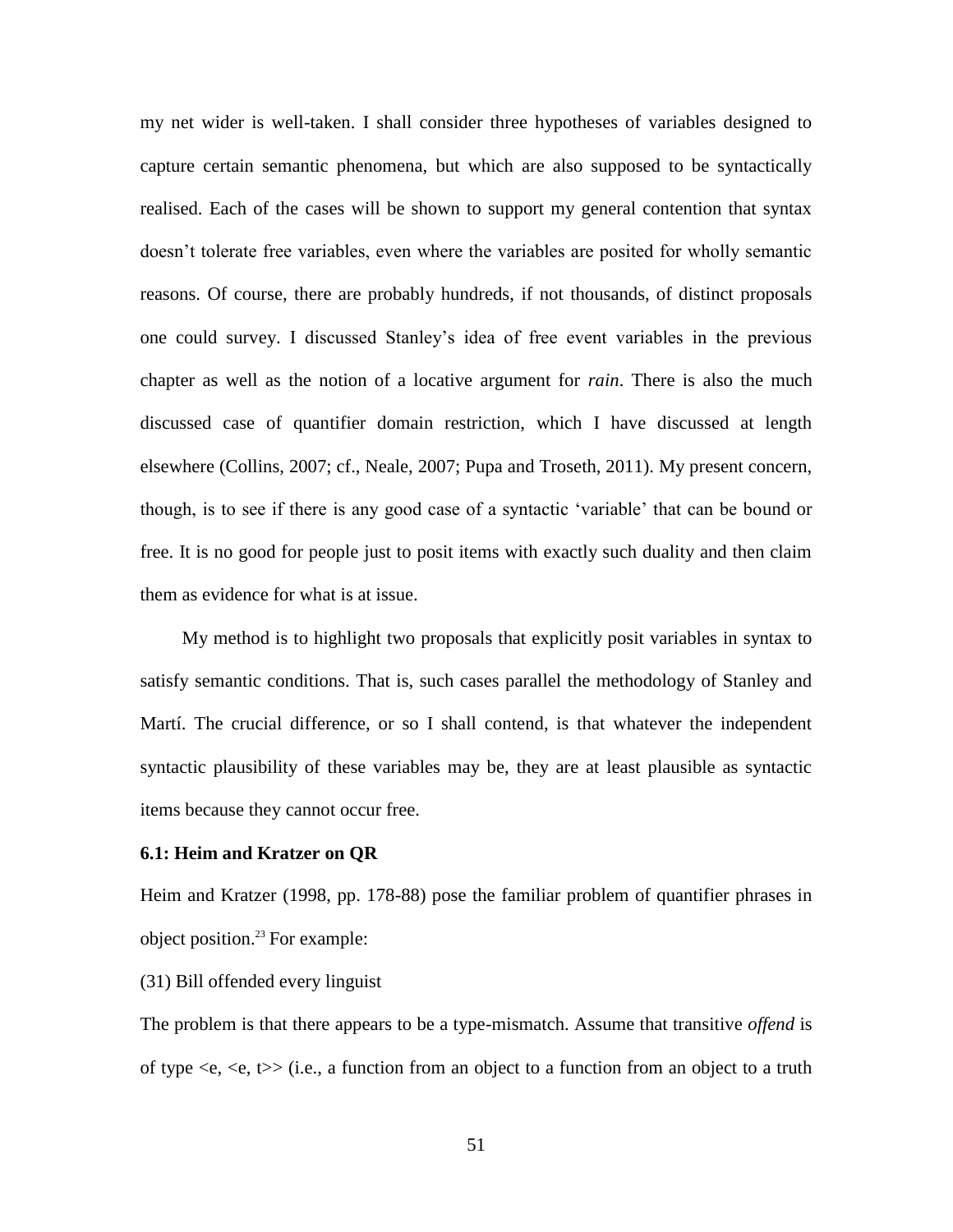value) and that the DP *every linguist* is of type  $\langle \langle e, t \rangle, t \rangle$  (i.e., a function from a function from an object to a truth value to a truth value). Patently, if these are the semantic types, then *offend* can't semantically compose with *every linguist*, for *every linguist* would have to be of type  $\langle e \rangle$ , not type  $\langle \langle e, t \rangle$ , t $\rangle$ . The solution Heim and Kratzer propose is that the QR-movement of *every linguist* from object position creates a variable, which serves to satisfy the type requirements explained above. Thus:

(32)  $\lceil_{\text{TP}} \rceil_{\text{DP}}$  Every linguist $\lceil_{1} \rceil_{\lambda_1} \lceil_{\text{TP}} \text{Bill}$  offended t<sub>1</sub>]]]<sup>24</sup>

The type mismatches are now resolved. Offend may now take the trace  $(t_1)$  as its argument, which is of type  $\ll$  >. The DP *every linguist* requires an argument of type  $\ll$  e,  $t$ . Since TPs are type  $\langle t \rangle$ , a projection is required to render the TP as type  $\langle e, t \rangle$ . The abstraction operator serves this end, presenting the TP as a function from the set of individuals to Truth just in case Bill offended the individual. I have already questioned the syntactic assumptions underlying this otherwise elegant proposal in the previous chapter. My present concern is just to highlight a feature of this analysis.

 Although Heim and Kratzer understand the trace of the QR-movement as a variable that is not merely co-indexed with the moved DP, the variable is still necessarily bound by the introduced λ-operator. Without the operator, a type-mismatch would occur between the DP and the TP. The variable, therefore, cannot be free. This is clear enough anyway, given that the variable is a trace. My point is that the introduced operator mediates this relation rather than usurps it. So, although the motivation for the additional structure is purely semantic, it still cleaves to the syntactic conditions I have been spelling out.<sup>25</sup> A more troublesome case arises with the analysis presented by Percus  $(2000).$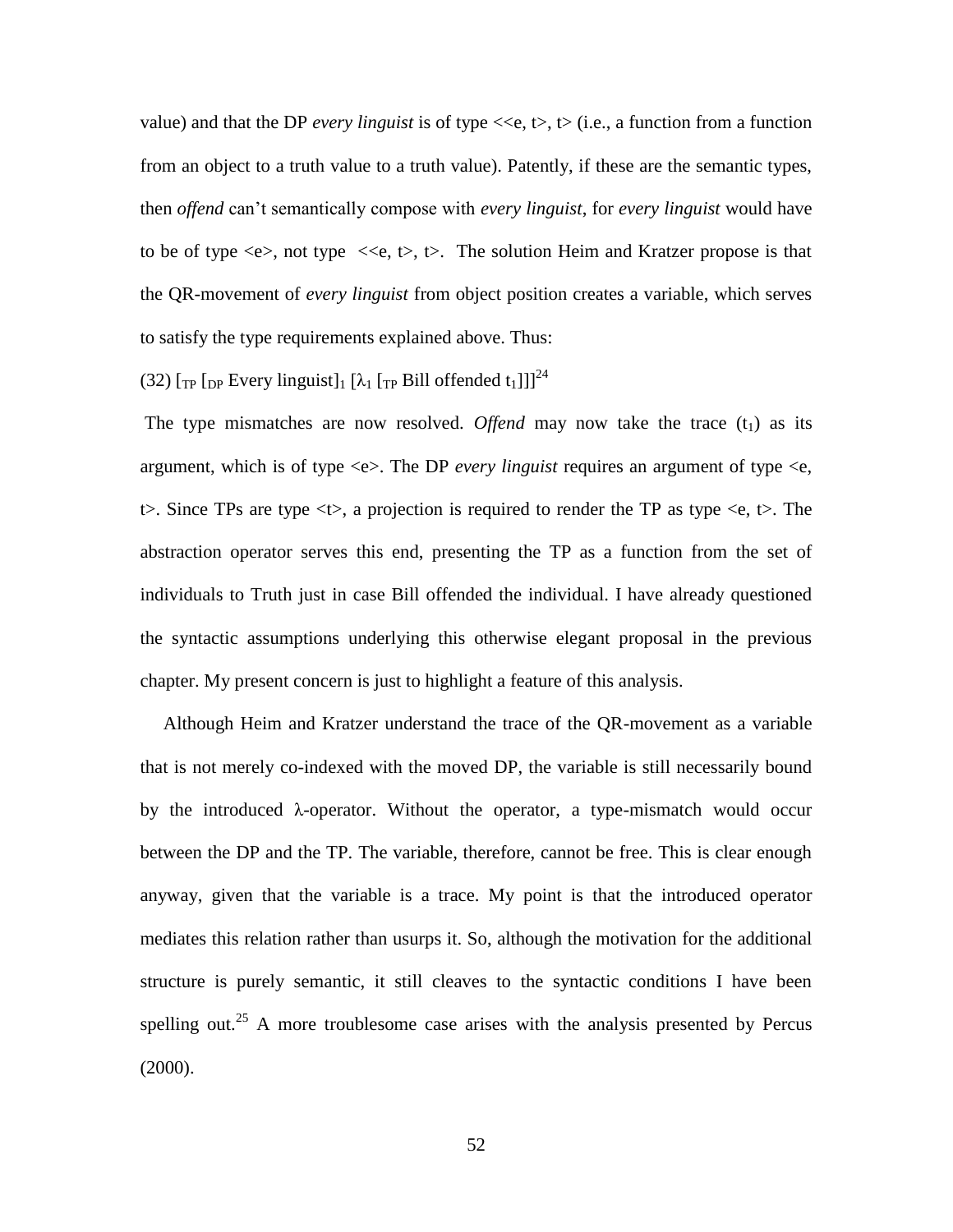### **6.2: Percus on world variables**

Percus (2000) hypotheses that indexed variables or 'silent pronouns' that have 'situations' or 'worlds' as values mandatorily occur within full verbal projections (selected by the head verb) and within DPs (selected by the determiner or nominal) (ibid, p. 183). He writes:

If we accept the popular view that pronouns function as variables over individuals, then there is independent motivation for the idea that the syntax contains indexed items that function as variables as far as the interpretation procedure is concerned. The only real difference between the pronouns on the popular view and the world variables I have posited here is that the world variables are unpronounced. There is also independent motivation for the existence of unpronounced items that are interpreted in the same way that pronouns are: this is the common view of traces and PRO.

On the face of it, therefore, Percus appears to be precisely claiming that the variables have bound and free occurrences just like overt pronouns. Percus's lead motivation to posit the variables is to account for certain ambiguities or possible construals much as we find in the familiar principles of binding theory. In the case of situation/world variables, however, the relevant construals bear on the class of individuals lexical items take as their values. Consider (i):

(33) If every semanticist owned a villa in Tuscany, what a joy this world would be (33) is ambiguous between an *transparent* and an *opaque* reading. The former reading bears on the set of semanticists at a given world; if the actual world, then the set {Partee, Higginbotham,…}. The latter reading bears on the set of semanticists at any given world.

53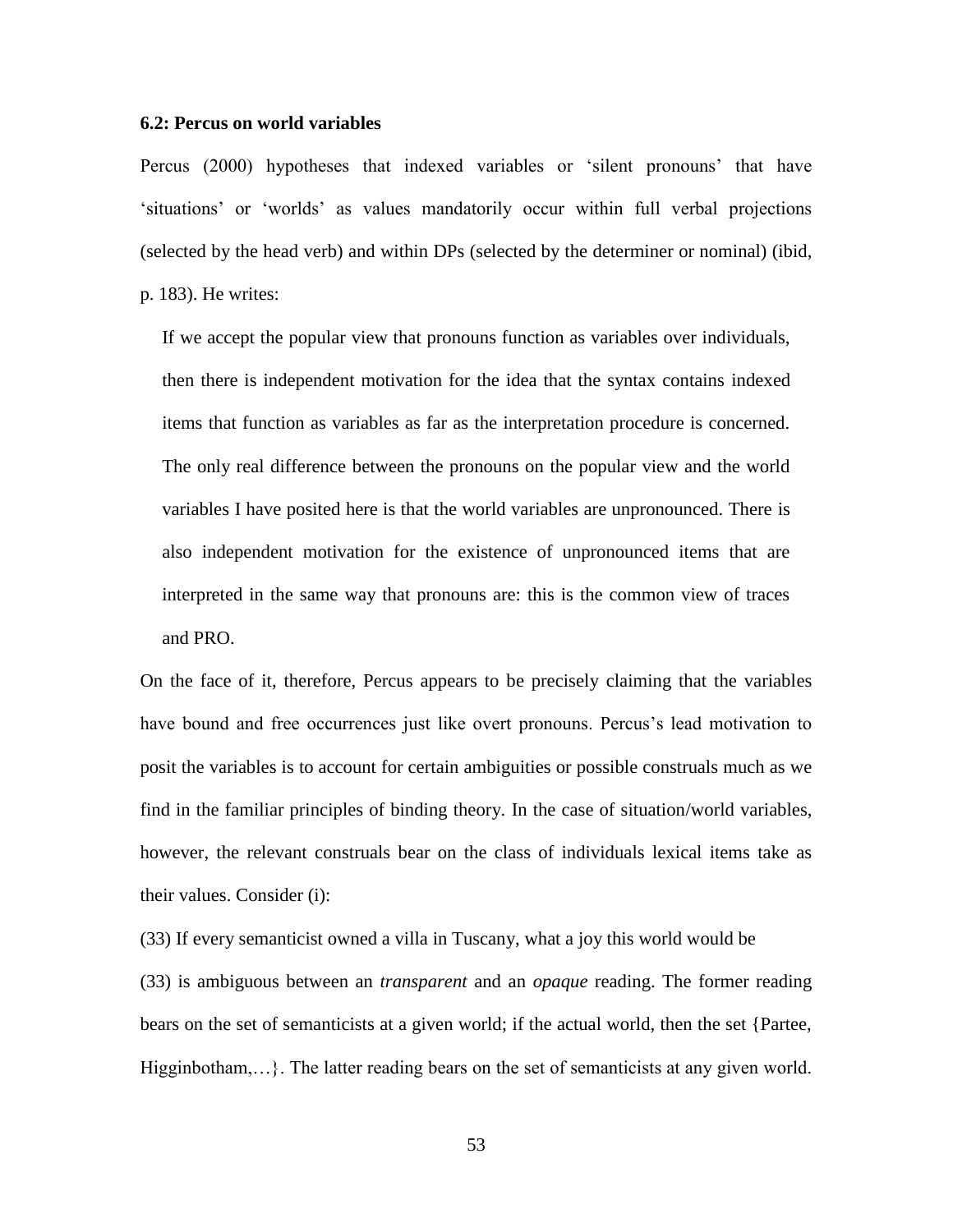So, the *if*-clause on the transparent reading enjoins us to evaluate the main clause relative to Partee, Higginbotham, etc., and the *if*-clause on the opaque reading enjoins us to evaluate the main clause relative to the semanticists at any world, i.e., semanticists as such. To see the difference, consider the conditional in  $(34)$ :

(34) If *every* semanticist owned a villa in Tuscany, there would be no field at all

One might accept (34) on the basis of thinking that the semanticists one knows are not the kind of people who would own villas in Tuscany and be semanticists. Given such a judgement, there would be no field of semantics were such people as Partee *et al*. to own villas in Tuscany. Thus, one would be reading the *if*-clause transparently. If one were reading the *if*-clause opaquely, then any world in which there is at least one semanticist, such as the actual world, would be a world in which there *is* a field of semantics. Thus, one wouldn't accept (34) (Percus, 2000, p. 176-7). Percus seeks to employ situation/world variables to capture such a difference in readings. The basic idea is that each variable occurs with a bindable index such that the same worlds/situations are determinable of the truth conditions of the host structure if the same indexes occur within the lexical projections of the host's constituents; otherwise not. So, the two readings of (33) can be notated as follows:

 $(35)a \lambda_0$  [TP<sub>1</sub> . . .  $_0$  . . . If [TP<sub>2</sub>  $\lambda_1$  [TP<sub>3</sub> . . . every semanticist . . .  $_0$  . . . owned a villa . . . 1

 $\dots$  ]  $\dots$  what a joy  $\dots$  ]

 $b \lambda_0 [TP_1 \ldots 0 \ldots$  If  $[TP_2 \lambda_1 [TP_3 \ldots$  every semanticist  $\ldots 1 \ldots$  owned a villa  $\ldots 1$  $\dots$ ]  $\dots$  what a joy  $\dots$  ]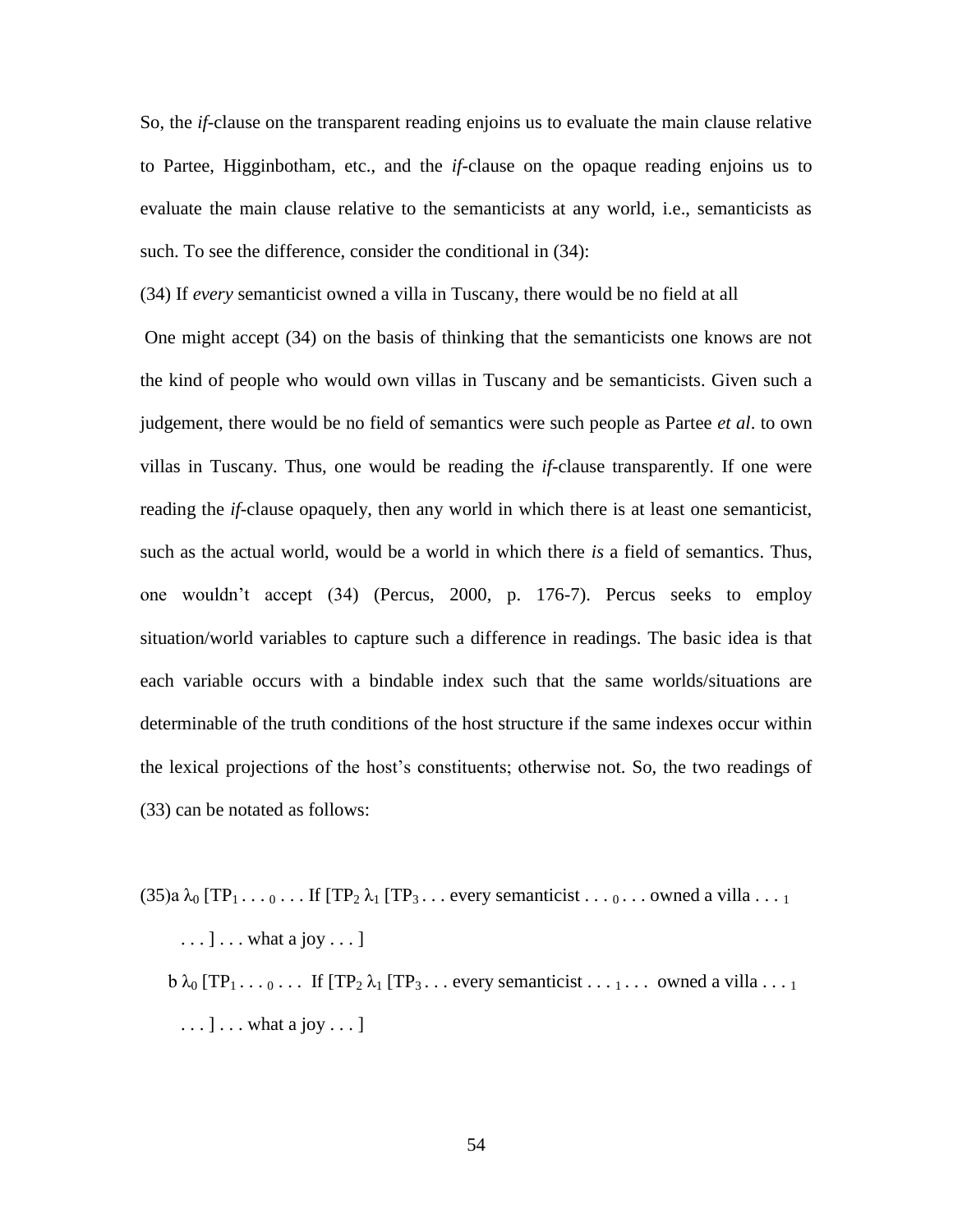(35a) depicts the transparent reading, where the semantic assignment to '0'  $(g(0))$  fixes a set of semanticists at that world such that the interpretation of the *if*-clause is a function from those worlds in which those semanticists own Tuscan villas to Truth, just in case the semanticists own Tuscan villas; the value is False otherwise. The whole conditional, therefore, expresses a function to Truth just in case every world in which those semanticists in 0 own a Tuscan villa is a joy. On the other hand, (35b) depicts the opaque reading, where the *if*-clause expresses a function from the worlds where every semanticist in those worlds owns a Tuscan villa to a truth value. The whole conditional, therefore, expresses a function to Truth just in case every world in which every semanticist owns a Tuscan villa. As may be noted, the difference is a function of whether the variable in the DP is locally or non-locally bound (transparent, if locally bound; opaque, if non-locally bound).

 My present concern is not to question the semantics or the syntax Percus proposes. I shall assume that Percus's assumptions and arguments in both domains are sound.<sup>26</sup> My concern, rather, is whether, in fact, on offer is a case of covert ('unpronounced') variables functioning exactly the same as their overt cousins, as Percus claims in the quotation above. The situation is somewhat hard to disentangle. The crucial question is whether the situation variables have a free reading as well as a bound reading.

 Let us restrict ourselves to the verbal case. Percus assumes that a situation/world variable ' $s_n$ ' is projected from the verbal root within the full thematically saturated projection (a *v*P) [Percus assumes that any additional functional material that embeds the *v*P will be interpretively irrelevant to the variable (ibid., p. 188). This seems right, so we may ignore higher functional material and just consider the *v*P projection.] For example: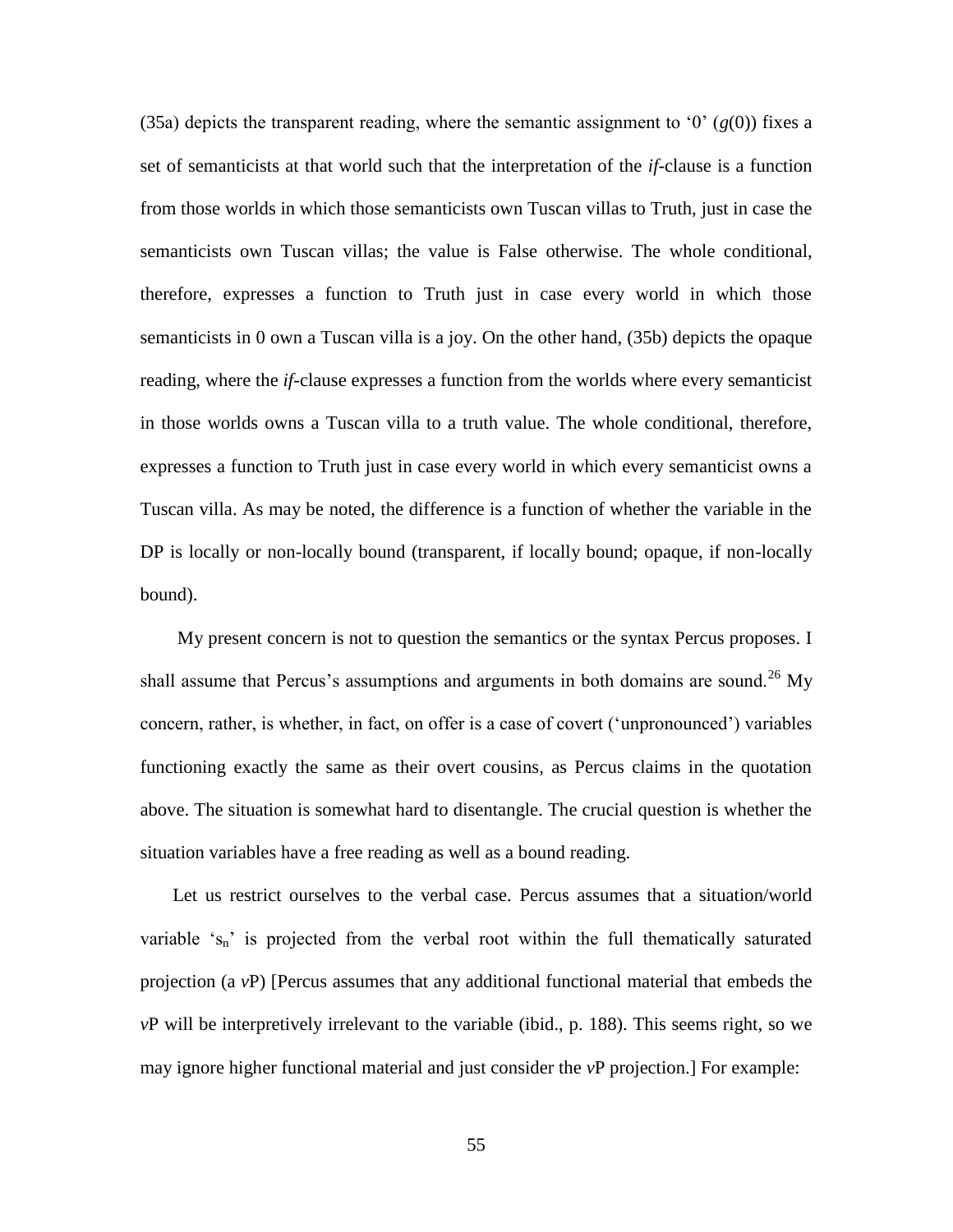(36)  $\left[\int_{V} S_1 \left[\int_V Bill \left[\int_V V + kick \left[\int_V V \right] \right] \right] \right]^{27}$ 

Here, the phrase expresses a function from worlds that are the values of  $s_1$ ' to truth values (Truth, if those worlds are such that Bill kicks a ball; False otherwise). The variable is bound by an adjoined operator that extends the *v*P. Thus:

# (37)  $\left[\begin{smallmatrix} v_P \lambda_1 & v_P \ s_1 & v_B \end{smallmatrix}\right]$  [*v*' Bill  $\left[\begin{smallmatrix} v \\ v \end{smallmatrix}\right]$  *v*+kick  $\left[\begin{smallmatrix} v_P \\ v_B \end{smallmatrix}\right]$  (x  $\left[\begin{smallmatrix} v_R \\ v_B \end{smallmatrix}\right]$  (x  $\left[\begin{smallmatrix} v_R \\ v_B \end{smallmatrix}\right]$ )  $\left[\begin{smallmatrix} v_R \\ v_B \end{smallmatrix}\right]$

Our concern, therefore, may be expressed simply as: is the operator necessary for the interpretability of the variable such that the variable unbound can take no free value? Percus is somewhat unclear on the matter. That the operator is an adjunct would appear to render it optional, such being the nature of adjuncts (ibid., p. 201, n.21); after all, according to Percus, no item within a projection selects for the operator. This scenario, however, can't be right.

 First off, the operator structure *is* selected by (*inter alia*) propositional attitude verbs that take the structures as complements, which indicates that the operator is not an adjunct but a complementiser that categorises the clause as a proper constituent to be selected as opposed to an open formula. This fits with Percus's account, according to which the operator maps the function from worlds to truth values expressed by the initial *v*P onto *propositions*, i.e., a determinate set of worlds. Furthermore, Percus (ibid., p. 201, n. 20; pp. 226-8) is happy to assimilate his account with that of Heim and Kratzer's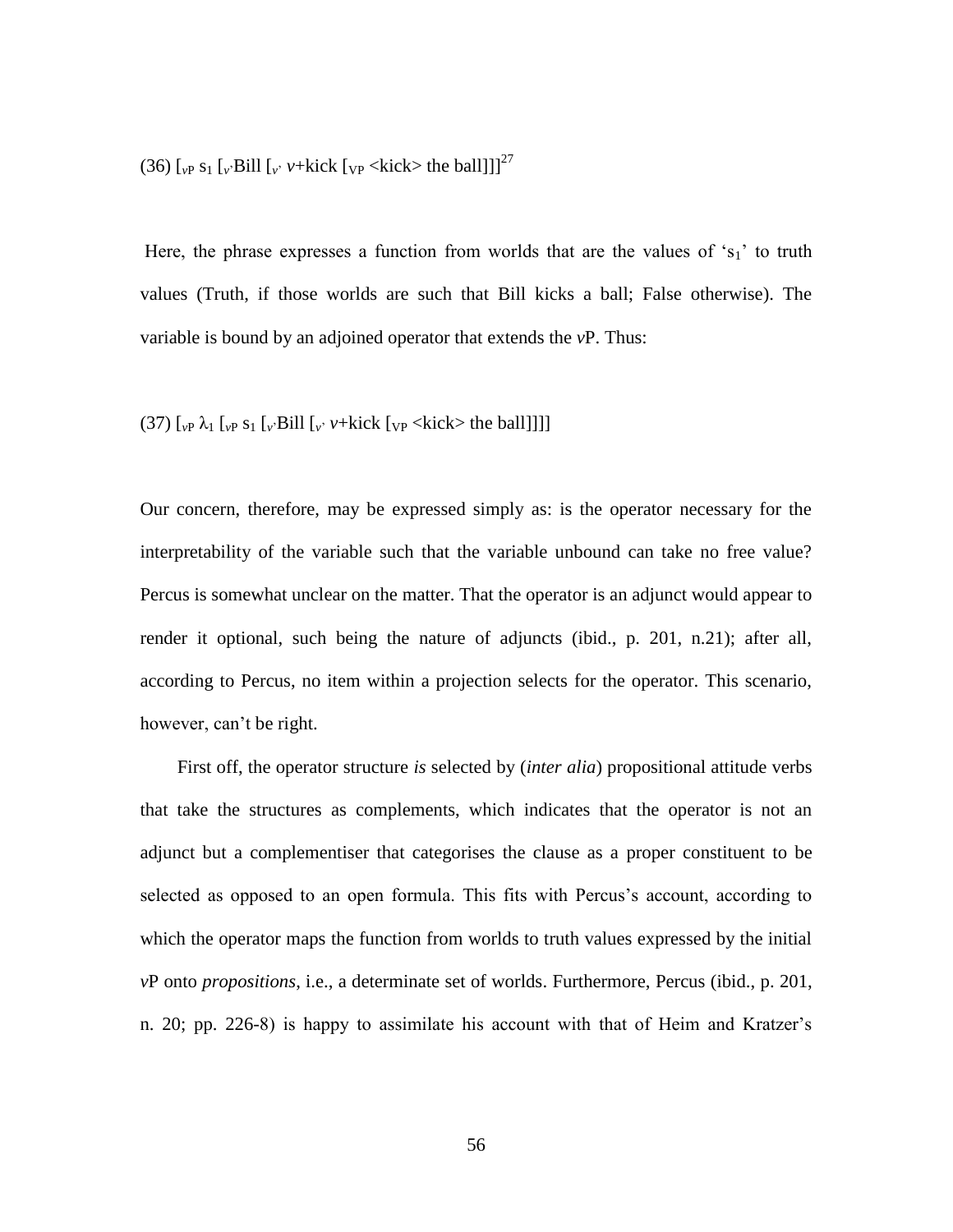(1998) discussed above, where, as we saw, the variable is mandatorily bound as a function of the movement of the relevant DP.

 The matter may be resolved, I think, by considering the following remarks of Percus (ibid., p. 201, n. 21):

[I]n cases where we find λs adjoined to VPs containing a single situation pronoun [a variable], *J* [the interpretation function] will yield the same value for this adjunction structure that it yields for the sister of the situation pronoun alone [i.e., the VP minus the variable]. But it would be wrong to think that the additional structure that the  $\lambda$  and the pronoun provide is always interpretively redundant: it isn't in cases where the VP contains a second situation pronoun coindexed with the λ.

Clearly, the operator and the variable come as a pair for Percus, for the function they express just is the function expressed by the phrase on which they operate. The requirement for them, as Percus explains, is where more than one variable occurs in the host structure. In effect, here we witness the 'paradox of the variable' again, although Percus doesn't generalise the point. When two or more variables occur in a structure, higher-order operators are required to interpret them as the same or different. Moreover, given the equivalence of the VP minus the variable and the VP with the 'adjunction structure', it can't be the case that the variable may take a free value such as overt *she* or *he* may take in a structure in the absence of any higher operator. If it could, then the equivalence would not hold, for the full 'adjunction structure' expresses a function from a set of worlds/situations to a proposition, not a function from a particular world/situation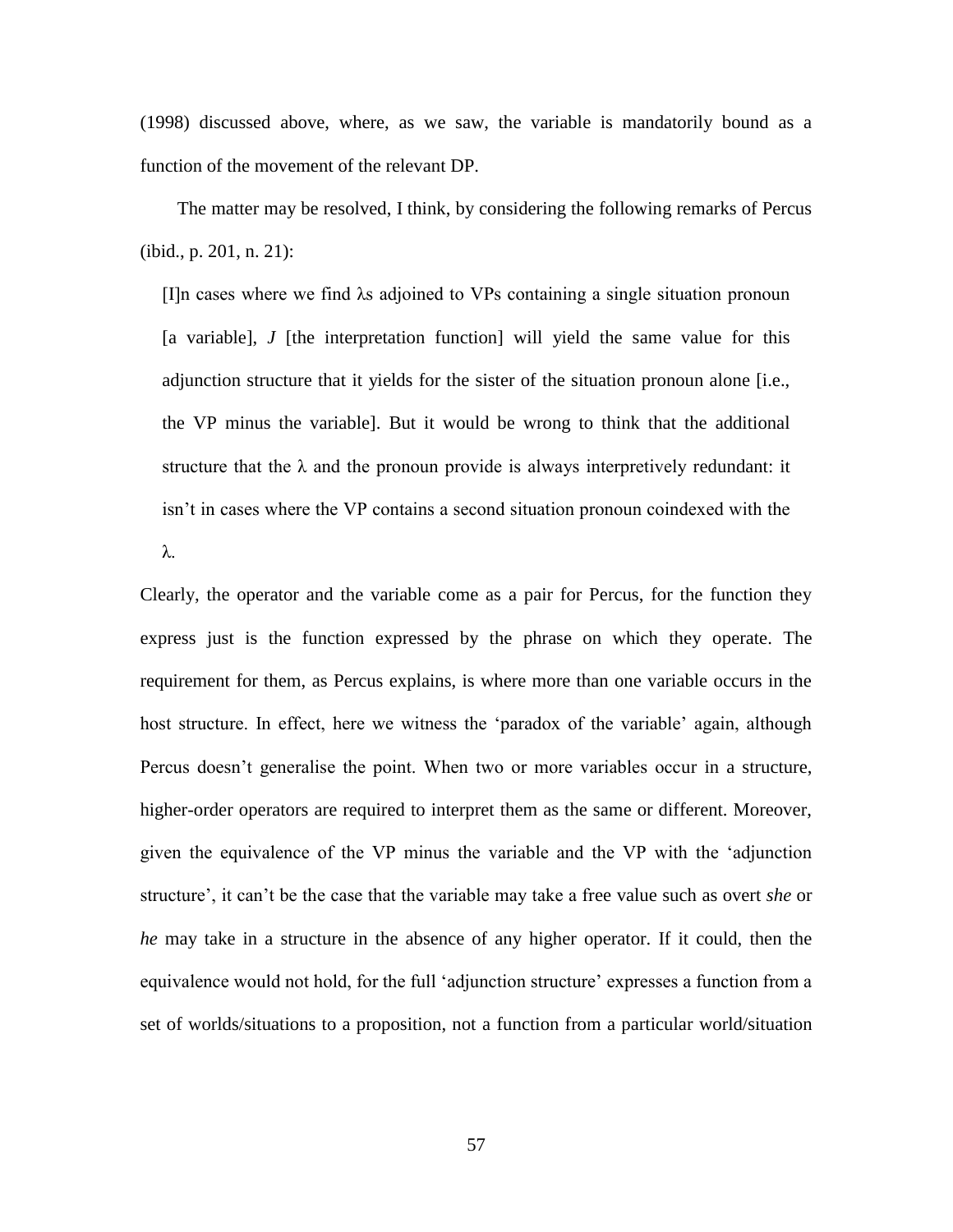to a proposition; a particular world/situation may only be the value of the variable relative to its being bound non-locally in relation to another variable, as explained above.

Much more could be said about empty categories and variable-like items in syntactic structure. I shall, in particular, look in detail at the curious case of indefinite DPs in the following chapter, but before doing so, I invite you to generalise from the cases presented, to reach the conclusion that syntax contains no covert free variables as items that may be either bound or be contextually valued.<sup>28</sup> The obvious question is why this should be so.

### **7: Variables: local and global**

Let us assume that the generalisation of the above reasoning is correct: natural language syntax contains no items that may be free or bound in the way formal variables enjoy such a double-life. Now, we may just take that to be a brute fact. Such an attitude would amount to the thought that natural language syntax is simply not a formal language of logic. There is, in short, no good a priori reason to expect language to feature free variables. The result that it doesn't is a mere empirical fact about natural language. Although true, if I am right, it is hardly satisfying, for it is a curious property and should be linked to a deeper understanding of natural language. I think the shape of a deeper answer is available.

 Free variables in logic, as explained above, are effectively positional gaps abstracted as a feature of the structure or formula understood globally as a completed thing; that is to say, the formula containing the variable is interpreted relative to some domain over which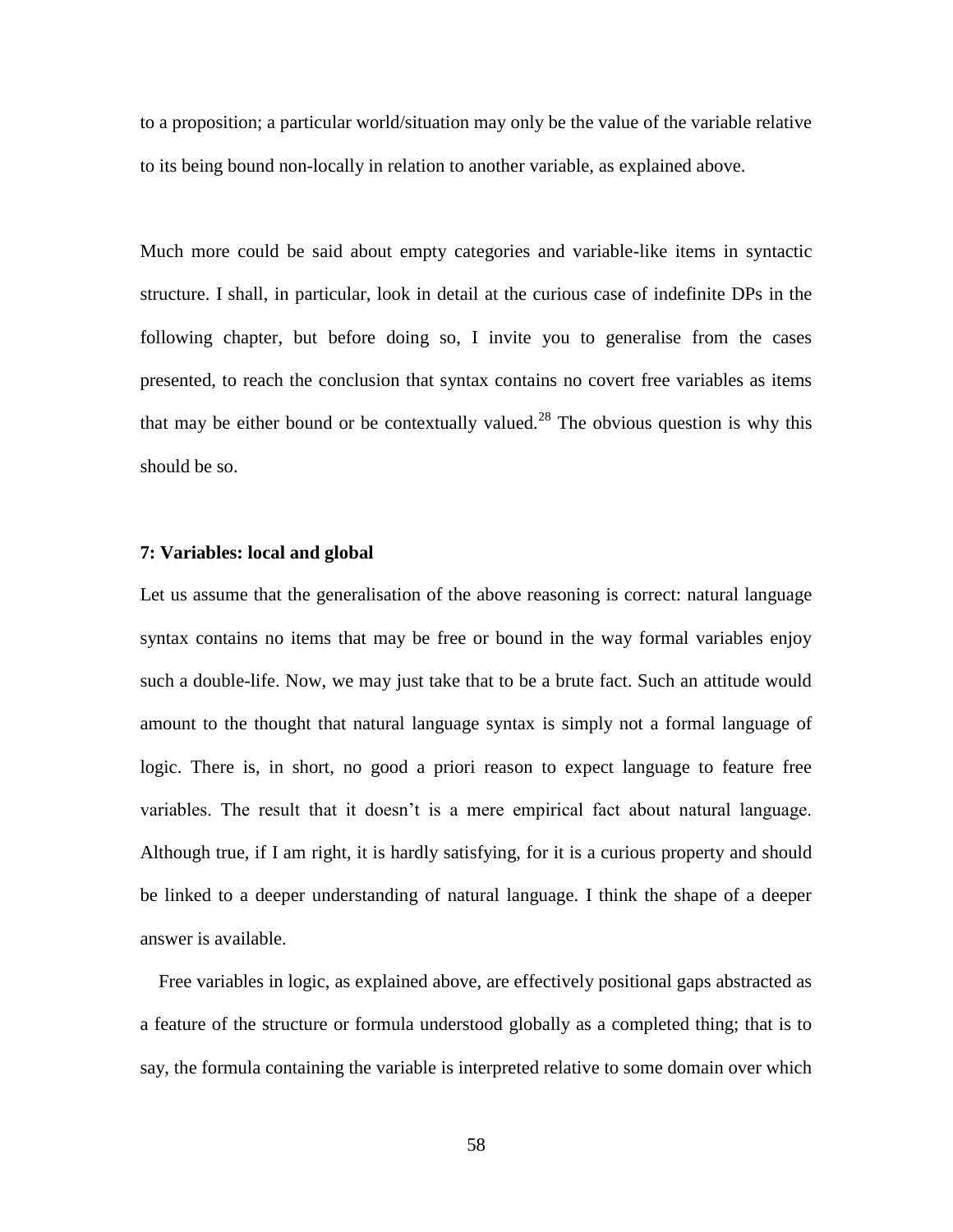the non-variable part has a fixed (intended) interpretation. The gaps construed locally to their host sub-formula do not intrinsically carry any content save for ranging over the domain. Thus it is that they may be free or bound depending on whether the relevant operator is present in a formula that contains the variable formula as a part. Syntax, however, cannot be gappy, no more than a formal language can be literally gappy; a formal language represents something else as gappy, in order, say, to depict the adicity of a predicate, but does not do so by being gappy itself: the variables fill the gaps. With natural language, however, each item in a syntactic structure is intrinsically contentful in the sense that it poses demands that must be met by other items with which it may merge to form complex expressions. Unlike a variable, qua positional or abstractive gap, a syntactic item must be interpretable locally independent of higher operators as a feature that goes to determinate the nature of its host structure. Just what such locality amounts to in syntax is a controversial question, but one which can here be sidelined, for the relevant contrast is that in natural language an item is determinately interpreted in its immediate position local to whatever it is combined with, which is not affected by how that local structure might be further combined into a more complex structure.

 Alternatively, we may say that syntax is not a language waiting to be interpreted, but a structure already interpreted insofar as all its effects on content are determinate. Variables are our theoretical way of generalising or abstracting, but what we are generalising or abstracting over is not itself abstracted from anything at all. As Fine notes, we can speak generally without having any particulars in mind that realise the property we are speaking about.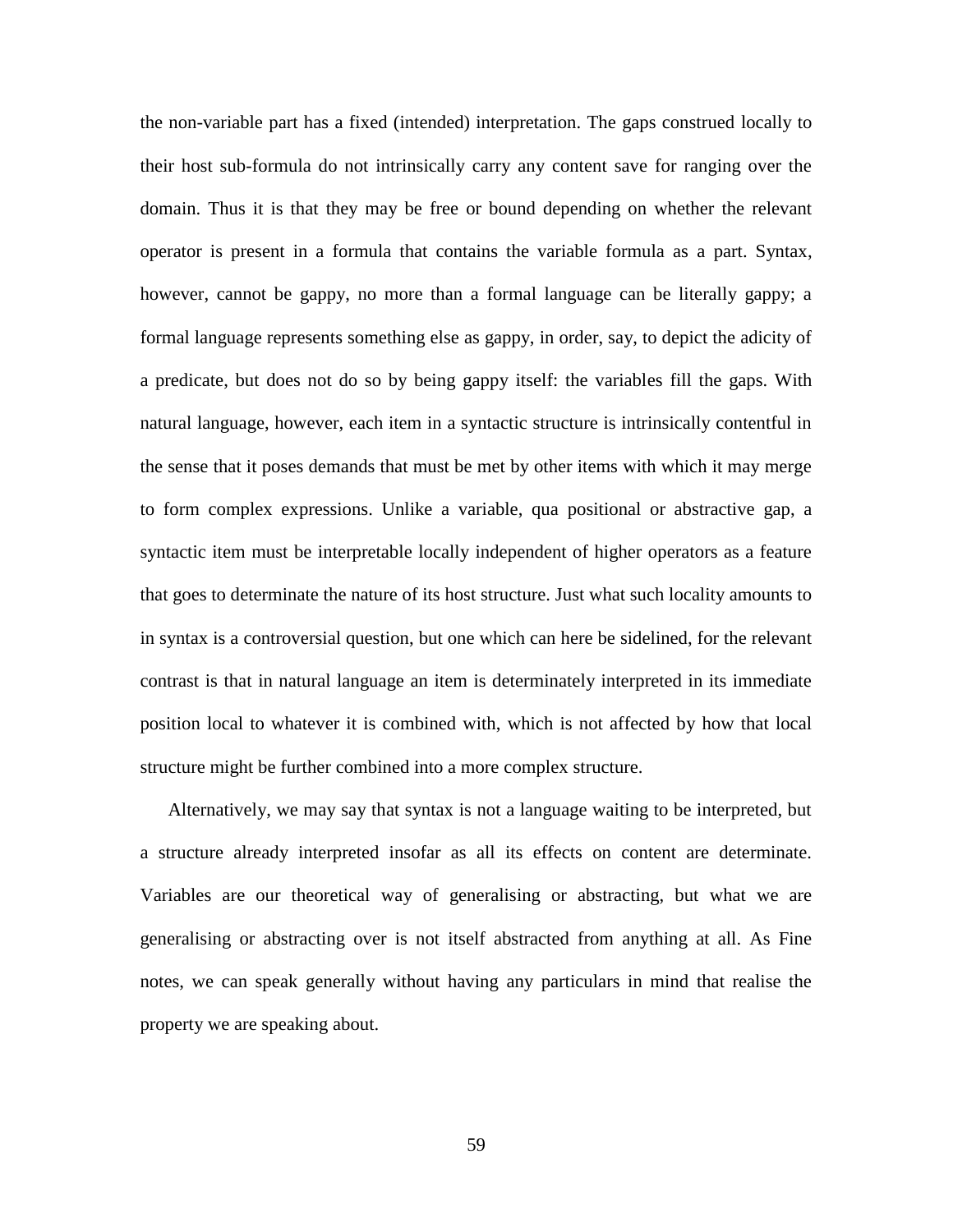Chomsky (1995, pp. 152-3), in fact, makes the analogous point in regard to tough constructions discussed above.<sup>29</sup> Consider (38):

(38) John is too clever to catch

This is interpreted as John is so clever that an arbitrary person/thing will not catch him. It does not have the interpretation of the object of *catch* being free or generally bound, as in *John is too clever to catch him/it/someone*, etc. The acceptable reading is captured in the following way

(39) John is  $[OP_i$  too clever  $PRO_i$  to catch  $\langle OP_i \rangle$ 

The posited empty operator (OP) is necessarily bound by the matrix subject, *John*. Chomsky (ibid., p, 153) concludes that 'language does not permit free variables'. Chomsky doesn't explain why this should be so, but the reasoning I have offered above lets us see why. In a tough construction like (38), the predicate *too clever to catch* appears to be missing an argument (the object of *catch*). On the face of it, then, the predicate contains a free variable, because the argument position cannot be bound locally within its phrase, i.e., *John* interprets the position, which is outside of the phrase. But if this were so, (38) would have a free variable interpretation along with the bound interpretation, where *too clever to catch* would mean too clever to catch something or other. In order to rule out this reading, therefore, all interpretational relations must be local. Hence, we posit the empty operator, which itself must be bound locally; it must, therefore, move to the SPEC position of the predicate in order to be bound by *John*, which, in turn, via the operator now being local to it, binds the object position of *catch*. So, we get the effect of variable binding as a global condition with all the interpretational relations determined locally with no free variables.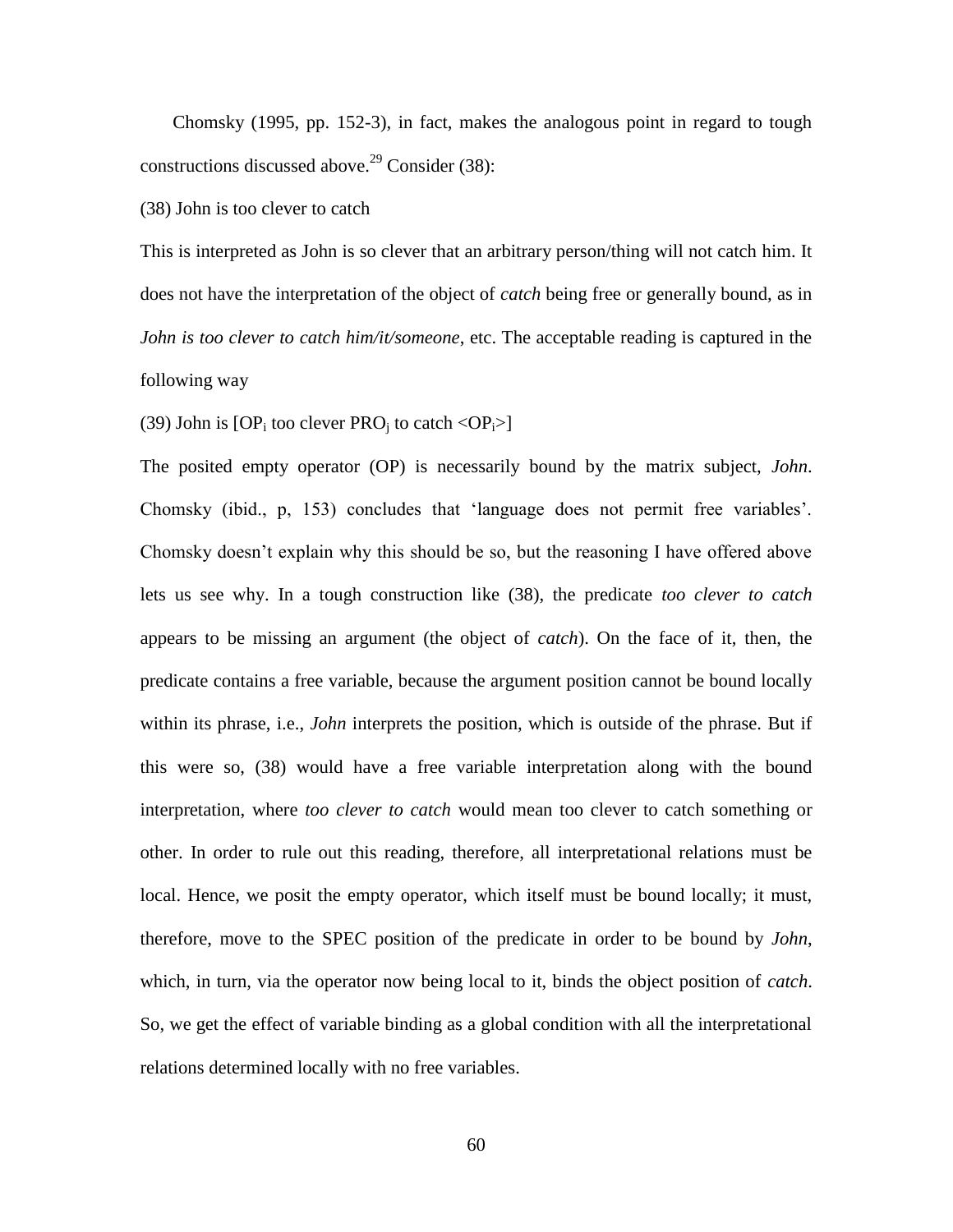The general moral is that if interpretational relations are local, then there cannot be free variables, for such variables might be free locally, but bound in the context of the global structure that subsumes local relations such as that between a verb and its arguments. Whether the variable would be free or bound would depend on the presence or absence of the relevant operators. It is just such an arrangement that appears not to hold, precisely as we would expect if syntax works in a strictly local fashion, not permitting the change in interpretation of a local relation because of a global property of the structure.

 The argument just presented would be sunk, of course, if (38) did have a free variable interpretation, or, indeed, if all transitive verbs with elided objects had a free variable reading. As we shall see in the next chapter, Recanati (2010, pp. 115-7) discusses such a possibility, without endorsing it. For (38), all we apparently need to do is be sufficiently clever in constructing a scenario for the free variable reading. Imagine, then, that a group of boys including John, are playing a game, where one drops or catches a ball being passed around depending on some formula pertaining to the number of times it has been previously dropped or caught. The idea of the game, then, is to keep track of the maths. In this setting, one could utter (38) and mean that John is very good at the game, he is too clever to catch on those occasions when he should drop the ball. One can easily proceed in a like manner for other cases. For example, *Bill is too heavy to lift* can be construed such that Bill is so obese that he should have an office job rather than be on the shop-floor. Such cleverness, however, does not argue for the presence of free variables.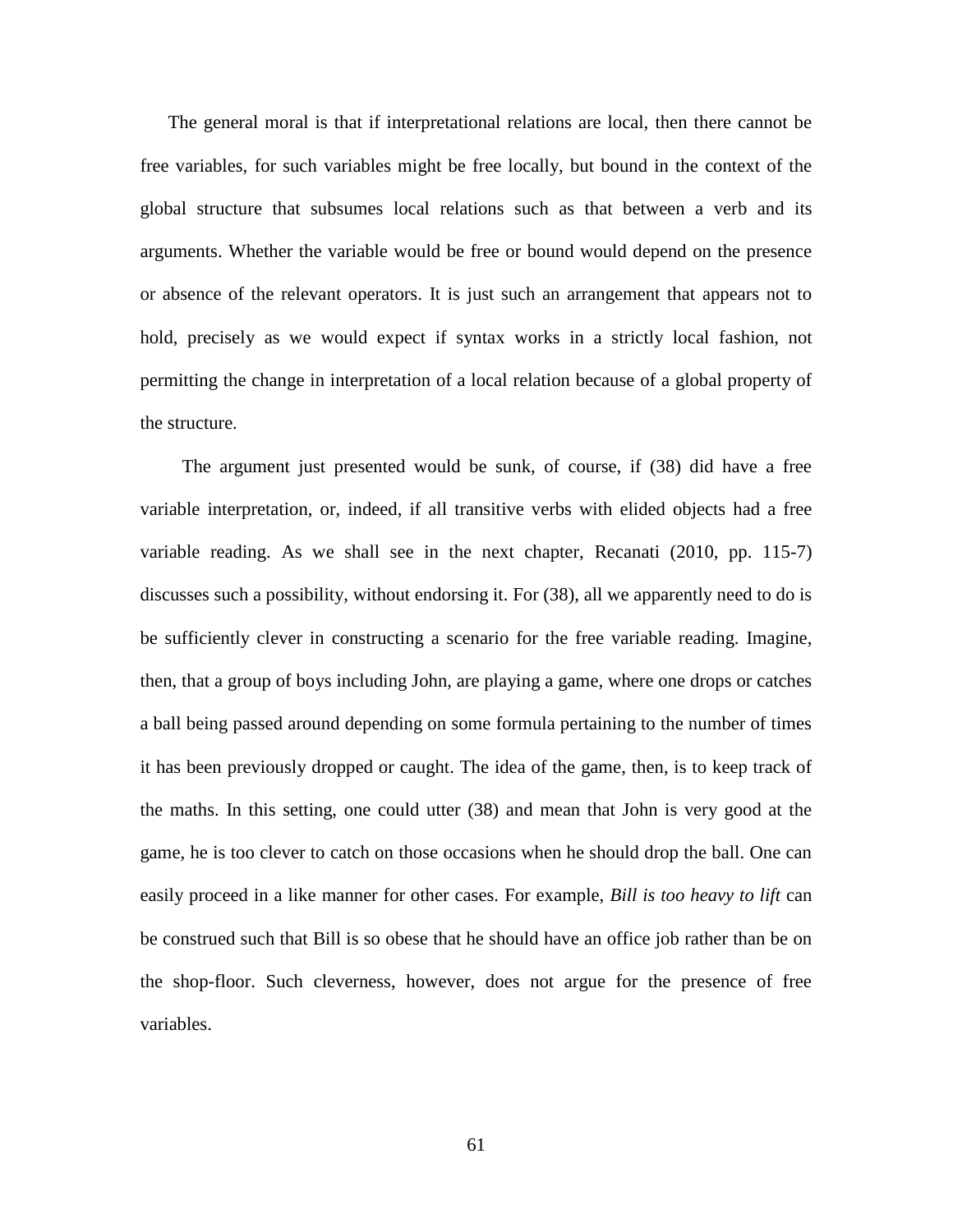The free interpretations are not lexicalised, as they are with *eat*, *read*, *drink*, and so on. In these cases, the 'missing object' is not a syntactic constituent at all, but part of the lexical content, i.e., to eat is to eat food, to drink is to drink fluid, to read is to read a book, and so on. As Mittwoch (1982) pointed out, transitive and intransitive *eat* differ in aspect. Intransitive *eat* is an activity verb with no marked termination (to eat is not necessarily to finish eating something), but transitive *eat* is an accomplishment with a termination (to eat an apple is to finish the apple). The same holds, more or less, for the other relevant verbs.<sup>30</sup> If these verbs had a free variable object, they should, contrary to fact, be accomplishments. These cases, therefore, do not offer a model from which to generalise to free variable interpretations in cases like (38).

 Most damning of the proposal, though, is that one can do the interpretational trick with any verb in the 'tough' construction. In which case, therefore, unless we are given reason to think otherwise, every argument position should admit a free reading unless overtly occupied, as if it contained a free variable. This is not the case, though. It doesn't work for subjects, datives, prepositional and complement arguments, or, indeed, unaccusative object positions (see chapter cvc). What is really going on in these forced cases, it seems, is a form of abbreviation, where the object position is being read in terms of a contextually salient item as if a term for it were the used object. What one doesn't find is an indefinite, something or other, reading that one should find with a free variable in the absence of context. As said, if the trick works for one verb, it should work for all, but the effect is evidently not productive, in that a scenario has to be precisely specified for each case to enable the reading.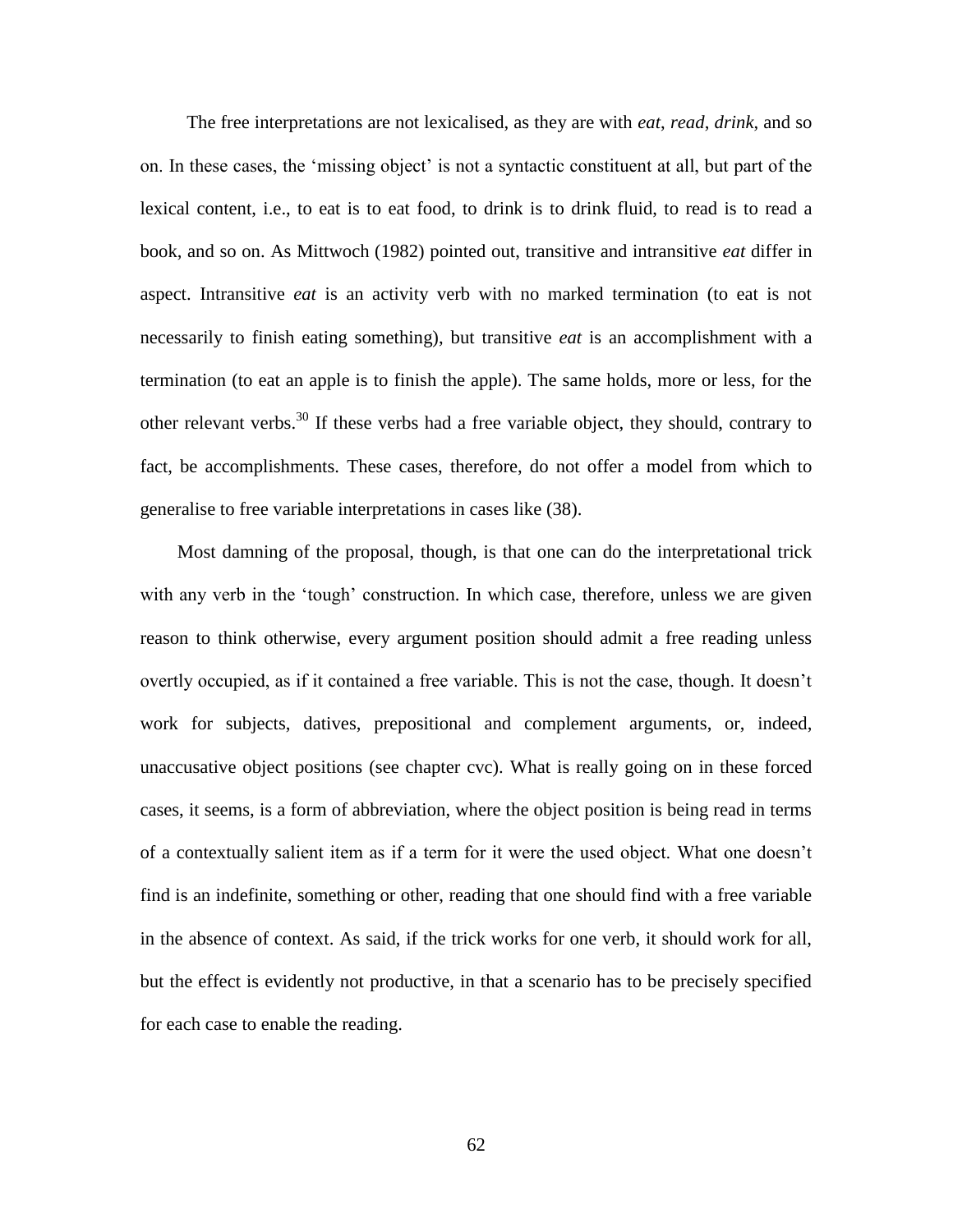The matters arising here concerning the role of context and lexical content in relation to syntax are highly complex, and cannot be discussed here, let alone settled. Still, I hope a prima facie case has been made for the absence of variables in syntax and why this should be so.

## **8: Concluding remarks**

My aim has not been to overthrow any particular way of pursuing syntactic or semantic theory, but rather to cast doubt on a way of conceiving of the relation between the two. The relation, I think, is not as intimate as many philosophers of language imagine. As Partee puts it, some matters of interpretation appear to be 'rather holistic' bearing on the sentence as a whole, but syntactic matters seem to be local. One signature of this is the absence of variables proper in syntax. If I am right, therefore, we should happily indulge in first-level involvement with variables. The second-level involvement is a more complex matter, for it seems as if much of the work of variables can be done in their absence. The third-level involvement should be avoided, which casts doubt on the second-level involvement too, assuming that semantics should interpret or at least be constrained by syntax. In the following three chapters, I shall look at some case studies of the putative role of variable items within natural language: weather reports, indefinites, and predicates of personal taste. In each case I shall argue that variable involvement of the third level is unsupported.

#### **Notes**

63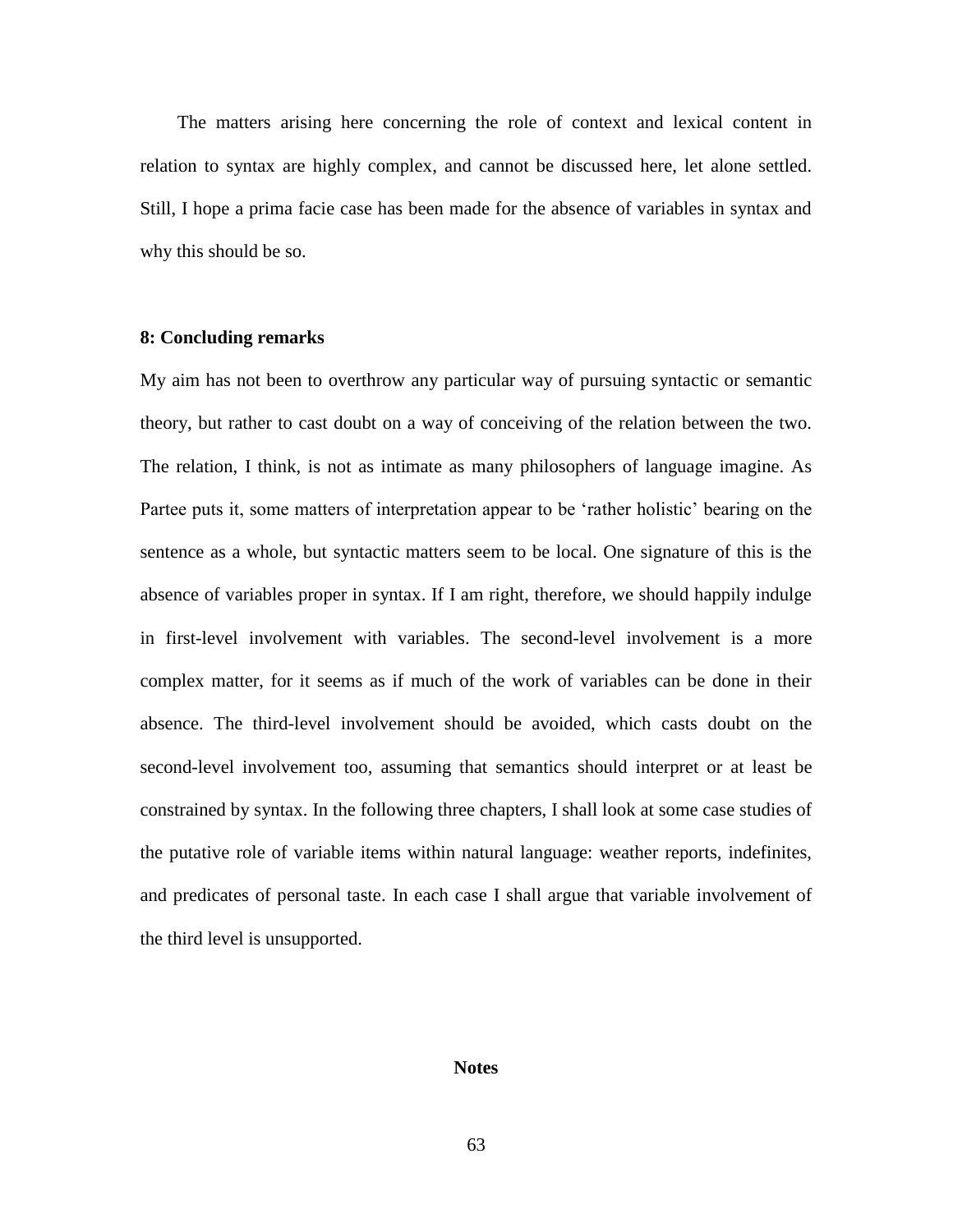$<sup>1</sup>$  I am not here concerned with whether such attitudes are acceptable; I assume that they</sup> are. Sennet (2011) does a good job, though, in arguing that some structural conditions must be placed on 'unarticulated constituents' if they are to be stably associated with sentence types.

 $2$  Jacobson (1999, p. 127) makes essentially the same point, which she credits to Partee, that ' $x_1$ ' and ' $x_2$ ' 'never make a different semantic contribution' when being hosted by distinct predicates.

<sup>3</sup> It doesn't 'say', in particular, that even numbers are multiples of 2; instead, it simply picks out the multiples of 2.

<sup>4</sup> After arriving at this resolution of the 'antinomy', I was happy to find Kellenberg (2010) offering much the same account by way of what he calls a 'semantic rule': 'if there are several occurrences or tokens of one and the same variable type within one and the same sentence or context, then these occurrences or tokens must assume the same value at a time' (ibid., p. 232). As made clear, I think it preferable to think of the relevant condition as being syntactic, much like Tarski's indexation of variables. This is because, as demonstrated, tokens of type-identical variables in a context must be bound together; so, one gets the relevant distinction merely by way of the syntactic difference between an open and closed formula, regardless of semantic value. Furthermore, Kellenberg, like Fine, goes wrong in thinking that the same demand of co-interpretability holds for typeidentical names in a context. It is plain that the two occurrences of *Sam* in the following sentence need *not* be co-interpreted: *Sam met Mary, Joe, and Sam at the disco*.

 $<sup>5</sup>$  An issue I have here eschewed is the putative neutrality of relations, a position Fine</sup> (2000) has elaborated. According to this position, relations are not instantiated as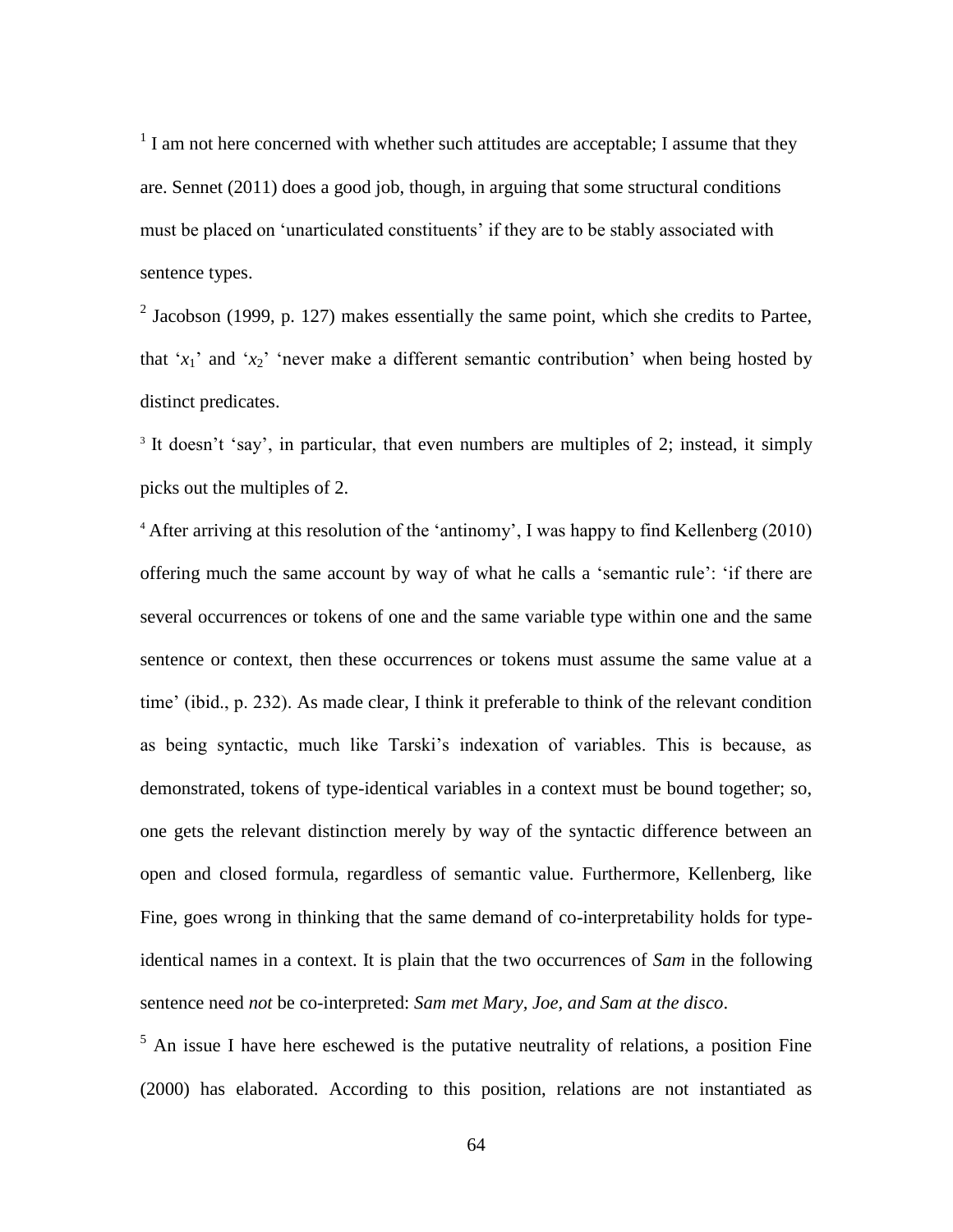intrinsically ordered, but are instead neutral as regards the positions of their relata (see MacBride, 2007, and Fine, 2007, for discussion of problems with the view). Fine's key argument turns on the thought that one doesn't want a superabundance of relations in the world that, effectively are the same relation, save for the order of the relata. For present purposes, I am happy to be neutral about the matter, for the possibility of neutral relations arises just for ontology, not their symbolic or linguistic realisation; after all, a linguistic system can have as many distinct relations as one wants that are made true by the one kind of state of affairs, so parsimony is not an essential condition on language the way it is on the world. That said, Fine (2000, p. 6-7) correctly notes that one could imagine an 'unusual' graphic system which expressed the dyadic property of *x* loving *y* in a way that wasn't distinguishable from the expression of *y* being loved by *x*, i.e., no relation of order or some other signature marked the lover from the loved. The fact is, though, that no such system exists or would be adopted, because any symbolic system must distinguish argument roles.

 $6$  Notoriously, Montague abstracted to the 'worst case' in the sense of treating every expression within a category as being of the same general type that works for every instance of the category.

 $<sup>7</sup>$  Of course, there might well be far broader and sounder reasons for thinking that human</sup> cognition involves the representation of variables (Gallistel and King, 2009). Indeed, language cognition essentially involves variables in the sense that linguistic tokens are thought of according to discrete types. Just such a conception is the basis of the difference between a finite-state machine and a phrase structure grammar. My present point solely concerns semantically interpreted variables as syntactic items.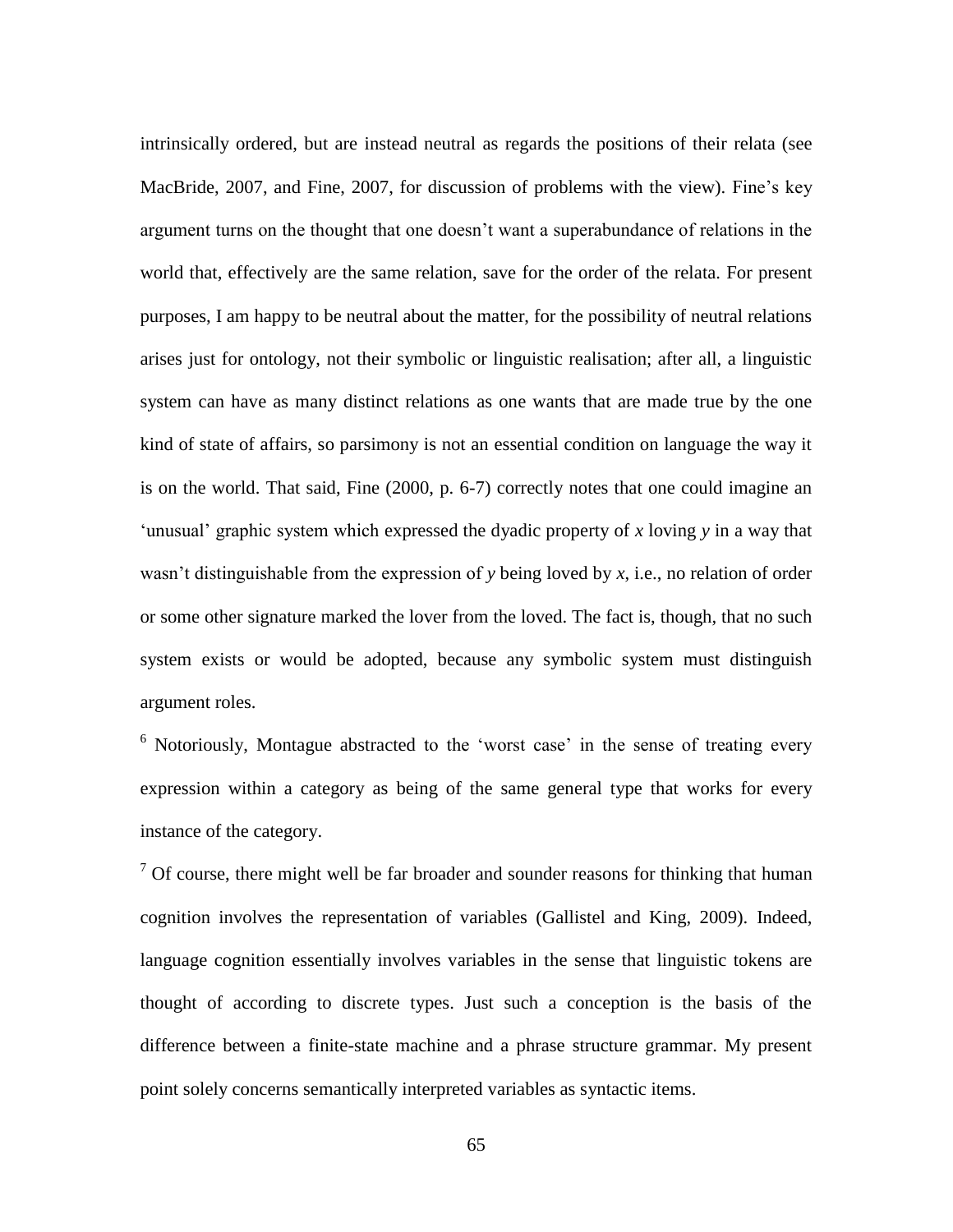$8$  For discussion, see, for example, Grodzinsky (1990) and Fearthson (2001).

 $9$  Davidson (1986, p. 438), it is worth noting, does not deny the feasibility of a more 'cognitively real' theory but suggests that 'it does not add anything' to the choice of a theory of logical form to say that it corresponds to something real in the speaker/hearer. What is added, I suggest, is an explanation of precisely why the theory holds of the speaker/hearer, even if the theory itself is not thereby enriched descriptively.

<sup>10</sup> Chomsky (2012, pp. 16-7) speculates that standard quantification theory is relatively accessible to us, easy to teach, because it mimics the way natural languages determine scope; variable-free combinatorics is much harder to teach, even though the systems are equivalent. As Chomsky suggests, this could be empirically tested. Although intriguing, Chomsky's position is not so obvious. Firstly, variable-free combinatorics is simply notationally more complicated as there is the need for more primitive function symbols to capture the polyadic structures within a uniform unary format, which disguises the underlying content, as it were. This difference is measurable independent of considering the nature of human language. Secondly, in a language such as English, where movement for scope determination is covert, one would predict that a system that made scope uniformly overt would be difficult to learn. As it is, from many years teaching first-order logic, I have found many students incapable of grasping the mechanisms.

<sup>11</sup> For explicit reasoning to this effect, see, for example, Chomsky and Lasnik (1977), May (1985), and Huang (1995). For an excellent discussion of the difference between LF and logical form, see Lappin (1991).

 $12$  According to standard generative accounts of the past twenty years or so, any tensed clause (finite or infinite) will feature the movement/copying of the SPEC of the verb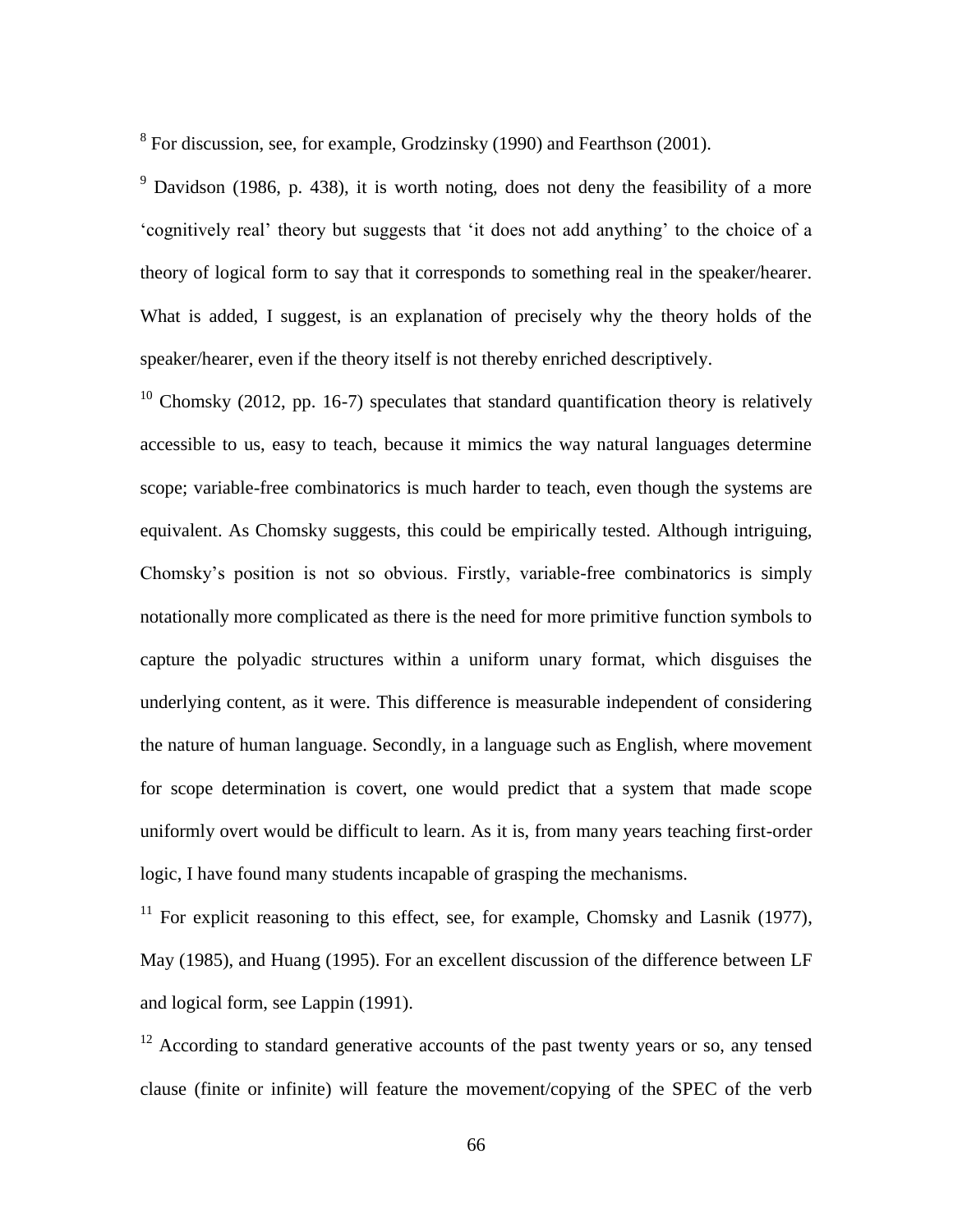phrase to the SPEC of the tense phrase. For discussion of the semantic significance of this generalisation, see author 1.

<sup>13</sup> I do not here say that pronouns *are* variables, either semantically or syntactically. Trivially, pronouns are not *literally* variables because each pronoun belongs to an invariant type, whereas variables are distinct relative to their positions within a formula.

 $14$  Three features of Partee's position should be noted. Firstly, Partee does not deny the relevance of syntax to the interpretation of implicit arguments; her point is that syntax *constrains*, but doesn't *determine*, the available readings. Secondly, the phenomena which most concern Partee are relational nouns, verbs, and adjectives discussed above, not weather reports. Still, she sees such phenomena as 'probably the tip of an iceberg' (Partee, 1989, p. 261). Thirdly, the arguments Partee offers against a syntactic rendering of implicit arguments strike me as convincing, although the position she imagines is not quite Stanley's, if for no other reason than that Stanley's position remains obscure in its detail.

<sup>15</sup> The status of PRO is currently controversial. The Movement Theory of Control (MTC) seeks to reduce control phenomena to generic movement. Trivially, if MTC is right, then control structures do not suggest variables that may be either free or bound, for the controller-controlee relation reduces to copying, not the binding of an independent element. For discussion of MTC, see Hornstein (1999), Landau (2003), Davies and Dubinsky (2008), Hornstein and Polinsky (2010), and Boeckx, *et al*. (2010)

 $16$  I here assume, following Partee (1989), that the construal of relational items, such as *local*, *enemy*, etc., is not a syntactic matter.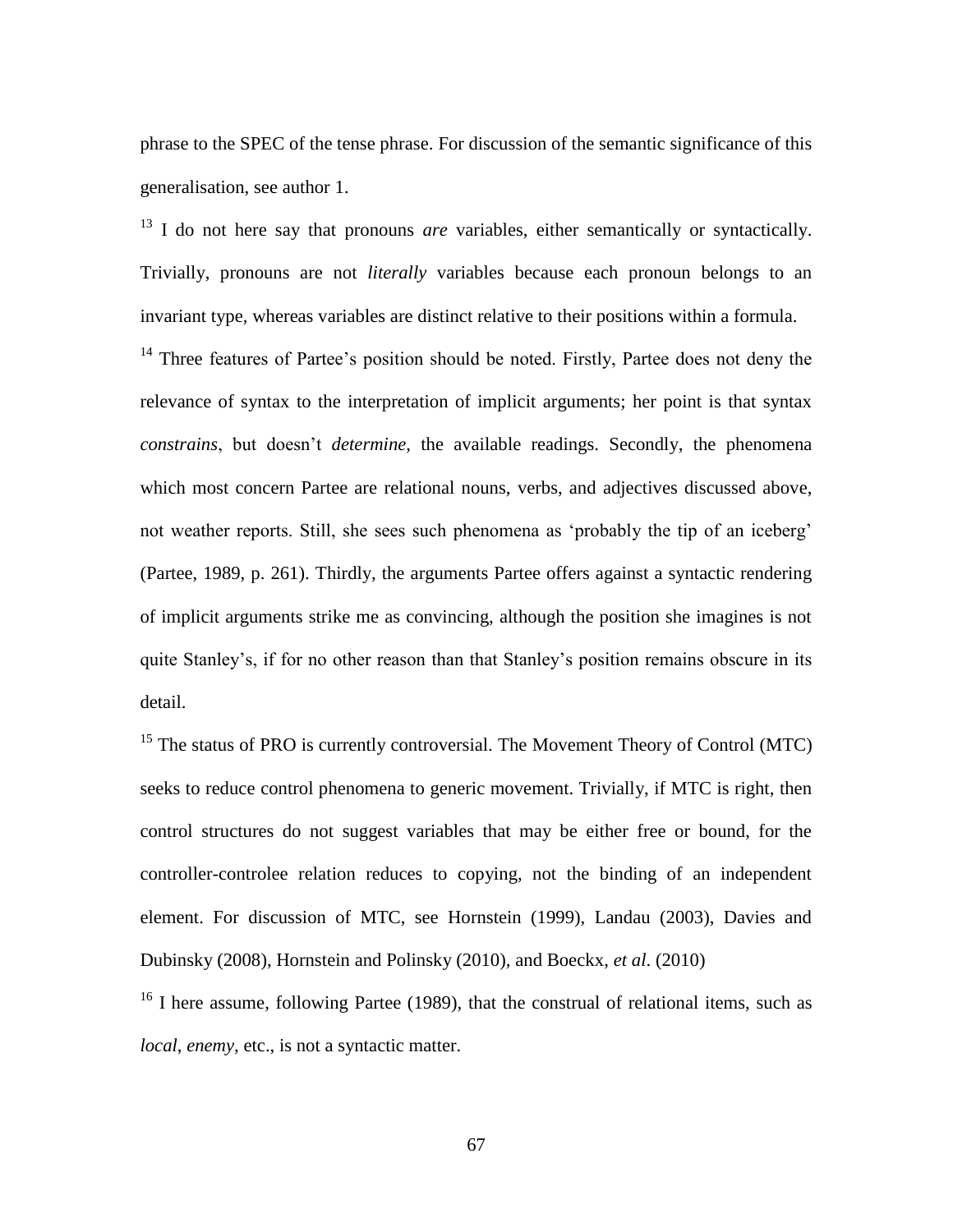<sup>17</sup> See Bhatt and Pancheva (2006) and Landau (2010) for excellent surveys of positions on the status of implicit arguments.

<sup>18</sup> The same holds for more marginal cases of implicit arguments, such as the *experiencer* of predicates of personal taste (see Chapter bnn).

<sup>19</sup> For alternative analyses of the data and critical discussion of partial control, see Bowers (2008), Boeckx, *et al*. (2010), and Urigereka (2012).

 $20$  This results in an analysis along the following lines:

(i)  $(\exists e)$ [serving(*e*)  $\land$  AGENT(John, *e*)  $\land$  THEME(dessert, *e*)  $\land$  rare(*e*)]

<sup>21</sup> 'Weatherman scenarios' are ones where utterances of, for example, *It is raining* can be construed without reference to a definite location. See Recanati (2004, 2007, 2010) for discussion of such cases.

 $^{22}$  If this reasoning is correct, then the adjuncts proposed by Martí are effectively items of free enrichment in Recanati's sense, which is a doctrine Martí takes herself to be rejecting.

<sup>23</sup> See Glanzberg (2006) for further discussion.

 $24$  This tree is somewhat different from Heim and Kratzer's (1998, p. 186) example, but the difference makes no difference to the present issues.

<sup>25</sup> The same reasoning holds for Fox's (2002) analysis of QR which places a variable in the lower copy (as opposed to a trace).

<sup>26</sup> As it happens, I think Percus's syntactic argumentation is weak. Firstly, there is no independent reason to posit the variables as selectional requirements of VPs and DPs; they support, for instance, no thematic or phi-checking properties. Secondly, the indexes of the variables are syntactically unmotivated, for they appear as global features rather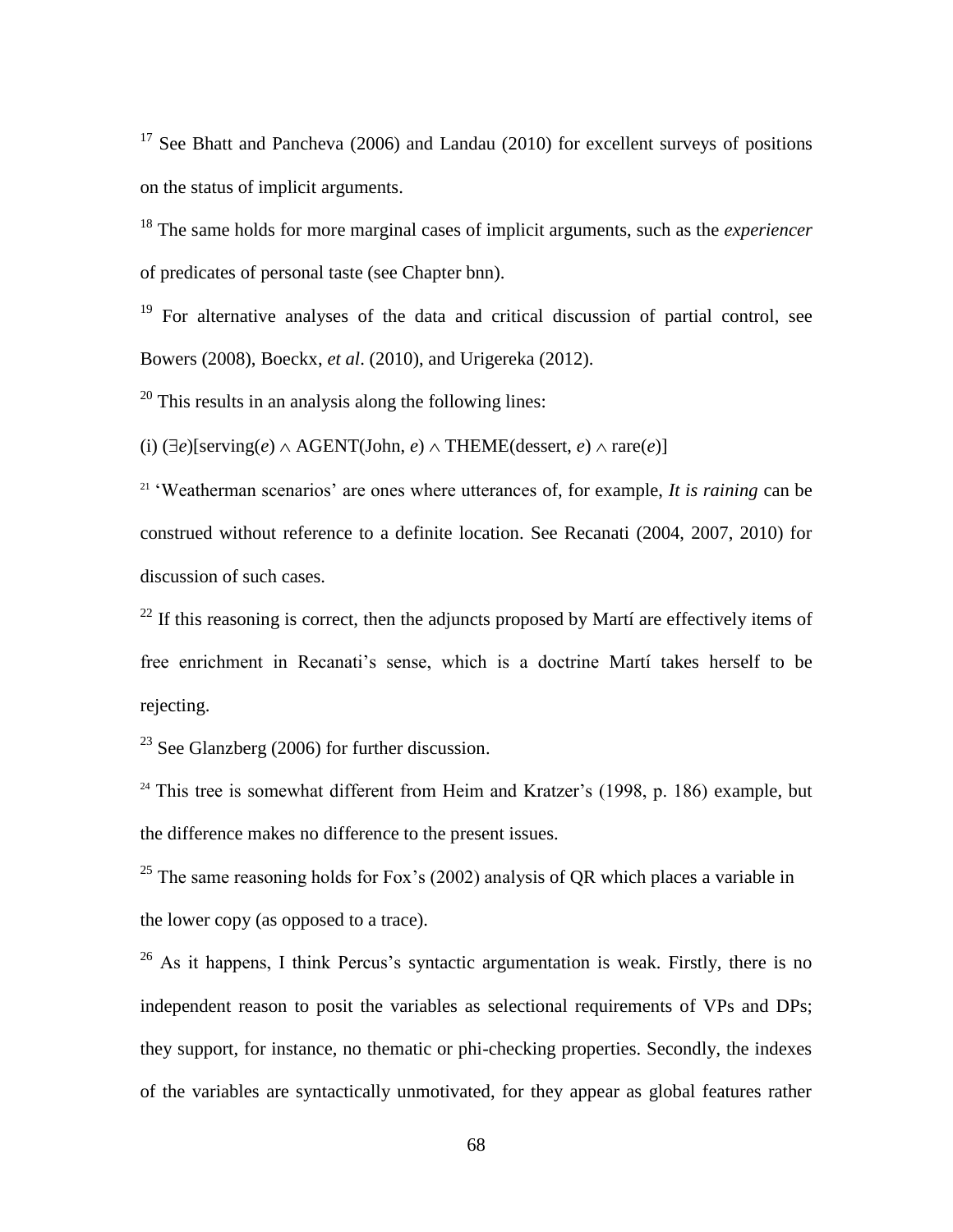than features that could be locally determined within a verbal or determiner projection. Thus, there appears to be nothing about a given DP that would determine that its variable is coindexed or not with the variable of the containing VP, i.e., the relation between the indexes in a structure is an interpretive condition, not a generated syntactic relation. Thirdly, the position of the operators is quite obscure. If they are adjuncts, then they are always optional, but they can't be optional precisely because of the selctional requirements they satisfy. If they are not, therefore, adjuncts, then they must be complementiser items of some sort, but complemtisers do not serve as operators that bind. More work is in order to resolve these issues.

 $27$  Here I elaborate on Percus's (2000) sketch of the relevant structures to make them cohere with his assumptions, for the structures he offers leaves the relevant projections hard to discern (ibid, p. 187). I assume, for instance, that the variable is not in an adjoined position, which would render it an item unselected by the verbal root. Thus, it must fall under the *v*P and not extend it.

<sup>28</sup> With all due caution, Glanzberg (2009) suggests that Kennedy's (2007) account of a functional degree head construed as a *standard* in gradable adjectives might count as a variable in possessing both free and bound occurrences. Bound readings are putatively exemplified in (i):

(i) Most species have members that are small

Here, the quantifier phrase (*most species*) is supposed to bind the standard of size relative to each species. Stanley (2000) and Scharzschild (2002) also appeal to the same kind of phenomenon without any appeal to syntax. The case is unconvincing, I think. Firstly, the data are marginal at best, for I can see no semantic or syntactic injunction against the